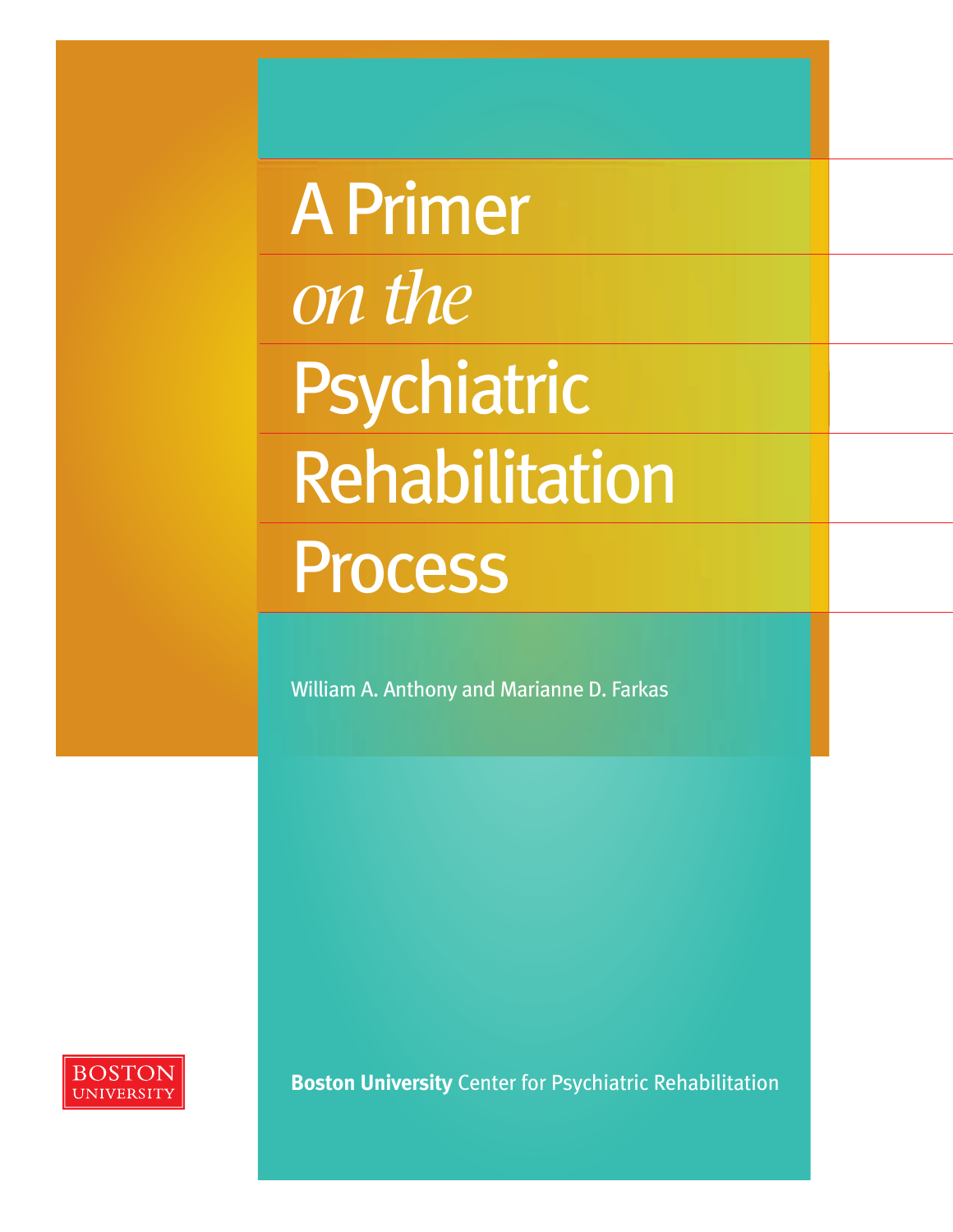© 2009, Center for Psychiatric Rehabilitation, Trustees of Boston University. All rights reserved.

Anthony, W. A., & Farkas, M. D. (2009). *Primer on the psychiatric rehabilitation process.* Boston: Boston University Center for Psychiatric Rehabilitation.

Published by:

Center for Psychiatric Rehabilitation College of Health and Rehabilitation Sciences (Sargent College) Boston University 940 Commonwealth Avenue West Boston, MA 02215 http://www.bu.edu/cpr/

The Center for Psychiatric Rehabilitation is partially funded by the National Institute on Disability and Rehabilitation Research and the Center for Mental Health Services, Substance Abuse and Mental Health Services Administration.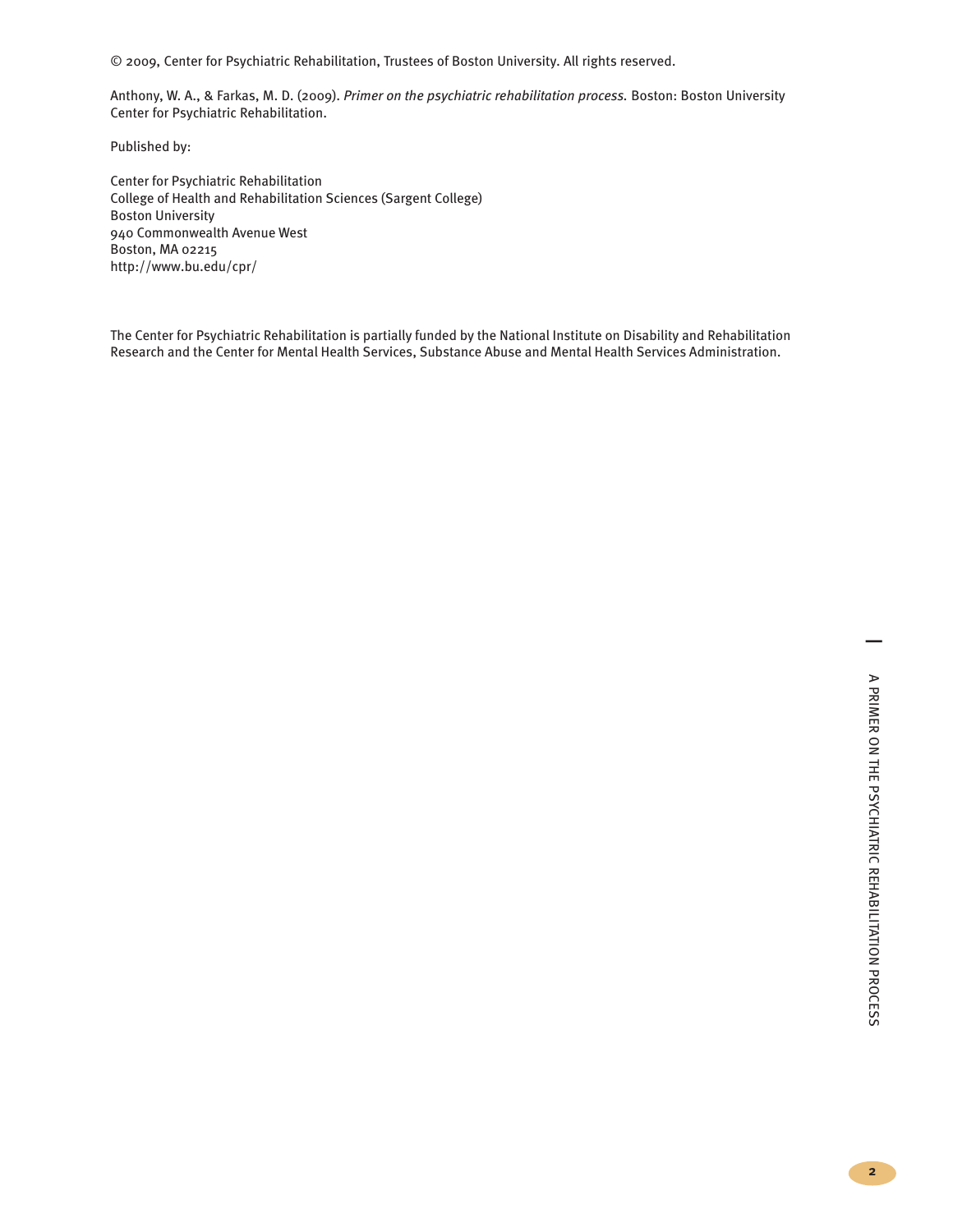#### **Understanding the Background and Process of Psychiatric Rehabilitation**

| Psychiatric Rehabilitation Program Models, Settings, and Disciplines 10                  |
|------------------------------------------------------------------------------------------|
| The Impact of Psychiatric Rehabilitation on the Mental Health Field                      |
| Differentiating Psychiatric Rehabilitation Services from other Mental Health Services 12 |
|                                                                                          |
|                                                                                          |
|                                                                                          |

#### **Tracking the Psychiatric Rehabilitation Process**

| The Diagnosis-Planning-Intervention (DPI) Process of Psychiatric Rehabilitation 17 |
|------------------------------------------------------------------------------------|
| An Example of Tracking the Psychiatric Rehabilitation Process 18                   |
|                                                                                    |
| What about the Level of Specificity of the Intervention Itself?  18                |
|                                                                                    |
|                                                                                    |

#### **Recording the Psychiatric Rehabilitation Process**

| Recording the DPI Phases of the Psychiatric Rehabilitation Process 23     |
|---------------------------------------------------------------------------|
| Record Form for Assessing and Developing Readiness in the Psychiatric     |
| Record Form for Setting an Overall Rehabilitation Goal in the Psychiatric |
| Record Forms for Functional and Resource Assessments in the               |
| Record Form for Planning and Intervening in the Psychiatric               |
|                                                                           |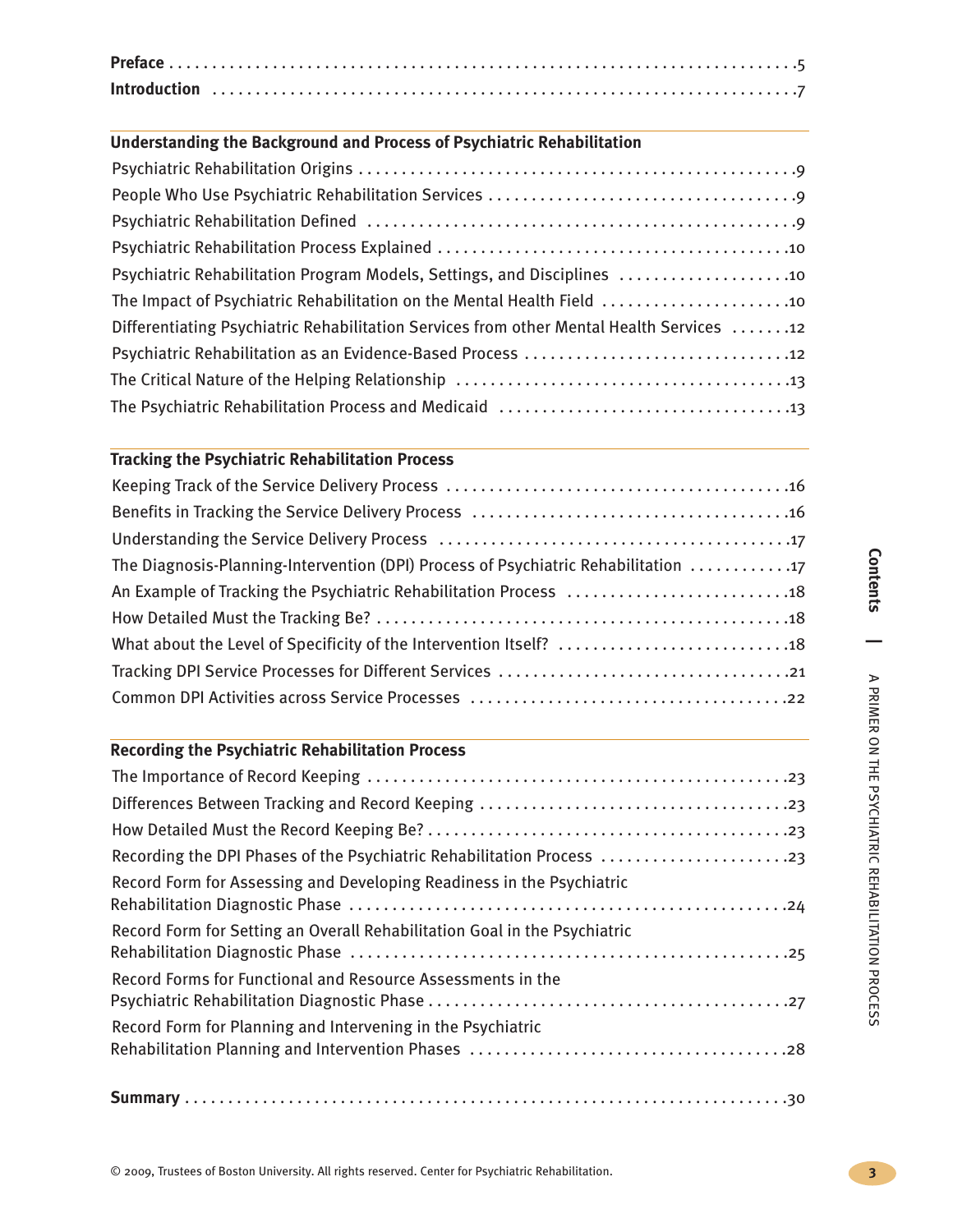#### **List of Tables and Figures**

| Table 1  | The Psychiatric Rehabilitation Model: The Negative Impact                                                                       |
|----------|---------------------------------------------------------------------------------------------------------------------------------|
| Table 2  | Essential Services in a Recovery-Oriented System 12                                                                             |
| Figure 1 | An Overview of the DPI Process of Psychiatric Rehabilitation 18                                                                 |
| Table 3  | A Form for Tracking the Psychiatric Rehabilitation Process  19                                                                  |
| Table 4  | Questions to Ask to Help Categorize Activities Correctly 20                                                                     |
| Table 5  | Recovery Center Example: Tracking Major Steps for                                                                               |
| Table 6  | Questions to Ask to Help Categorize Activities Correctly                                                                        |
| Table 7  |                                                                                                                                 |
| Table 8  |                                                                                                                                 |
| Table 9  |                                                                                                                                 |
| Table 10 |                                                                                                                                 |
| Table 11 | Rehabilitation Plan and Intervention Schedule 29                                                                                |
| Table 12 | Description of Program or Setting Standards Which Support the<br>Implementation of the Process of Psychiatric Rehabilitation 32 |

#### **Appendix A: Major Steps and Substeps of the Psychiatric Rehabilitation Process** . . . . . . . . .34

|         | Appendix B: Examples of the Required Records for the Psychiatric Rehabilitation Process |
|---------|-----------------------------------------------------------------------------------------|
| Example | Assessing and Developing Readiness Record 35                                            |
| Example |                                                                                         |
| Example |                                                                                         |
| Example |                                                                                         |
| Example | Rehabilitation Plan and Intervention Schedule 39                                        |

| Appendix C: Blank Records for the Psychiatric Rehabilitation Process |
|----------------------------------------------------------------------|
| Blank form Assessing and Developing Readiness Record 40              |
|                                                                      |
|                                                                      |
|                                                                      |
| Blank form Rehabilitation Plan and Intervention Schedule 44          |
|                                                                      |

| Appendix D: References and Useful Resources for the Psychiatric Rehabilitation Process |  |  |  |  |
|----------------------------------------------------------------------------------------|--|--|--|--|
| Useful Resources for the Psychiatric Rehabilitation Process 45                         |  |  |  |  |
|                                                                                        |  |  |  |  |
|                                                                                        |  |  |  |  |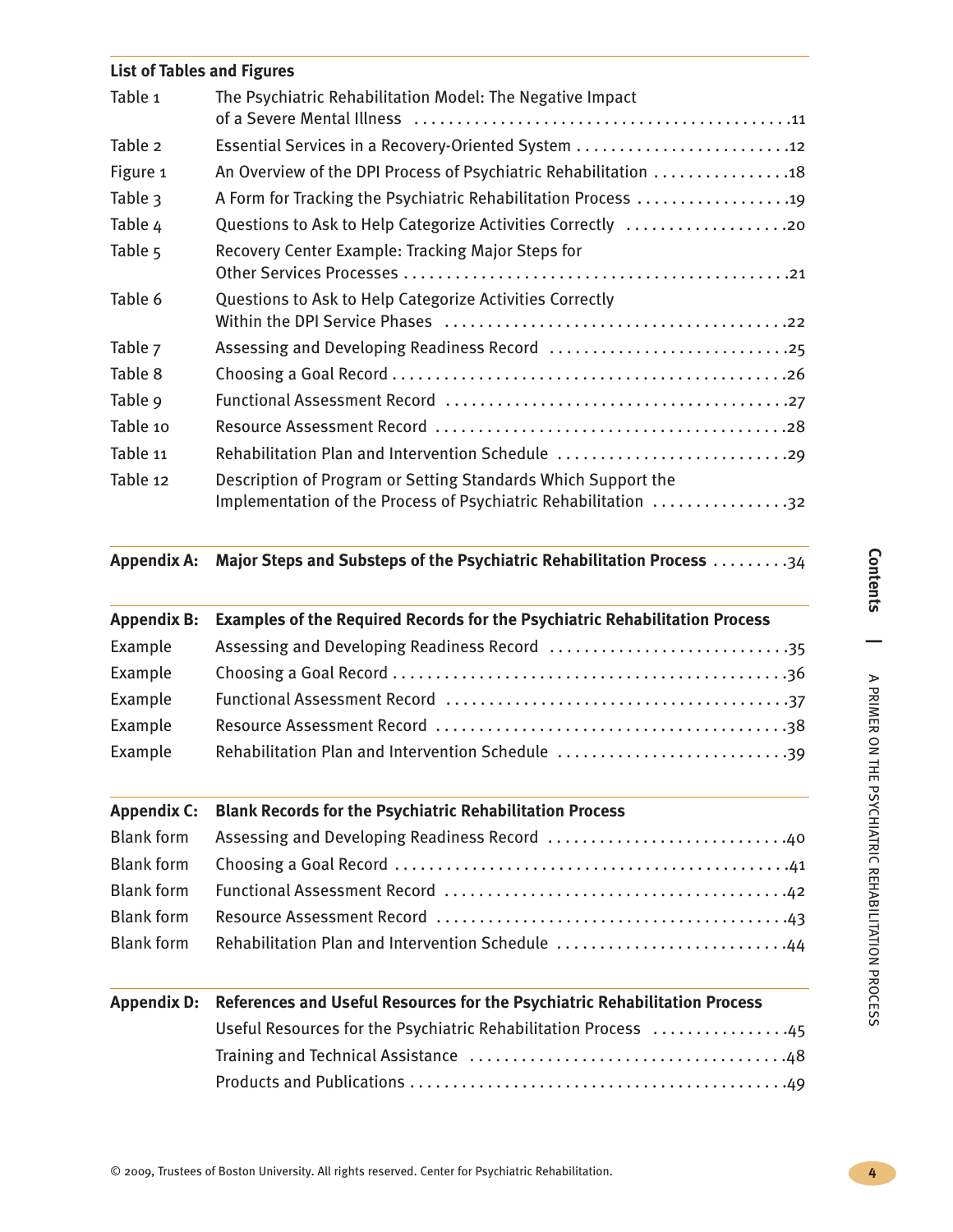We have been practicing, teaching, writing, and/or researching the field of psychiatric rehabilitation for more than three decades. Early in our careers, the psychiatric rehabilitation field we entered had not achieved consensus on its underlying philosophy, had not integrated its research studies into a substantial knowledge base, had few model service programs and sources of funding in existence, had not developed a rehabilitation practice technology, nor articulated the psychiatric rehabilitation process. Gradually over the years, considerable agreement developed on the fundamental philosophy, principles, and values of psychiatric

**Regardless of the name of the program model, the discipline or background of the practitioner, the source of funding or the setting in which people are working, people who help people with severe mental illnesses improve their functioning and gain valued roles in the community should be aware of the essentials of the psychiatric rehabilitation process and how to work with it.**

rehabilitation; a significant body of research shaped the knowledge base; funding options increased; a variety of model service programs were created, researched, and disseminated; pre-service and in-service training programs came into existence; a psychiatric rehabilitation technology was increasingly utilized; and the process of psychiatric rehabilitation described.

Importantly, consistent with this progress in psychiatric rehabilitation, recovery from severe mental illnesses became a fact—not a hope. In this recovery era, implementing the process of psychiatric rehabilitation has achieved greater prominence. The process of psychiatric rehabilitation, as this primer will describe, is designed to help people *be successful and satisfied in the living, working, learning, and social environments of their choice.* The President's New Freedom Commission on Mental Health (2003) envisioned a future "*when everyone with a mental illness will recover* and is helped *to live, work, learn, and participate fully in their communities"* (emphasis added), a phrasing strikingly consistent with the outcomes emphasized in psychiatric rehabilitation. Unique to the psychiatric rehabilitation process is its targeted focus on assisting

people to gain or regain valued roles in their communities, as reinforced in the President's New Freedom Commission report. It is difficult to see how the recovery vision will ever be achieved without wider implementation of psychiatric rehabilitation services.

Recently, the psychiatric rehabilitation field has tended to focus on rehabilitation program models (such as Clubhouse, ACT, IPS) and the program policies and procedures that faithfully guide the models' implementation. These policies and procedures include such dimensions as the correct mix of disciplines, the place where services are offered, the structure of the work day, etc. *In a complementary way, the psychiatric rehabilitation process focuses on the nature of the helping interaction between the practitioner and the consumer that occurs within* any *psychiatric rehabilitation program model and setting.*

However, in order to integrate of the psychiatric rehabilitation process into various program models and to capitalize on its critical role in promoting recovery, there must be a fundamental understanding of the basic psychiatric rehabilitation process and its evidence base. We are amazed at the lack of a thorough comprehension of what the psychiatric rehabilitation process is and is not, and the empirical base underlying the process. *Regardless of the name of the program model, the discipline or background of the practitioner, the source of funding or the setting in which people are working, people who help people with severe mental illnesses*

**The psychiatric rehabilitation process focuses on the nature of the helping interaction between the practitioner and the consumer that occurs within any psychiatric rehabilitation program model and setting.**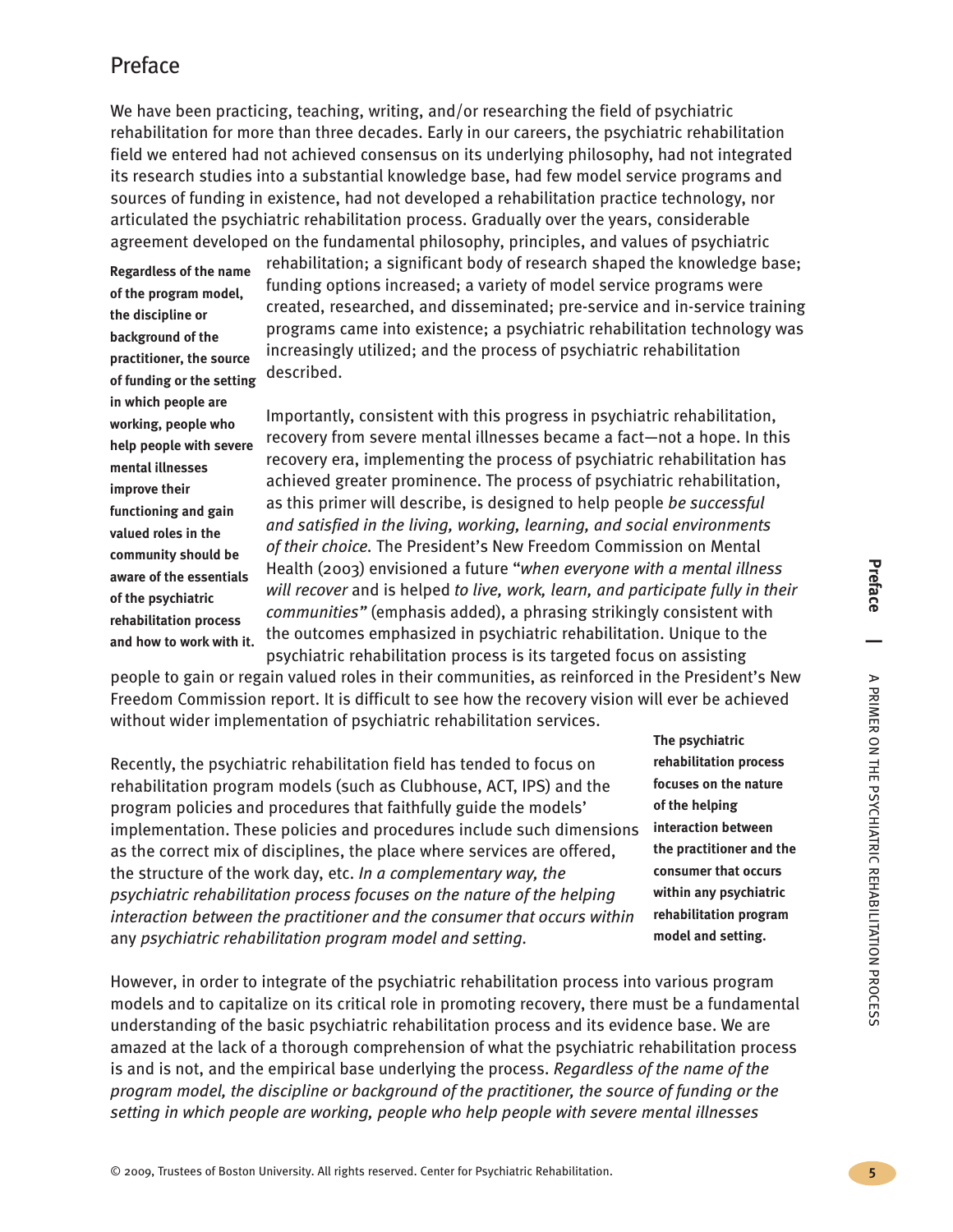**U n d ersta n din g th e Background a n d Proce s s** <u>ዓ</u> **P s ychiatric R e h a bilitatio n**

*improve their functioning and gain valued roles in the community should be aware of the essentials of the psychiatric rehabilitation process and how to work with it.* Yet uncertainty often reigns about the fundamental process of psychiatric rehabilitation.

We have developed ways to teach providers, including consumer-providers, both the fundamentals and the nitty gritty of the competencies required to deliver the processes. The field continues to confuse brief workshops, overviews, or discussion groups for the intensive training and supervision over time required to change daily practice. Organizational structures, such as job descriptions, record keeping formats, and quality assurance mechanisms often are forgotten when attempting to embed the psychiatric rehabilitation process in an organization so that the process can be delivered reliably over time.

Not ones to give up, *A Primer on the Psychiatric Rehabilitation Process* is yet another attempt on our parts to clear the confusion. It spells out, in a succinct and straightforward way, the psychiatric rehabilitation process and the underlying content that we and our colleagues at the Boston University Center for Psychiatric Rehabilitation have been developing, demonstrating, teaching, and disseminating. Anyone who works with people with severe mental illnesses in any capacity should be familiar with the process of psychiatric rehabilitation. For those who directly practice and study in the psychiatric rehabilitation field, and who want considerably more expertise, various training and technical assistance resources are available for you, on or off-site, written and electronic. Helpful references and resources are provided in the appendices of this primer.

William A. Anthony, PhD Marianne D. Farkas, ScD

President's New Freedom Commission on Mental Health. (2003). *Achieving the promise: Transforming mental health care in America, final report* (No. Pub. No. SMA-03-3832.). Rockville, MD: U.S. Department of Health and Human Services.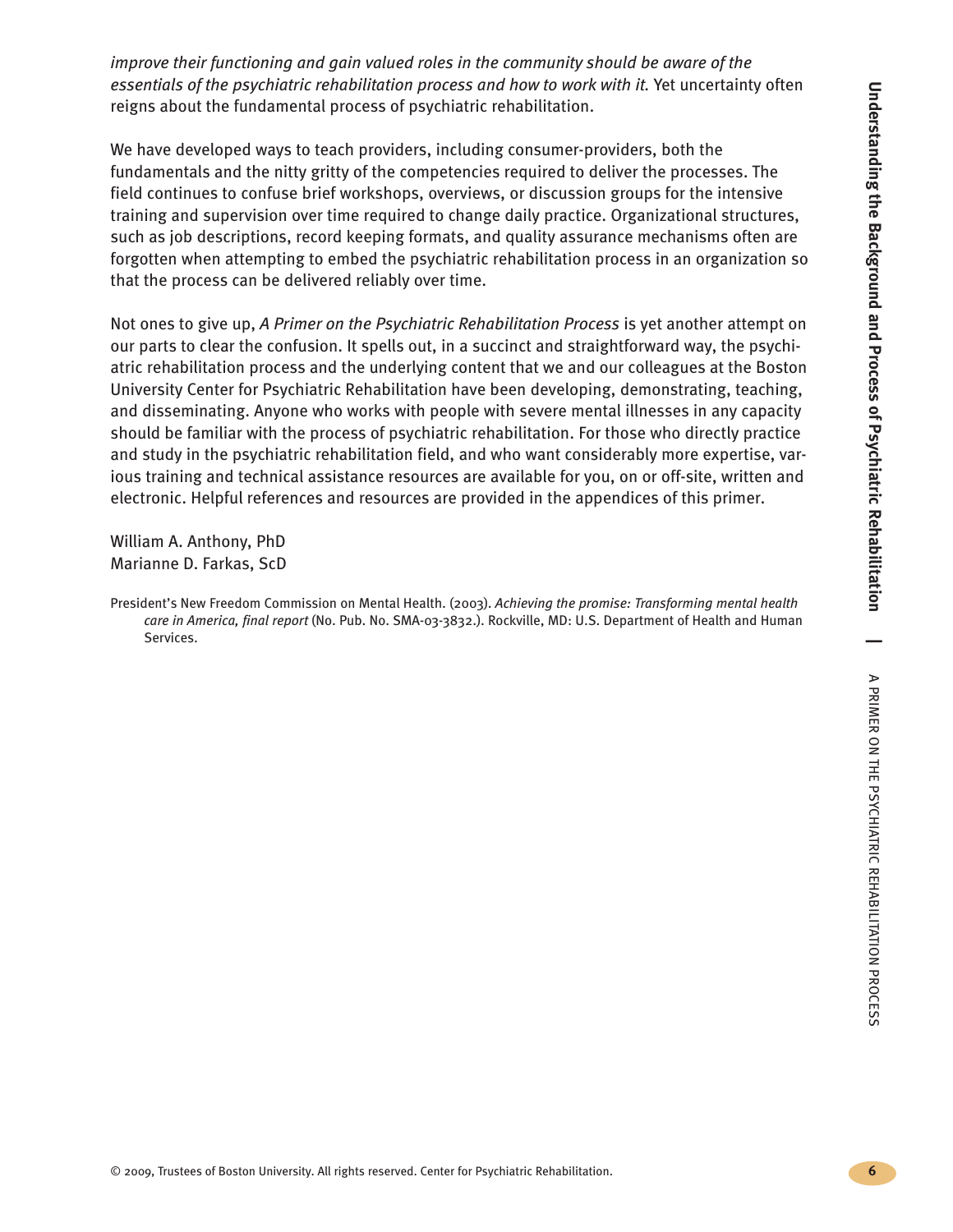#### **Purpose of This Primer**

The purpose of this primer is to describe the complex process of psychiatric rehabilitation in its most straightforward and parsimonious way, in order to improve the implementation, practice, and study of psychiatric rehabilitation. To advance the understanding of the psychiatric rehabilitation process, the primer strives to make perfectly clear the major steps of the process. The primer is composed of three sections:

- Understanding the Background and Process of Psychiatric Rehabilitation;
- Tracking the Psychiatric Rehabilitation Process; and
- Recording the Psychiatric Rehabilitation Process.

**The purpose of this primer is to describe the complex process of psychiatric rehabilitation in its most straightforward and parsimonious way, in order to improve the implementation, practice, and study of psychiatric rehabilitation.**

Several appendices provide examples to further one's understanding of the process.

#### **Intended Audience for This Primer**

The primer is useful to a variety of individuals. For example, it can be useful to:

- **Consumers**—as a way to comprehend the process so that they can become more involved in the process.
- **Practitioners**—as a checklist to track and record the process so that they implement the process most efficiently and effectively.
- **Supervisors**—as a way to guide the practitioners' implementation so that the practitioners are more skilled and supported.
- **Trainers**—as a way to assess what additional expertise is needed by practitioners and supervisors so that training is targeted to the individual's need.
- **Program and system administrators**—as a blueprint to design program and system structures so that the implementation of the psychiatric rehabilitation process is initiated and sustained.
- **Researchers**—as a guide for when they study the process so that their research hypotheses are related to the actual process being implemented.
- **Funding bodies**—as a way to ensure that the evidence-based rehabilitation processes being funded are actually occurring.

#### **Underlying Assumptions of This Primer**

In presenting only the minimum amount of information needed to understand and implement the psychiatric rehabilitation process, this psychiatric rehabilitation primer is based on the following assumptions: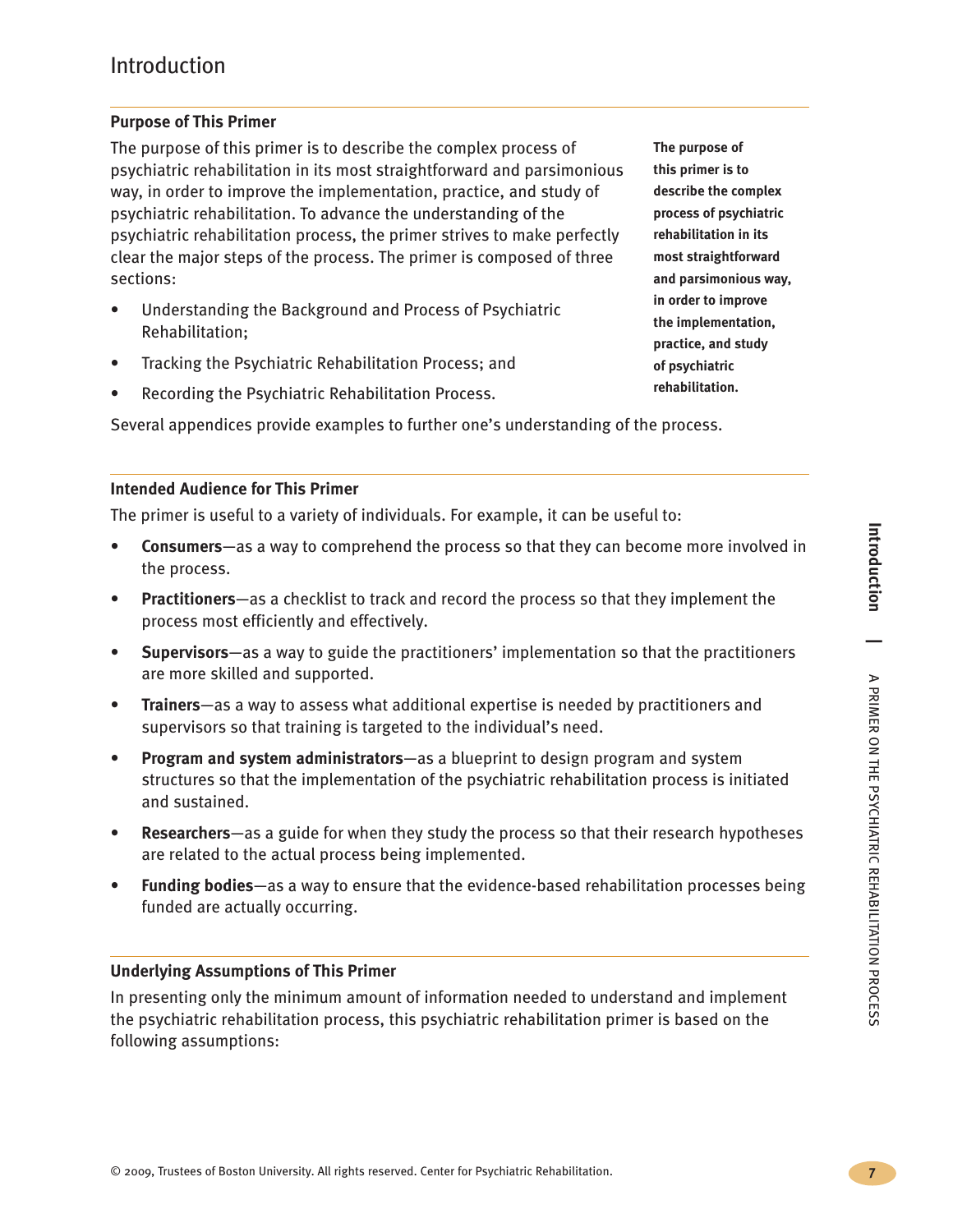- Individuals who need additional skills and knowledge with respect to certain steps in the process will seek out the needed information. To facilitate additional learning, helpful examples, resources, and references appear in the appendices.
- The successful implementation of the process is dependent on the individuals' engagement or interpersonal skills (e.g., observing, listening, and responding). Information on training to assess and upgrade these skills is available at: www.bu.edu/cpr/training/
- "Principled leadership" is helpful in making sure the process is skillfully implemented. Information on technical assistance for leaders is available at: www.bu.edu/cpr/products/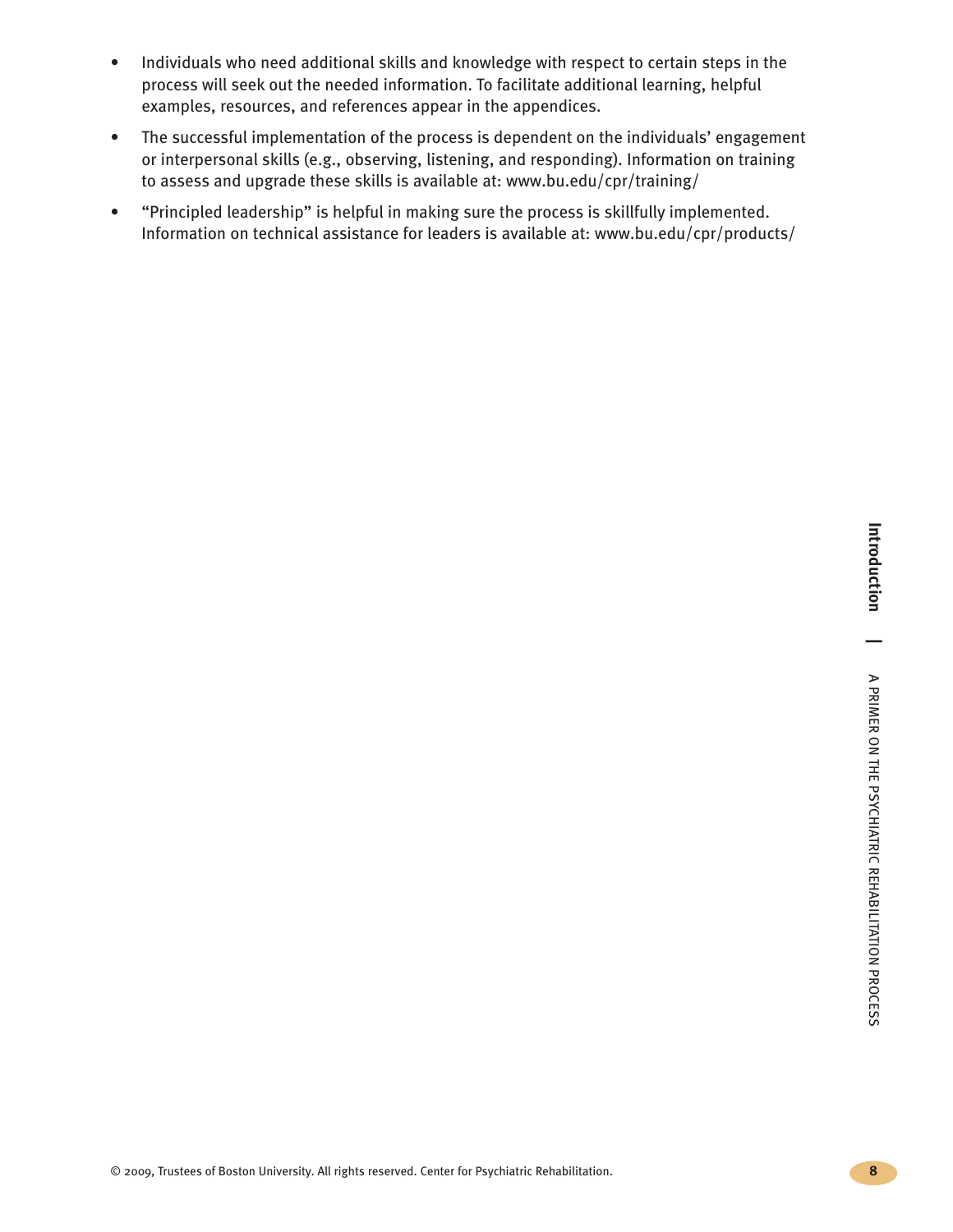### Understanding the Background and Process of Psychiatric Rehabilitation

#### **Psychiatric Rehabilitation Origins**

Psychiatric rehabilitation emerged as a significant field of practice and study during the 1970s and 1980s, in part as a response to the tragedies of the deinstitutionalization movement, which beginning in the 1950s, discharged large numbers of state hospital patients to an unsupportive community. In essence, deinstitutionalization accomplished a single outcome: transferring patients with severe mental illnesses to the community, a relatively easy task in comparison to the goals of rehabilitation. Said another way, deinstitutionalization opened the doors of the institutions and literally gave people a prescription for their medicine when they left. Rehabilitation attempts to open the doors of the community and help people figuratively develop a prescription for their lives.

#### **People Who Use Psychiatric Rehabilitation Services**

As a result of deinstitutionalization, most adults diagnosed with severe mental illnesses, such as schizophrenia, bipolar disorder, major depression, and the like, are now residing in the community. These individuals are the primary recipients of psychiatric rehabilitation services.

Psychiatric rehabilitation helps persons who have experienced severe psychiatric disabilities, rather than concentrating on individuals who are simply dissatisfied, unhappy, or "socially disadvantaged." Persons with psychiatric disabilities have diagnosed mental illnesses that limit their capacity to perform certain tasks and functions (e.g., interacting with family and friends, interviewing for a job, studying for tests) and their ability to perform in various community roles (e.g., worker, resident, spouse, friend, student).

#### **Psychiatric Rehabilitation Defined**

As psychiatric rehabilitation services and concepts have become more common in helping people with severe mental illnesses regain their valued roles, the necessity of developing a standard definition of psychiatric rehabilitation became apparent. On September 29, 2007, the following definition was approved and adopted by the Board of Directors of United States

Psychiatric Rehabilitation Association (USPRA), the major professional association of the field of psychiatric rehabilitation.

Psychiatric rehabilitation promotes recovery, full community integration, and improved quality of life for persons who have been diagnosed with any mental health condition that seriously impairs their ability to lead meaningful lives. Psychiatric rehabilitation services are collaborative, person directed, and individualized. These services are an essential element of the health care and human services spectrum, and should be evidence-based. *They focus on helping individuals develop skills and access resources needed to increase their capacity to be successful and satisfied in the living, working, learning, and social environments of their choice.* (emphasis added)

**[Psychiatric rehabilitation services] focus on helping individuals develop skills and access resources needed to increase their capacity to be successful and satisfied in the living, working, learning, and social environments of their choice.**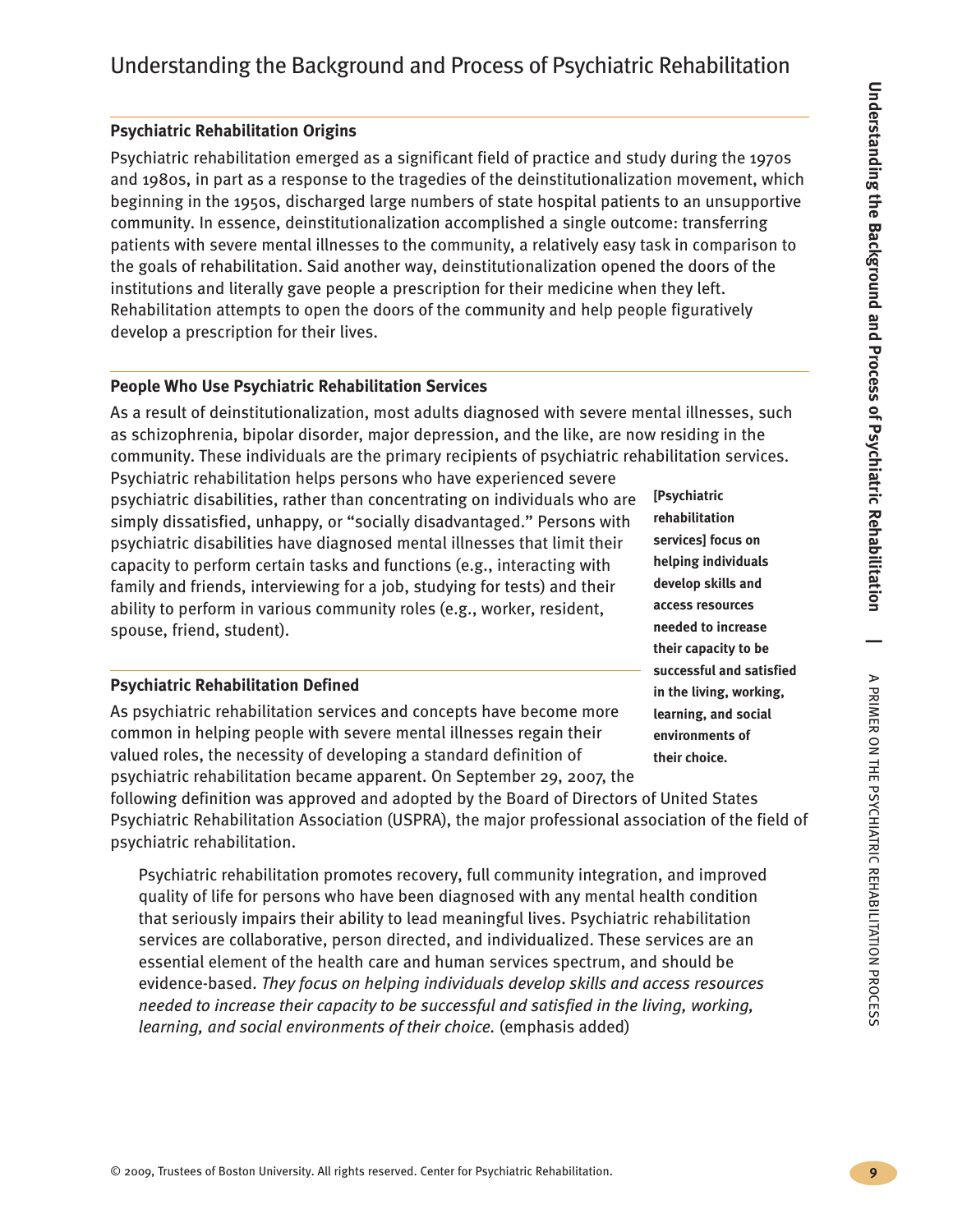⋗

PRIMER

g 로<br>금

PSYCHIATRIC

REHABILITATION

PROCESS

#### **Psychiatric Rehabilitation Process Explained**

As described in the last sentence of the above definition, the process of psychiatric rehabilitation is deceptively simple to explain. Basically, the process of psychiatric rehabilitation seeks to help people determine the living, learning, working, and social roles they wish to achieve (goals). Next, people are helped to identify what they need to do and what they can do well (skills) and what they have or need to have (supports or resources) in order to achieve their goals. They are then helped to develop those skills and/or supports unique to achieving their goals.

**The psychiatric rehabilitation process helps people to choose their goals and then get the necessary skills and supports they need to reach their goals.**

Described most parsimoniously, the psychiatric rehabilitation process helps people to choose their goals and then get the necessary skills and supports they need to reach their goals. Simple to describe, yet it does not mean the process is simple to implement. Nevertheless, the complexity involved in implementing the process makes it important to describe the process in as straightforward a manner as is possible.

In order to explain the process most simply and to facilitate the involvement and understanding of the persons served and their families, the Boston University Center for Psychiatric Rehabilitation also has explained the psychiatric rehabilitation process from the service recipient's perspective as a Choose-Get-Keep (CGK) process. In other words, *from the perspective of the people being served,* the psychiatric rehabilitation process helps people choose their goals, get or achieve their goals, and/or keep their goals, depending on their needs and wants.

#### **Psychiatric Rehabilitation Program Models, Settings, and Disciplines**

The psychiatric rehabilitation process is implemented in a variety of program models, in many different places or settings, and by most mental health disciplines. That is to say, the

**The psychiatric rehabilitation process can be implemented in any program model, any location or setting, or by any person, as long as the primary outcome is to help people become more successful and satisfied in living, working, learning and social environments of their choice.**

psychiatric rehabilitation process can be implemented in any program model, any location or setting, or by any person, as long as the primary outcome is to help people become more "successful and satisfied in living, working, learning and social environments of their choice." Psychiatric rehabilitation program models; such as ACT, Clubhouse, or IPS, can implement the psychiatric rehabilitation process within their defined program structure. Any mental health setting; such as hospitals, psychosocial rehabilitation centers, day programs, drop in centers, community mental health centers, etc., potentially can be a place in which the psychiatric rehabilitation process is conducted and psychiatric rehabilitation outcomes achieved. People from any discipline or background (including consumers of mental health services) can learn to implement, supervise, train, administer, or research the psychiatric rehabilitation process. To repeat, the psychiatric rehabilitation process is

implemented independent of program model, setting, or discipline, but certainly can and should be supported by the program's organizational structures.

#### **The Impact of Psychiatric Rehabilitation on the Mental Health Field**

The field of psychiatric rehabilitation introduced to the field of mental health new knowledge with respect to the inherent strengths of people with severe mental illnesses, the negative consequences of serious mental conditions besides the obvious symptoms, and reinforced the idea of the potential for recovery from these illnesses. Prior to the advent of psychiatric rehabilitation, the positive capacities of people with severe mental illnesses typically were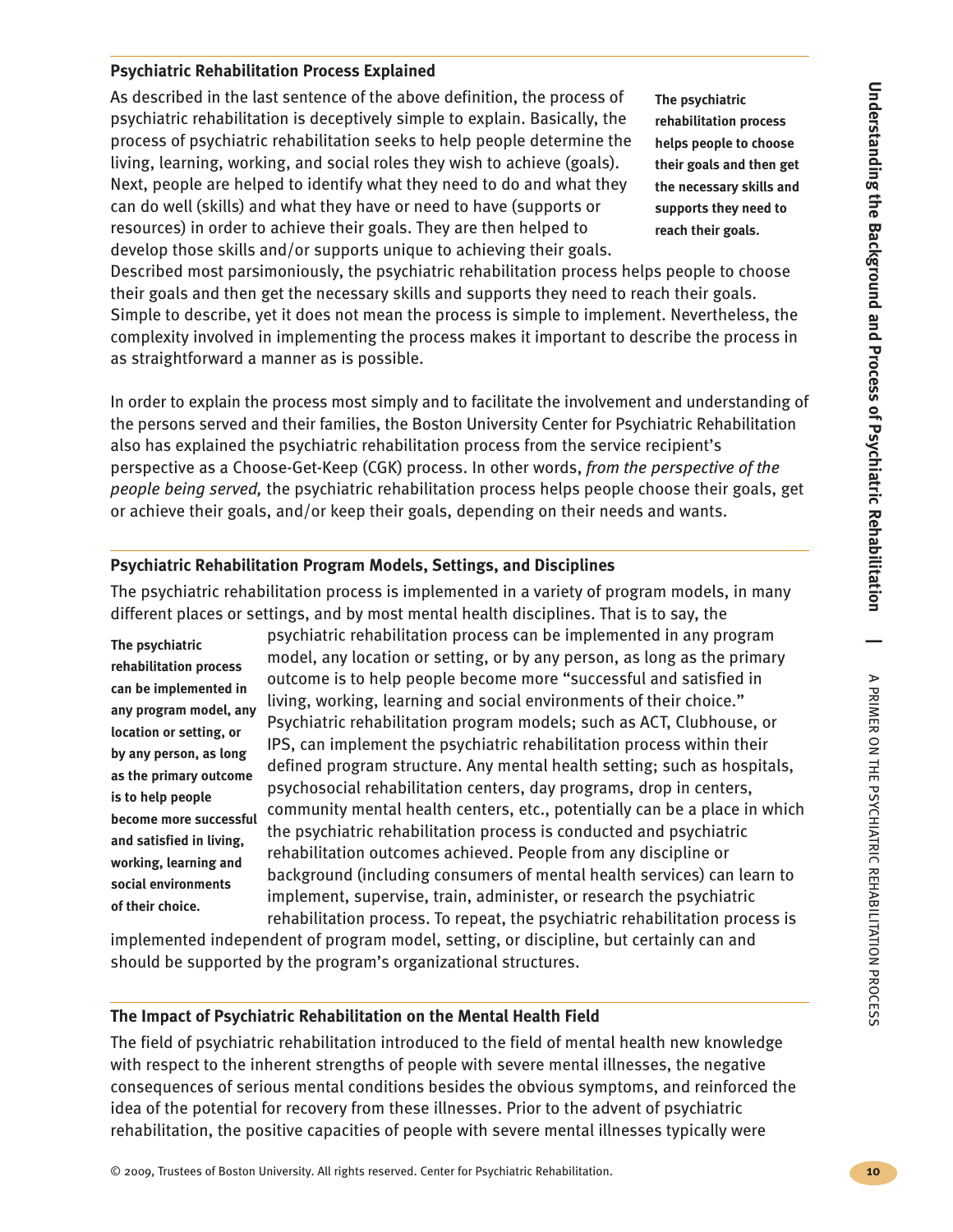ignored, and the negative effects of severe mental illnesses were seen primarily as causing symptomatic impairments of mood or thought. The psychiatric rehabilitation paradigm enlarged the negative consequences of severe mental illnesses to recognize not only symptom impairment but also dysfunction, disability, and disadvantage; and on the flip side, to build on people's functioning, abilities, and advantages. Furthering the influence of the psychiatric rehabilitation paradigm, the Community Support Program, initiated by the National Institute of Mental Health (NIMH) in the late 1970s, stressed the importance of psychiatric rehabilitation services as a critical part of a group of services designed to address the comprehensive needs of people with serious mental illnesses. From a psychiatric rehabilitation perspective, the mental health system must not only be concerned with how to impact the person's impairment or symptoms, but also the person's ability to perform tasks (dysfunction), roles (disability), and deal with the discrimination and poverty (disadvantage), which a person with a severe mental illness often experiences. (See TABLE 1).

| <b>Stages</b>      | ♦ | I. Impairment                                                                                                  | II. Dysfunction                                                                                                                                              | III. Disability                                                                                                                              | <b>IV. Disadvantage</b>                                                                                                                                                                                                                           |
|--------------------|---|----------------------------------------------------------------------------------------------------------------|--------------------------------------------------------------------------------------------------------------------------------------------------------------|----------------------------------------------------------------------------------------------------------------------------------------------|---------------------------------------------------------------------------------------------------------------------------------------------------------------------------------------------------------------------------------------------------|
| <b>Definitions</b> | ∙ | Any loss or<br>abnormality of<br>psychological,<br>physiological,<br>or anatomical<br>structure or<br>function | Any restriction<br>or lack of ability<br>to perform an<br>activity or task<br>in the manner or<br>within the range<br>considered normal<br>for a human being | Any restriction or<br>lack of ability to<br>perform a role in<br>the manner or<br>within the range<br>considered normal<br>for a human being | A lack of<br>opportunity for<br>an individual that<br>limits or prevents<br>the performance<br>of an activity or<br>the fulfillment of a<br>role that is normal<br>(depending on age,<br>sex, social, cultural<br>factors) for that<br>individual |
| <b>Examples</b>    | ⋫ | Hallucinations,<br>delusions,<br>depression                                                                    | Lack of work<br>adjustment skills,<br>social skills, ADL<br>skills                                                                                           | Unemployment,<br>homelessness                                                                                                                | Discrimination and<br>poverty                                                                                                                                                                                                                     |

Psychiatric rehabilitation brought into the field of mental health the unique value base of rehabilitation, which emphasized values; such as consumer involvement, consumer choice, consumer strengths and growth potential, shared decision making, as well as outcome accountability for providers. The inclusion of a psychiatric rehabilitation paradigm and the NIMH's push toward comprehensive community support services (as noted above) enlarged the purview of the mental health system and its values, and challenged the mental health field to think more expansively and respectfully about how to help people with serious mental illnesses. Outcomes related to residential, vocational, and educational statuses, and people's life satisfaction, as well as the effects of poverty and discrimination on people with mental illnesses became an increasing concern of the mental health field.

**Psychiatric rehabilitation brought into the field of mental health the unique…values [of] consumer involvement, consumer choice, consumer strengths and growth potential, shared decision making, as well as outcome accountability for providers.**

© 2009, Trustees of Boston University. All rights reserved. Center for Psychiatric Rehabilitation.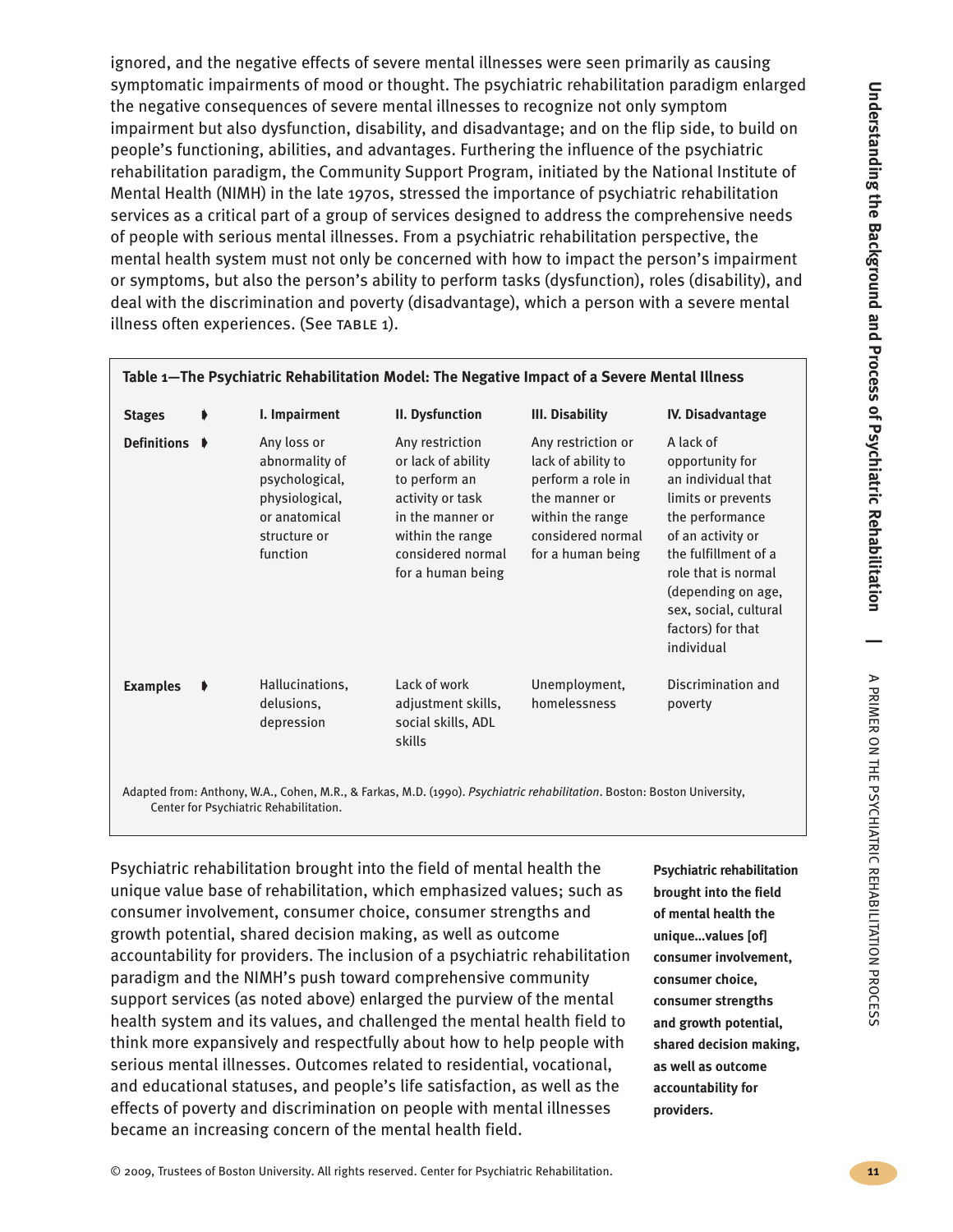#### **Differentiating Psychiatric Rehabilitation Services from Other Mental Health Services**

Mental health services for people with severe mental illnesses are distinguished one from the other based on each service's unique content and outcomes. For example, when people's preferred outcome is improved role functioning, the primary service delivery process is rehabilitation; in contrast, when people's preferred outcome is symptom relief, the primary service delivery process is treatment; when people's preferred outcome is accessing needed services, the primary service delivery process is case management. Based in part on the NIMH Community Support Program initiative, TABLE 2 provides an overview of the major mental health services for people with severe mental illnesses and the content and outcome on which each service is focused primarily.

| <b>Service Category</b>    | <b>Description of the Content in the Process</b>                                                          | <b>Consumer Outcome</b>   |
|----------------------------|-----------------------------------------------------------------------------------------------------------|---------------------------|
| <b>Treatment</b>           | Alleviating symptoms and distress                                                                         | Symptom relief            |
| <b>Crisis intervention</b> | Controlling and resolving critical or dangerous problems                                                  | Personal safety assured   |
| Case management            | Obtaining the services consumer needs and wants                                                           | Services accessed         |
| <b>Rehabilitation</b>      | Developing consumers' skills and supports related<br>to consumers' goals                                  | Role functioning          |
| <b>Enrichment</b>          | Engaging consumers in fulfilling and satisfying activities                                                | Self-development          |
| <b>Rights protection</b>   | Advocating to uphold one's rights                                                                         | Equal opportunity         |
| <b>Basic support</b>       | Providing the people, places, and things consumer<br>needs to survive (e.g., shelter, meals, health care) | Personal survival assured |
| Self-help                  | Exercising a voice and a choice in one's life                                                             | Empowerment               |
| <b>Wellness/Prevention</b> | Promoting healthy lifestyles                                                                              | Health status improved    |

*Case management.* Boston: Boston University, Center for Psychiatric Rehabilitation and Anthony, W.A., Cohen, M.R., & Farkas, M.D. (1990). *Psychiatric rehabilitation*. Boston: Boston University, Center for Psychiatric Rehabilitation.

#### **Psychiatric Rehabilitation as an Evidence-Based Process**

The empirical base of the psychiatric rehabilitation process draws its evidence base from several lines of research. First of all, the psychiatric rehabilitation process is based on the research literature that shows that it is the person's self-determined goals and the presence of the skills and supports necessary to reach those goals, rather than the person's diagnosis and symptomatology, that relates most strongly to rehabilitation outcomes. Secondly, research on the psychiatric rehabilitation process itself has demonstrated an impact of the rehabilitation process on living and working outcomes, in particular. Furthermore, research on specific psychiatric rehabilitation interventions (such as supported employment) has affirmed certain components of the process, such as the importance of helping consumers set their own goals and providing critical supports to consumers. Lastly, the behavioral

**It is the person's self-determined goals and the presence of the skills and supports necessary to reach those goals, rather than the person's diagnosis and symptomatology, that relates most strongly to rehabilitation outcomes.**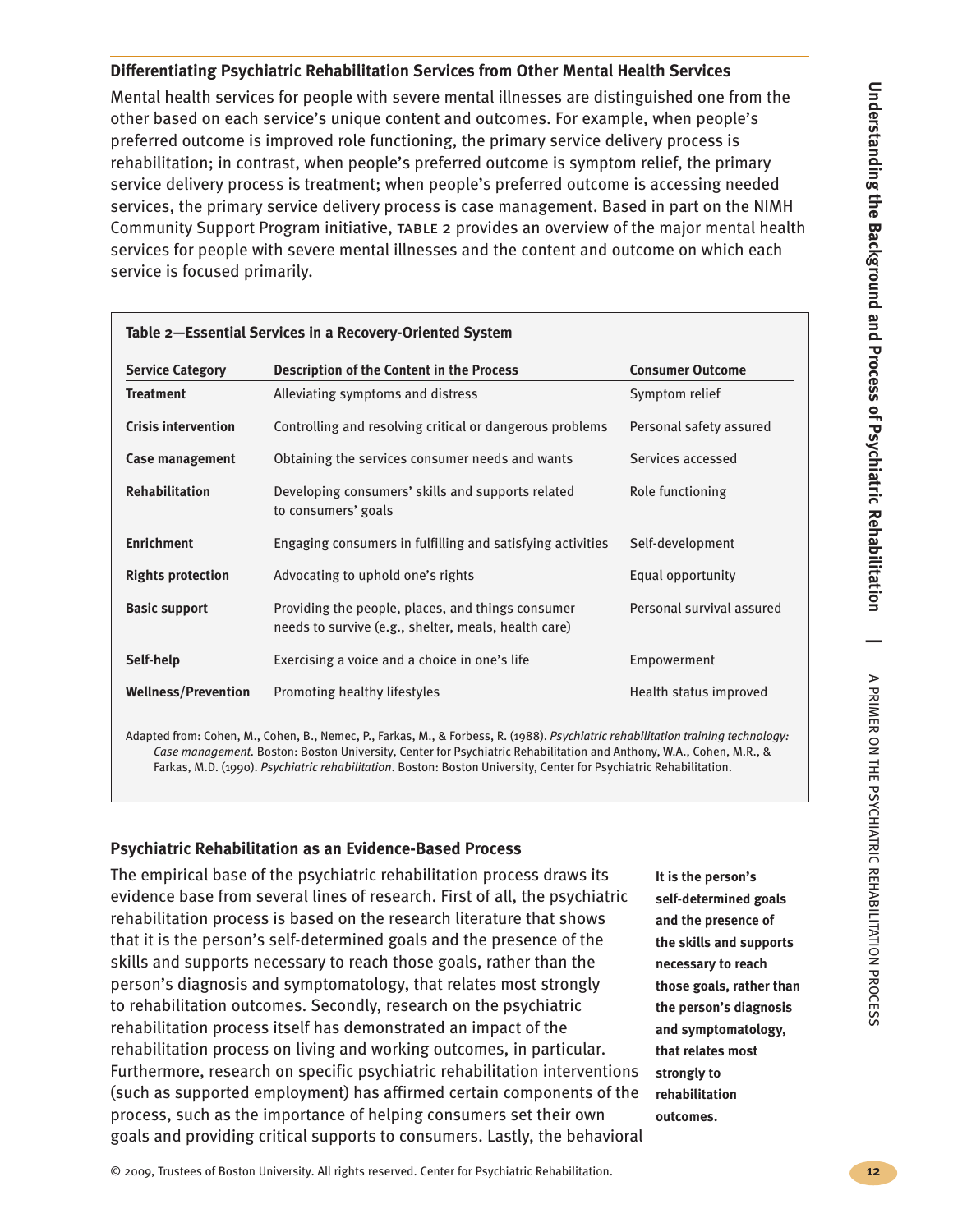로<br>금

PSYCHIATRIC

REHABILITATION

PROCESS

science literature on how *all* people change and grow has provided evidence of the significance of various components of the psychiatric rehabilitation process. Behavioral science research has found that people are more apt to change positively:

- in the context of a positive relationship;
- when they set their own goals;
- are taught skills;
- receive support;
- have positive expectations or hope for the future;
- when they believe in their self efficacy.

All of these change elements evidenced from the behavioral science research literature are critical ingredients of the psychiatric rehabilitation process. Indeed these empirically-based elements of the psychiatric rehabilitation process, while necessary components of the psychiatric rehabilitation service process, also are relevant to the provision of other services. For example, people receiving treatment services often are *taught* medication use; people receiving case management services receive *support* to access the services they need; people receiving crisis services are helped to *believe in their own self efficacy*; people receiving most any service are helped when service providers build a *positive relationship* with the person they are helping. Research supporting the rehabilitation process (from 1972 to present) has been conducted routinely and synthesized by the Center for Psychiatric Rehabilitation; references related to the empirical base of psychiatric rehabilitation can be found in APPENDIX D.

### **The Critical Nature of the Helping Relationship**

Paramount to a successful psychiatric rehabilitation process is the relationship between the practitioner and the consumer. Part of the efficacy of various rehabilitation interventions is the

**Paramount to a successful psychiatric rehabilitation process is the relationship between the practitioner and the consumer.**

relationship that develops between the practitioner and the individual receiving help. The practitioner can facilitate the process by being a skilled listener who is empathic and respectful. By engaging (or connecting) with the consumer, the practitioner increases the chances of the psychiatric rehabilitation process helping the consumer achieve the desired goals. The findings with respect to the importance of the relationship to successful helping and learning outcomes is perhaps the most researched topic in all of behavioral science. The implementation of the psychiatric rehabilitation process demands an interpersonally skilled

practitioner. The Recovery Promoting Relationship Scale developed by Zlatka Russinova (2006) at the Center for Psychiatric Rehabilitation is a useful and efficient way to measure the quality of the helping relationship from the perspective of the person being helped.

#### **The Psychiatric Rehabilitation Process and Medicaid**

Medicaid is a joint federal-state program that provides health care coverage for low income people. The federal government defines in broad terms the national guidelines for eligibility and covered services. Within these guidelines, each state designs the state's unique benefit packages and eligibility requirements. One of the optional services under Medicaid is "other diagnostic, screening, preventive, and rehabilitative services" (Title 19, Section 1905(a)(13). Using this option, all states have elected to provide psychiatric rehabilitation services intended to reduce disability and restore function. Medicaid law also clarifies (Title 19, Section 1901) that the goal of Medicaid rehabilitation is to *attain or retain* capability for independence or self care.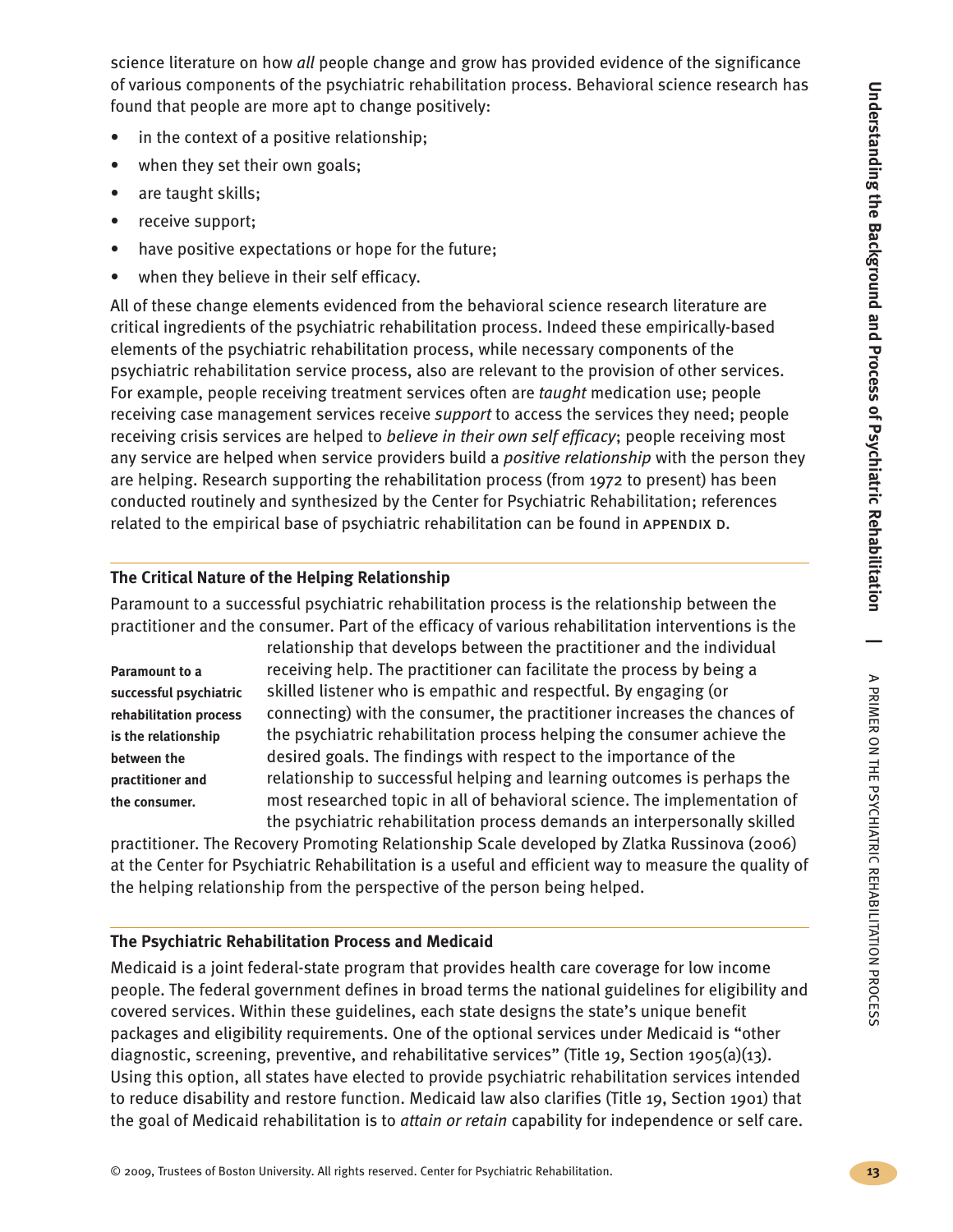⋗

PRIMER

g 로<br>금

PSYCHIATRIC

REHABILITATION

PROCESS

Consistent with Medicaid's criteria for rehabilitation, the psychiatric rehabilitation process helps people to preserve (retain) capacity for more independent functioning *but also* to reach or restore (attain) age appropriate functioning that either has been lost or never occurred because people's functional development was interrupted by severe mental illnesses. In psychiatric rehabilitation, we improve function and reduce disability caused by severe mental illnesses through the two pronged effort of developing skills and/or supports (similar to physical rehabilitation, where a person with hemiplegia might be helped to live independently by learning the skills of driving a car, or by using a car equipped with supports, such as hand controls). States typically cover skills training as Medicaid psychiatric rehabilitation services, including training regarding daily living/independent living skills, social skills, communication

> skills, self-care; such as personal grooming, household management, coping, and budgeting skills.

**Consistent with Medicaid's criteria for rehabilitation, the psychiatric rehabilitation process helps people to preserve (retain) capacity for more independent functioning** *but also* **to reach or restore (attain) age appropriate functioning that either has been lost or never occurred because people's functional development was interrupted by severe mental illnesses.**

In psychiatric rehabilitation, we typically use natural environments and meaningful tasks for the skill training component (much like in physical rehabilitation you learn a wheelchair to bed transfer at home, not just in the hospital). This is based on the evidence-based and common sense principle that states that skill acquisition and utilization occur best when tasks approximate the real environment in which they must be used (e.g., learning the skill of how to follow directions using a work task in a work environment). The Medicaid rehabilitation option facilitates this because, unlike some other Medicaid services, these services can be furnished in any location (such as home, school, community).

The process of psychiatric rehabilitation is "Medicaid friendly" because, as this primer shows, this evidence-based process may be easily tracked and recorded. Medicaid personnel can obtain information as to whether the psychiatric rehabilitation process has occurred and whether or not progress toward the person's goals is happening. It is important to remember, however, that Medicaid only pays for health care services.

Specifically not covered are job training, academic teaching, and room and board in the community. As a result, practices such as supported employment, supported education, and supported housing can only be partially reimbursed by Medicaid.

Medicaid rules require that any service be "medically necessary" for the specific individual. The "medical necessity" for implementing the psychiatric rehabilitation process under Medicaid is based on two types of research that provide critical empirical support for the thread that links psychiatric symptoms and neurocognitive deficits to people's impaired functioning:

1) The research which shows that symptoms (often negative symptoms) and neurocognitive deficits are a core feature of severe mental illnesses and that these symptoms and deficits routinely affect functioning. For example, neurocognitive deficits of severe mental

**Implementing the psychiatric rehabilitation process allows one to diagnose, plan, and intervene with respect to a person's compromised functioning—a functioning that is linked to the symptoms and deficits of a severe mental illness.**

illnesses, such as memory, concentration, and interpersonal skills deficit impair people's functioning; similarly, the negative symptoms of severe mental illnesses, such as flat affect,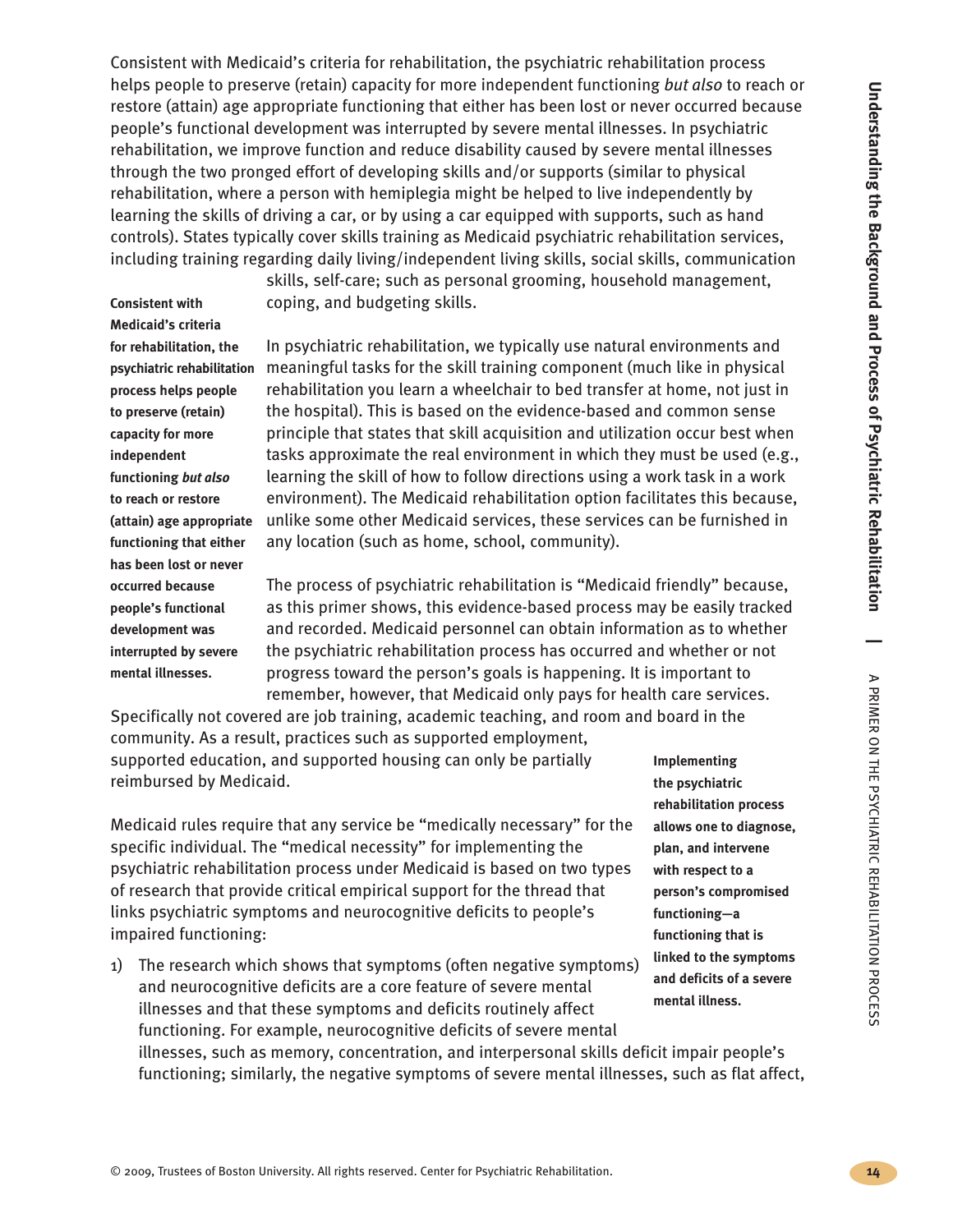2) The research which shows that people's specific skill functioning correlates poorly with their specific symptoms.

Thus, while symptoms and deficits lead to functional impairments, merely knowing a person's particular symptoms or deficits provides little information about a person's unique functioning or specific goals. Implementing the psychiatric rehabilitation process allows one to diagnose, plan, and intervene with respect to a person's compromised functioning—a functioning that is linked to the symptoms and deficits of a severe mental illness.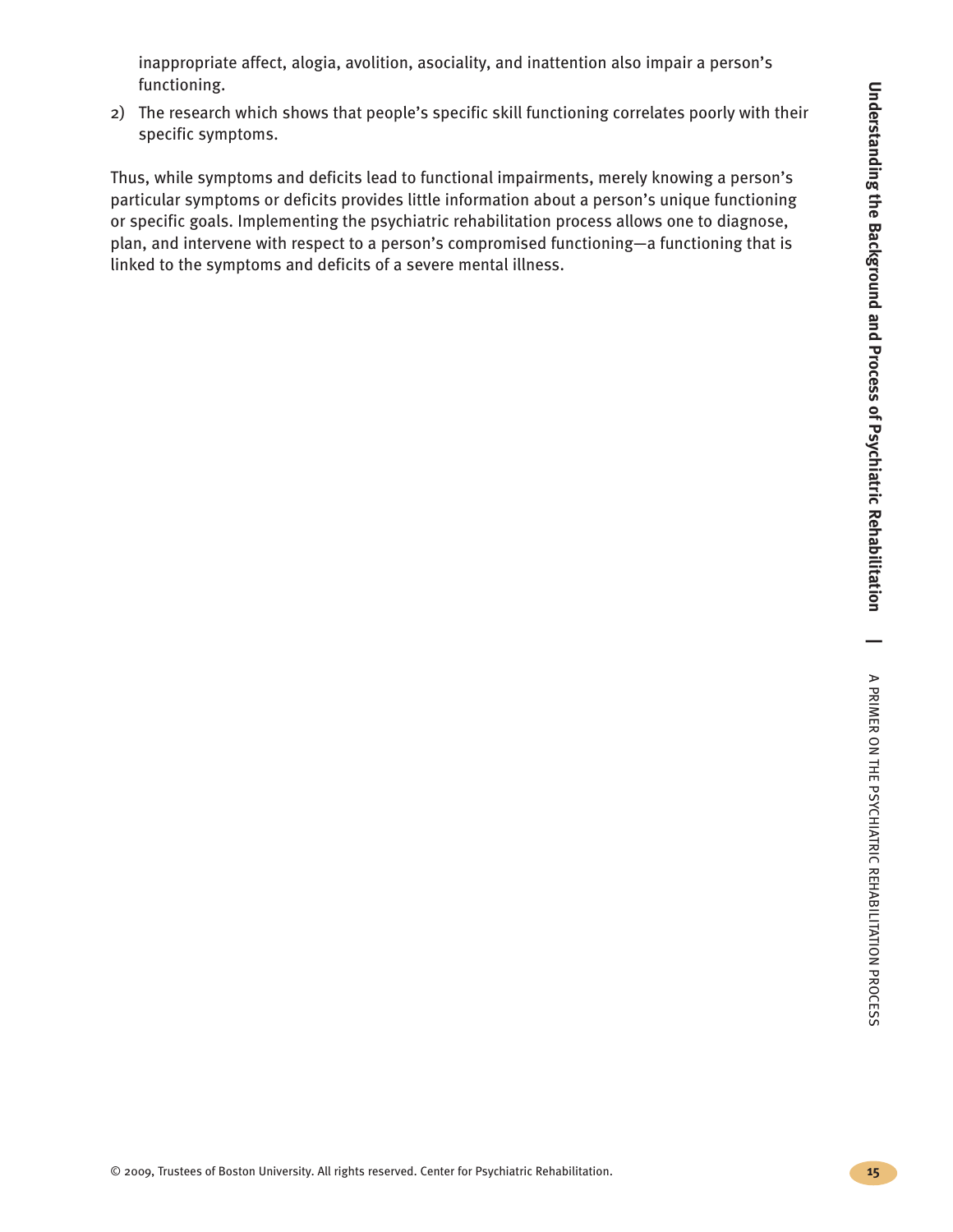#### **Keeping Track of the Service Delivery Process**

The major steps of any of the service delivery processes listed in table 2, including the psychiatric rehabilitation process, can be tracked. The assumption underlying tracking is that the completion of various steps in the service delivery process brings the person closer to the preferred service outcome. Because one usually cannot wait for the outcome to be achieved in order to know if the consumer is being effectively served, or if changes to the service plan are needed, intermittent estimates of how the service process is unfolding must be used. Making sure the service delivery process is moving in a logical and expected manner is determined by keeping track of the processes' major steps as the service delivery process is being implemented.

| <b>Description of the Content in the Process</b><br>Alleviating symptoms and distress<br>Controlling and resolving critical or dangerous problems<br>Obtaining the services consumer needs and wants<br>Developing consumers' skills and supports related<br>to consumers' goals<br>Engaging consumers in fulfilling and satisfying activities | <b>Consumer Outcome</b><br>Symptom relief<br>Personal safety assured<br>Services accessed<br>Role functioning |
|------------------------------------------------------------------------------------------------------------------------------------------------------------------------------------------------------------------------------------------------------------------------------------------------------------------------------------------------|---------------------------------------------------------------------------------------------------------------|
|                                                                                                                                                                                                                                                                                                                                                |                                                                                                               |
|                                                                                                                                                                                                                                                                                                                                                |                                                                                                               |
|                                                                                                                                                                                                                                                                                                                                                |                                                                                                               |
|                                                                                                                                                                                                                                                                                                                                                |                                                                                                               |
|                                                                                                                                                                                                                                                                                                                                                |                                                                                                               |
|                                                                                                                                                                                                                                                                                                                                                | Self-development                                                                                              |
| Advocating to uphold one's rights                                                                                                                                                                                                                                                                                                              | Equal opportunity                                                                                             |
| Providing the people, places, and things consumer<br>needs to survive (e.g., shelter, meals, health care)                                                                                                                                                                                                                                      | Personal survival assured                                                                                     |
| Exercising a voice and a choice in one's life                                                                                                                                                                                                                                                                                                  | Empowerment                                                                                                   |
| Promoting healthy lifestyles                                                                                                                                                                                                                                                                                                                   | Health status improved                                                                                        |
|                                                                                                                                                                                                                                                                                                                                                |                                                                                                               |

#### **Benefits in Tracking the Service Delivery Process**

Documenting the service delivery process is important for a number of reasons. First of all, it lets a consumer answer the question, "how is it going?" The actual outcome may take so long to achieve that tracking the process lets the participant know more quickly that movement is happening. Knowing exactly where the consumer is in the process is important feedback for the practitioner as well, so that necessary changes to the implementation of the process can be made. Tracking the process lets supervisors determine what the focus of the supervisory session should be. Trainers can analyze what parts of the process require future training. Administrators can modify their program or system structures to reinforce and/or better implement certain parts of the process. Funders can be assured that the process they are

REHABILITATION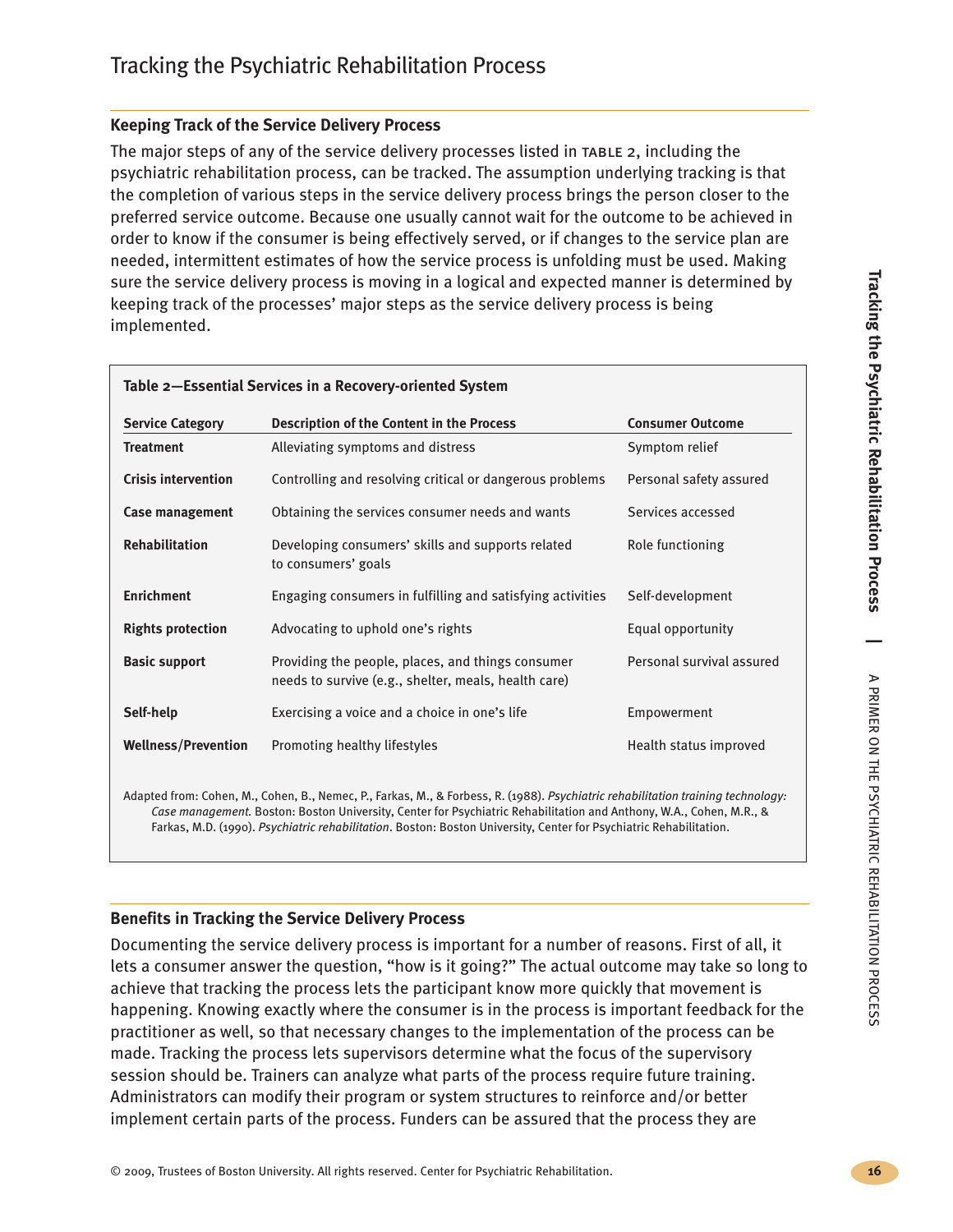⋗

PRIMER

g 로<br>금

PSYCHIATRIC

REHABILITATION

PROCESS

paying for actually is occurring. Researchers, who are studying a service intervention, can assess how faithfully the service intervention is being implemented. All of the many individuals concerned about the service delivery process benefit in different ways from tracking the service delivery process.

#### **Understanding the Service Delivery Process**

Like any of the various services used by people with severe mental illnesses (see TABLE 2, page 16), the psychiatric rehabilitation process can be understood best by segmenting the process into the three sequential phases of diagnosing (assessing), planning, and intervening (DPI). This sequencing is not to imply that the logical conceptual flow of the three phases describes how neatly the DPI process unfolds in practice. In practice, steps may be skipped or omitted, regression and plateauing may occur, etc. However, understanding the logic and flow of the process allows the process to be tracked, guided by the caveat that implementing service processes designed to help people with severe mental illnesses remains an art as well as a science.

#### **The Diagnosis–Planning–Intervention (DPI) Process of Psychiatric Rehabilitation**

The *diagnostic phase* in the psychiatric rehabilitation process begins with the practitioner (or other helper) assisting the consumer to self-determine one's readiness for rehabilitation and to develop one's readiness, if needed. Then the practitioner assists the consumer to set the overall rehabilitation goal(s) and to evaluate his or her skill and support strengths and deficits in relation to the overall rehabilitation goal(s). In contrast to the traditional psychiatric diagnosis that describes symptomatology, the rehabilitation diagnosis yields a behavioral description of the person's self-determined readiness to proceed and to improve a person's readiness, if needed. The diagnostic phase also determines the person's current skills and supports (resources) needed to be successful and satisfied in the person's chosen residential, educational, social, and/or vocational environments. **and specific**

The diagnostic information enables the person to develop a rehabilitation plan in the *planning phase.* A rehabilitation plan differs from most treatment planning in that the goal of a treatment plan is focused mostly on reducing symptoms. A rehabilitation plan specifies how to develop the person's skills and/or supports to achieve the person's overall rehabilitation goals. The rehabilitation plan also differs from what sometimes is called an individualized service plan. The major difference being its

identification of high-priority skill and resource development objectives, and specific interventions for each objective, rather than simply identifying potential service providers or program activities.

In the *intervention phase,* the rehabilitation plan is implemented to achieve the overall rehabilitation goal(s) by changing the person and/or the person's environment, either through developing the person's skills and/or developing the person's environmental supports. figure 1 (page 18) provides an overview of the DPI process of psychiatric rehabilitation.

**The rehabilitation plan… differs from what sometimes is called an individualized service plan…[in that it identifies] high-priority skill and resource development objectives, interventions for each objective, rather than simply identifying potential service providers or program activities.**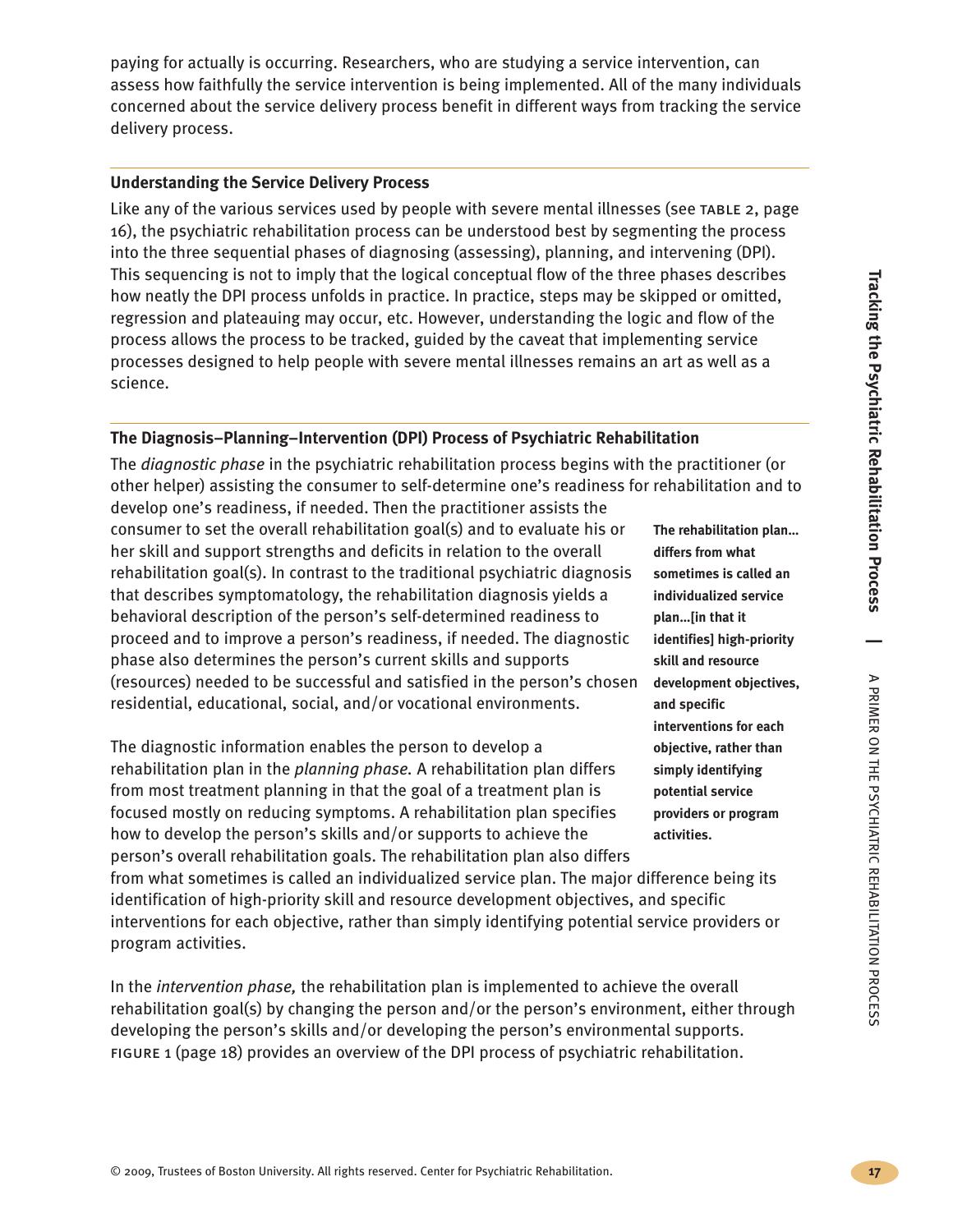

#### **An Example of Tracking the Psychiatric Rehabilitation Process**

Boston University's Center for Psychiatric Rehabilitation has been involved in several demonstrations of tracking the psychiatric rehabilitation process. TABLE  $3$  (PAGE 19) is an example of the steps that were tracked in a demonstration carried out by the Center for Psychiatric Rehabilitation's Recovery Center. The process of psychiatric rehabilitation consists of many substeps related to each major step. APPENDIX A lists all of the major steps and a number of substeps for each major step. However, by keeping track of the implementation of just the major steps, the process of psychiatric rehabilitation can be documented for the benefit of all interested individuals. The Recovery Center developed a paper form as well as an electronic method to routinely collect this process information on the major steps depicted in table 3.

#### **How Detailed Must the Tracking Be?**

Numerous benefits exist for tracking, as noted previously. Yet, tracking the service delivery process is not a task that comes easily or naturally to many individuals in the field of helping people with severe mental illnesses. The fundamental question for all who attempt tracking is at what level of specificity should the process be documented? Based on years of experience, tracking the major steps in TABLE 3 seems to represent the minimum steps that should be tracked. Tracking all the major steps and substeps included in APPENDIX A, while possible, may represent overkill for most organizations. However, the listing of the major steps and substeps in appendix a may be useful to supervisors and trainers in trouble shooting the process in order to specify the focus of needed supervision or training.

#### **What about the Level of Specificity of the Intervention Itself?**

The specificity of the tracking leads directly to questions about the level of specificity of the intervention process that is being tracked. The formality, specificity, and documentation of the psychiatric rehabilitation process vary significantly between practitioners, settings, and programs.

**|**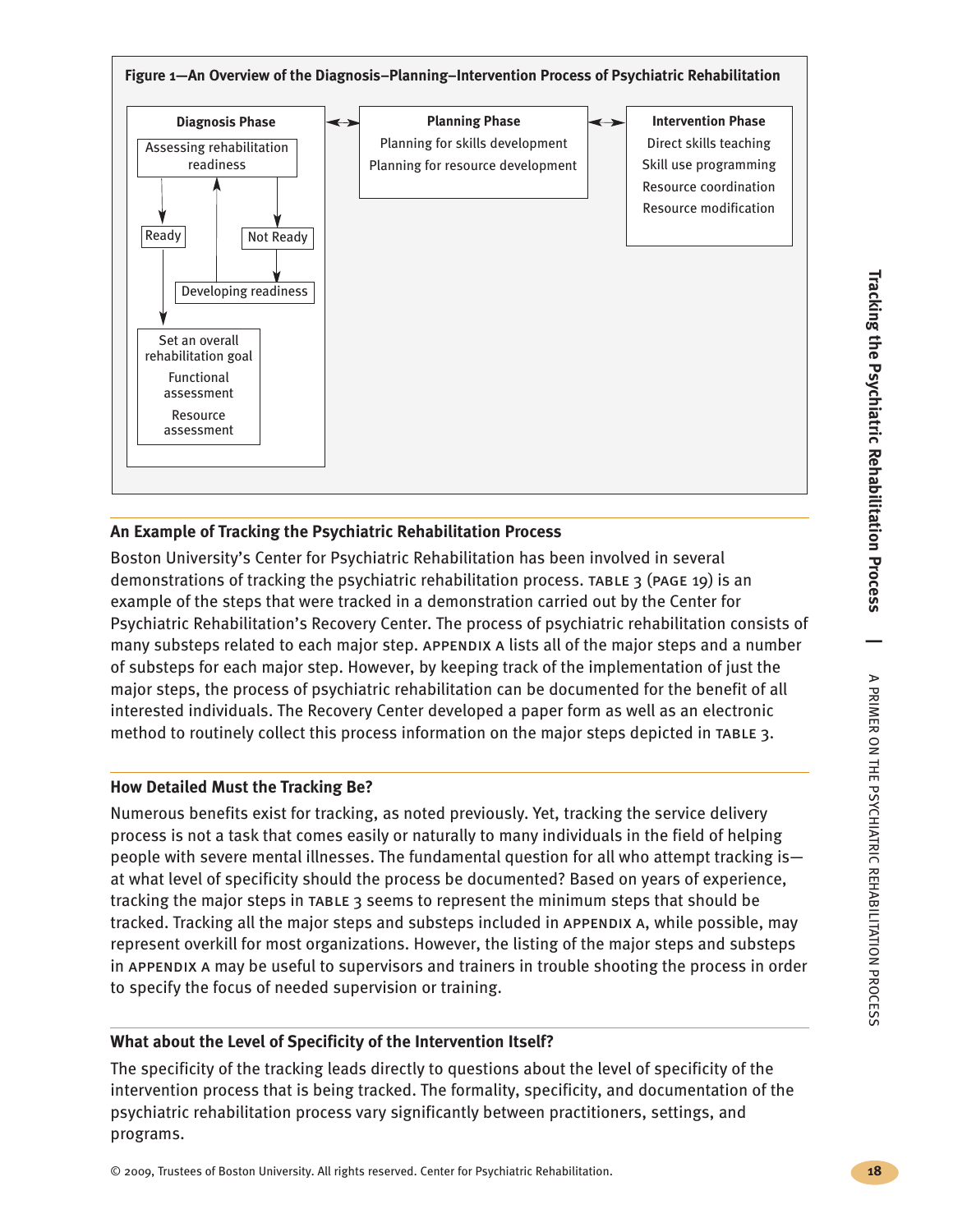| Table 3-A Form for Tracking the Psychiatric Rehabilitation Progress        |                                                                                                            |                                                                      |  |  |  |  |  |
|----------------------------------------------------------------------------|------------------------------------------------------------------------------------------------------------|----------------------------------------------------------------------|--|--|--|--|--|
| <b>Diagnosing Phase</b>                                                    | <b>Planning Phase</b>                                                                                      | <b>Intervening Phase</b>                                             |  |  |  |  |  |
| Readiness assessment<br>□ Begun □ Continuing □ Done                        | Developing a rehabilitation plan<br>to improve skills<br>$\Box$ Begun $\Box$ Continuing $\Box$ Done        | Direct skills teaching<br>$\Box$ Begun $\Box$ Continuing $\Box$ Done |  |  |  |  |  |
| Readiness development<br>□ Begun □ Continuing □ Done                       | Developing a rehabilitation plan<br>to improve supports<br>□ Begun □ Continuing □ Done                     | Programming skill use<br>$\Box$ Begun $\Box$ Continuing $\Box$ Done  |  |  |  |  |  |
| Setting a self-determined goal<br>□ Begun □ Continuing □ Done              |                                                                                                            | Resource coordination<br>$\Box$ Begun $\Box$ Continuing $\Box$ Done  |  |  |  |  |  |
| <b>Functional assessment</b><br>$\Box$ Begun $\Box$ Continuing $\Box$ Done |                                                                                                            | Resource modification<br>$\Box$ Begun $\Box$ Continuing $\Box$ Done  |  |  |  |  |  |
| Resource assessment<br>$\Box$ Begun $\Box$ Continuing $\Box$ Done          |                                                                                                            |                                                                      |  |  |  |  |  |
| University, Center for Psychiatric Rehabilitation.                         | Adapted from: Anthony, W.A., Cohen, M.R. & Farkas, M.D. (1990). Psychiatric rehabilitation. Boston: Boston |                                                                      |  |  |  |  |  |

At its most generic level of practice, the psychiatric rehabilitation process involves people figuring out the goals they want to achieve in their residential, educational, vocational and/or social roles and developing the skills and supports they need to reach their goals. In some practice settings and programs, this process unfolds in an environment that is structured to make the psychiatric rehabilitation process occur, but in an indirect, less formal, and less documented manner (e.g., clubhouses, drop in centers). In other psychiatric rehabilitation programs, this process is directly facilitated and documented by a practitioner (e.g., in settings and programs using the Choose-Get-Keep approach developed at the Center for Psychiatric Rehabilitation at Boston University).

**Trackin g**

**th e**

**P s ychiatric**

**R e h a bilitatio n**

**Proce s s**

**|**

⋗

PRIMER

g 로<br>금

PSYCHIATRIC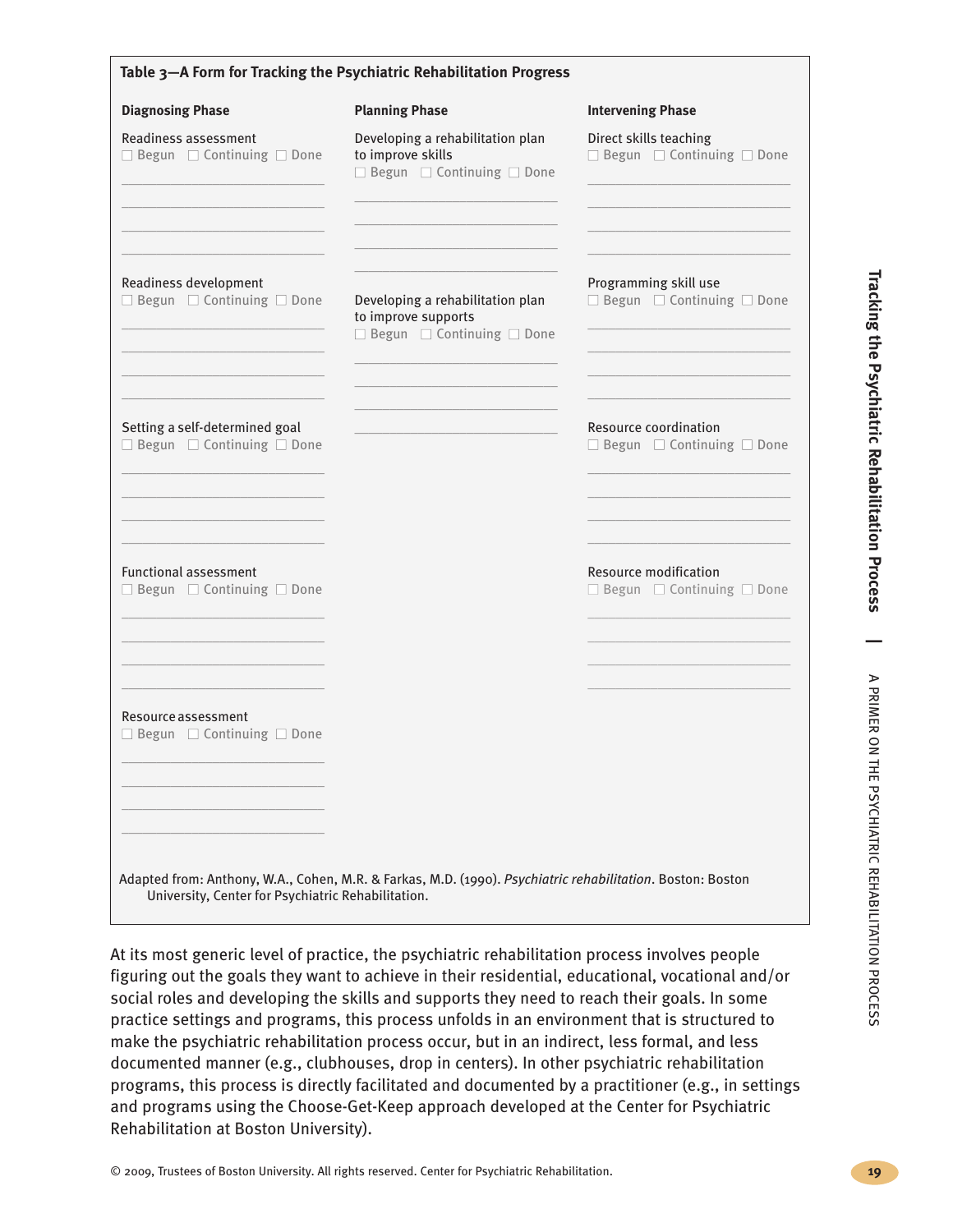Still other psychiatric rehabilitation settings are a combination of a structured psychiatric rehabilitation environment and the more structured practitioner approach developed at Boston University. Even with such differences in how the psychiatric rehabilitation process is structured in various rehabilitation settings and programs, at a minimum, process descriptions should be able to keep track of the major process dimensions listed in TABLE 3.

**No matter how formal or informal the process, no matter how directly or indirectly the process is implemented, the basics of the process should be tracked…**

table 4 gives examples of questions that can assist in accurately categorizing the major psychiatric rehabilitation process steps that can be tracked in any psychiatric rehabilitation program, regardless of the program environments' specificity. No matter how formal or informal the process, no matter how directly or indirectly the process is implemented, the basics of the process should be tracked for all the reasons previously mentioned. One way or another, people being helped to attain a valued role do experience the psychiatric rehabilitation process in some shape or form.

#### **Table 4—Questions to Ask to Help Categorize Activities Correctly**

#### **Diagnosing Phase**

#### *Is the person:*

- Figuring out whether he or she is willing and prepared to begin a structured process of change? **(Readiness assessment)**
- Engaged in activities to improve readiness? **(Readiness development)**
- Engaged in figuring out his or her values, criteria for choosing a role, and environment to aim for in the next 6–24 months? **(Goal setting)**
- Evaluating what he or she can or cannot do competently in relation to this goal? **(Functional assessment)**
- Evaluating what he or she does or does not have to support success in relation to this goal? **(Resource assessment)**

#### **Planning Phase**

*Is the person:*

- Engaged in naming the most important skill deficits to formulate as objectives out of all the skills identified in functional assessment or resource assessment?
- Engaged in matching the skill objectives to direct skills teaching or programming skill use interventions? Is there an activity or agency named to provide this?
- Being given information about who will do it, where, when they will begin and end each intervention?
- Engaged in matching the resource objectives to resource coordination or resource modification interventions? Is there an activity or agency named to provide this?
- Being given information about who will do it, where, when they will begin and end each intervention?

#### **Intervening Phase**

*Is the person:*

- Learning new skills directly tied to success and satisfaction in the environment and/or role he or she wants? **(Direct skills teaching)**
- Overcoming barriers to using skills directly tied to success and satisfaction in the environment and/or role he or she wants? **(Programming skill use)**
- Being supported in linking to an existing resource directly tied to success and satisfaction in the environment and/or role he or she wants? **(Resource coordination)**
- Creating or modifying new resources that do not exist but are critical to success and satisfaction in the environment and/or role he or she wants? **(Resource modification)**

**|**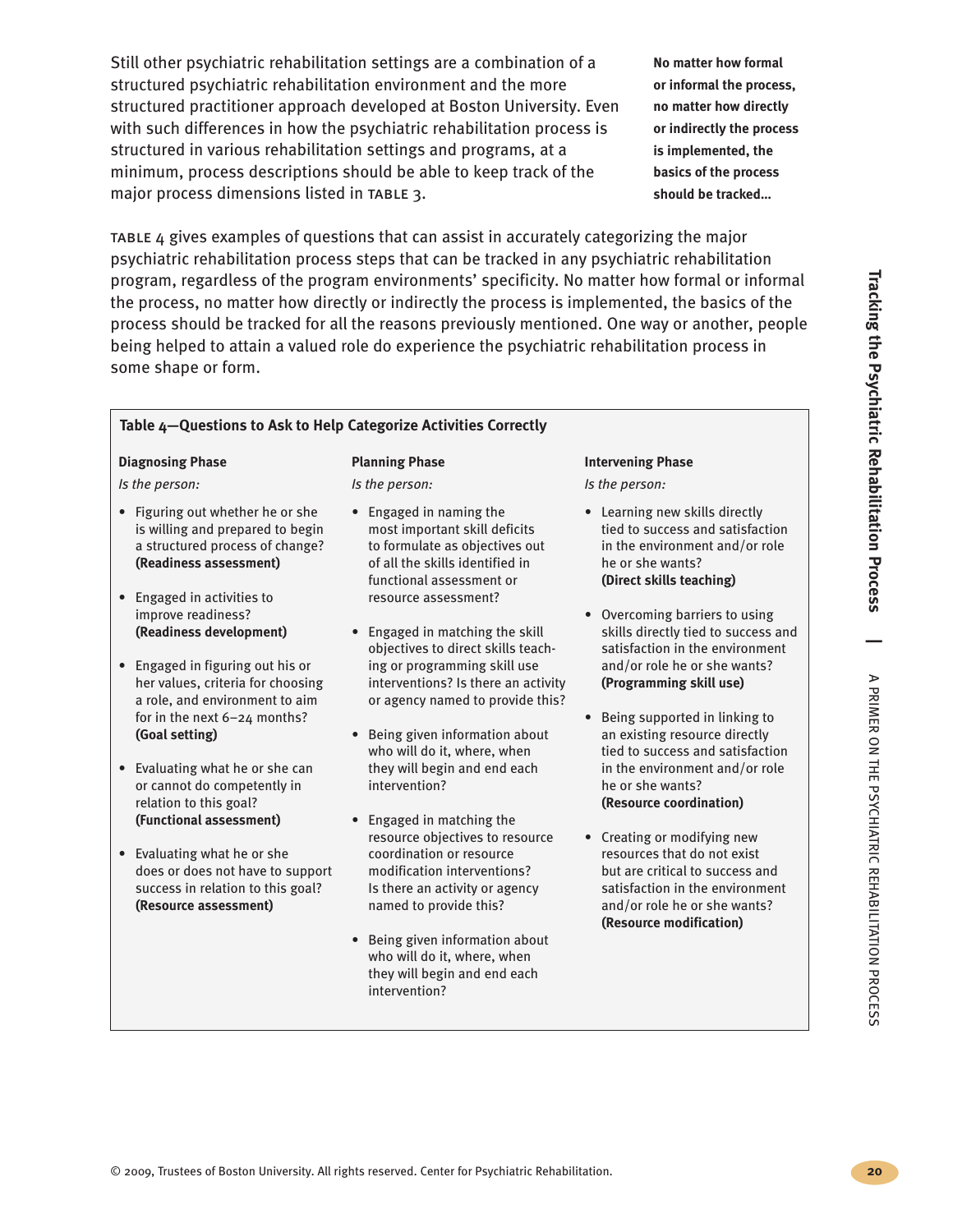# **Trackin g th e P s ychiatric R e h a bilitatio n Proce s s**

**|**

#### **Tracking DPI Service Processes for Different Services**

As noted previously, the content of the psychiatric rehabilitation DPI process is focused on goals, skills, and supports. In treatment services, the treatment process focus is on symptoms and distress. In case (or care) management services the process is focused on services the consumer wants and needs, and so on for the other services. To reiterate, what distinguishes the services one from the other is the content of the DPI process and its outcome. What remains common across services is the process of DPI.

**What distinguishes the services one from the other is the content of the DPI process and its outcome. What remains common across services is the process of DPI.**

table 5 provides examples of how the Recovery Center at Boston University differentiates the psychiatric rehabilitation process from some of the other service processes offered to people with severe mental illnesses. Note that the differences in DPI service process for each service are in the specific content of what is being diagnosed, planned, and intervened in order to achieve a unique consumer outcome.

| <b>CARE/CASE MANAGEMENT</b>                                             |                                                                                                           |                                           |
|-------------------------------------------------------------------------|-----------------------------------------------------------------------------------------------------------|-------------------------------------------|
|                                                                         | Assist in monitoring, planning, or linking a participant to a service that he or she wants or needs       |                                           |
| <b>Diagnosing Phase</b>                                                 | <b>Planning Phase</b>                                                                                     | <b>Intervening Phase</b>                  |
| Reviewing daily functioning                                             | Formulating a service plan                                                                                | Providing a care management               |
| Clarifying problems of participant                                      | Supporting participant in the                                                                             | service                                   |
| Setting service goals                                                   | planning process                                                                                          | Linking to care services                  |
| Choosing strategies                                                     |                                                                                                           | Monitoring care service use               |
|                                                                         |                                                                                                           |                                           |
| <b>HEALTH AND WELLNESS</b>                                              |                                                                                                           |                                           |
| Assisting a person to improve or maintain his or her health or wellness |                                                                                                           |                                           |
| <b>Diagnosing Phase</b>                                                 | <b>Planning Phase</b>                                                                                     | <b>Intervening Phase</b>                  |
| Engaging participant in relationship                                    | Formulating a health and wellness                                                                         | Developing health behaviors               |
| Assessing fitness status                                                | plan                                                                                                      | Developing resources to support           |
| Developing readiness for fitness                                        | Supporting participant in planning<br>process                                                             | health behaviors                          |
| Setting health and wellness goals                                       |                                                                                                           | Supporting the use of health<br>behaviors |
| <b>ENRICHMENT SERVICES</b>                                              |                                                                                                           |                                           |
|                                                                         | Providing or engaging the participant in activities that enhance her or his lifestyle and quality of life |                                           |
| <b>Diagnosing Phase</b>                                                 | <b>Planning Phase</b>                                                                                     | <b>Intervening Phase</b>                  |
| Identifying enrichment needs and                                        | Scheduling enrichment activities                                                                          | Delivering enrichment activity            |
| values                                                                  | Supporting person's participation                                                                         | Accompanying to enrichment                |
| Evaluating enrichment options                                           | in planning activities                                                                                    | activity                                  |
| Choosing enrichment activities                                          |                                                                                                           | Supporting participation in               |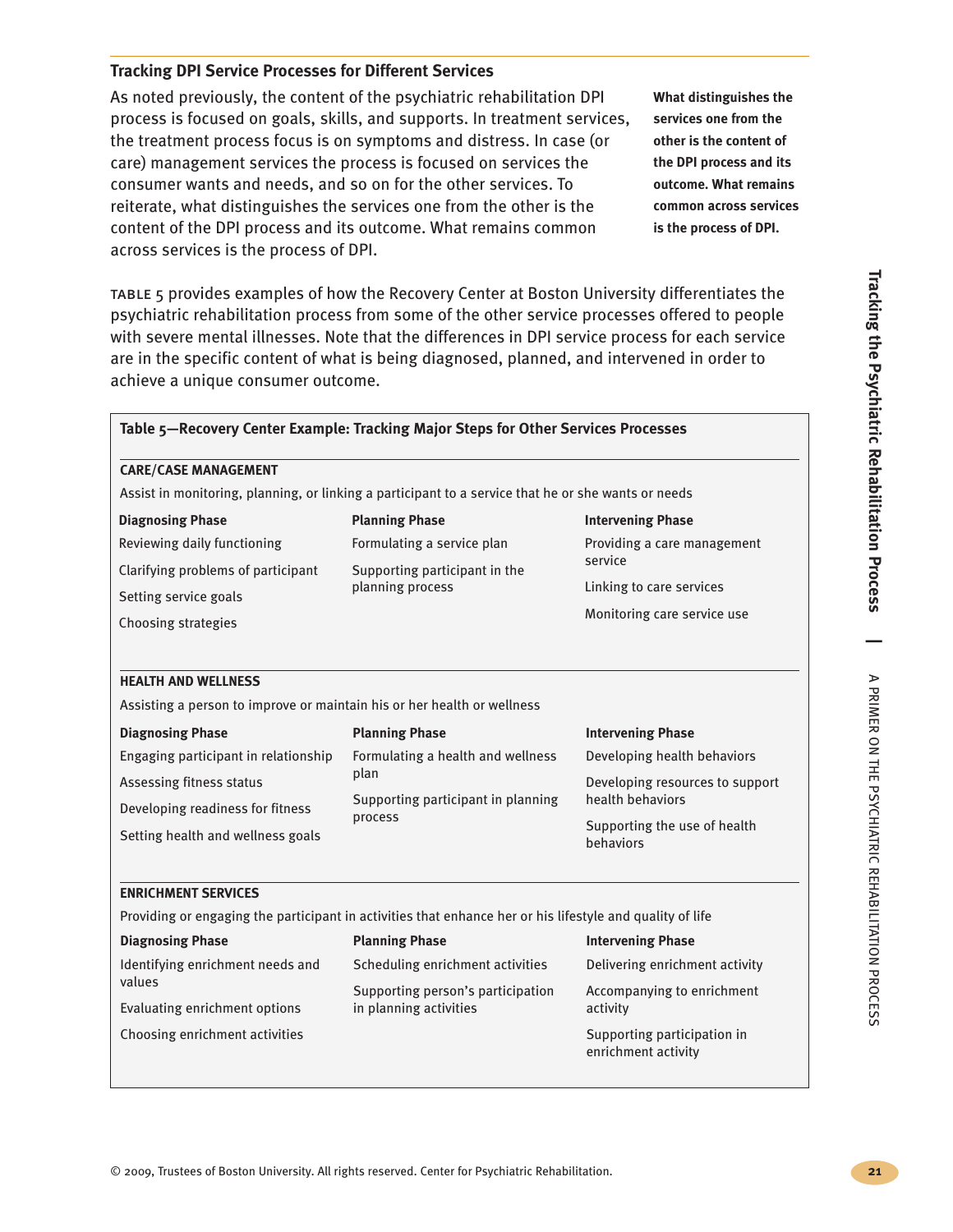#### **Common DPI Activities Across Service Processes**

As can be seen in table 5, the process of DPI occurs in all services. table 6 is an example of how the Recovery Center tried to describe the common activities within the DPI phases for those services often implemented in conjunction with the psychiatric rehabilitation service. As mentioned previously, the DPI activities for any service can be conducted informally or formally, directed by a practitioner, and/or by arranging the program environment to indirectly facilitate these DPI process activities. But the bottom line is that the DPI activities that are occurring within a specific service delivery process can be tracked. While outside the focus of this primer, it certainly would be useful if all services were tracked using a common DPI process.

#### **Table 6—Questions to Ask to Help Categorize Activities Correctly Within the DPI Service Phases**

#### **Diagnosing Phase**

#### **Planning Phase**

Am I or the environment assessing, evaluating, monitoring, estimating, analyzing, judging, drawing conclusion, and/or assisting the participant to perform any of the above diagnostic tasks?

Am I or the environment preparing, setting up, scheduling, arranging, developing, getting ready, or assisting the participant to do any of the above planning tasks?

Am I or the environment implementing a plan or engaging in any goaloriented activity with a participant?

**Intervening Phase**

**|**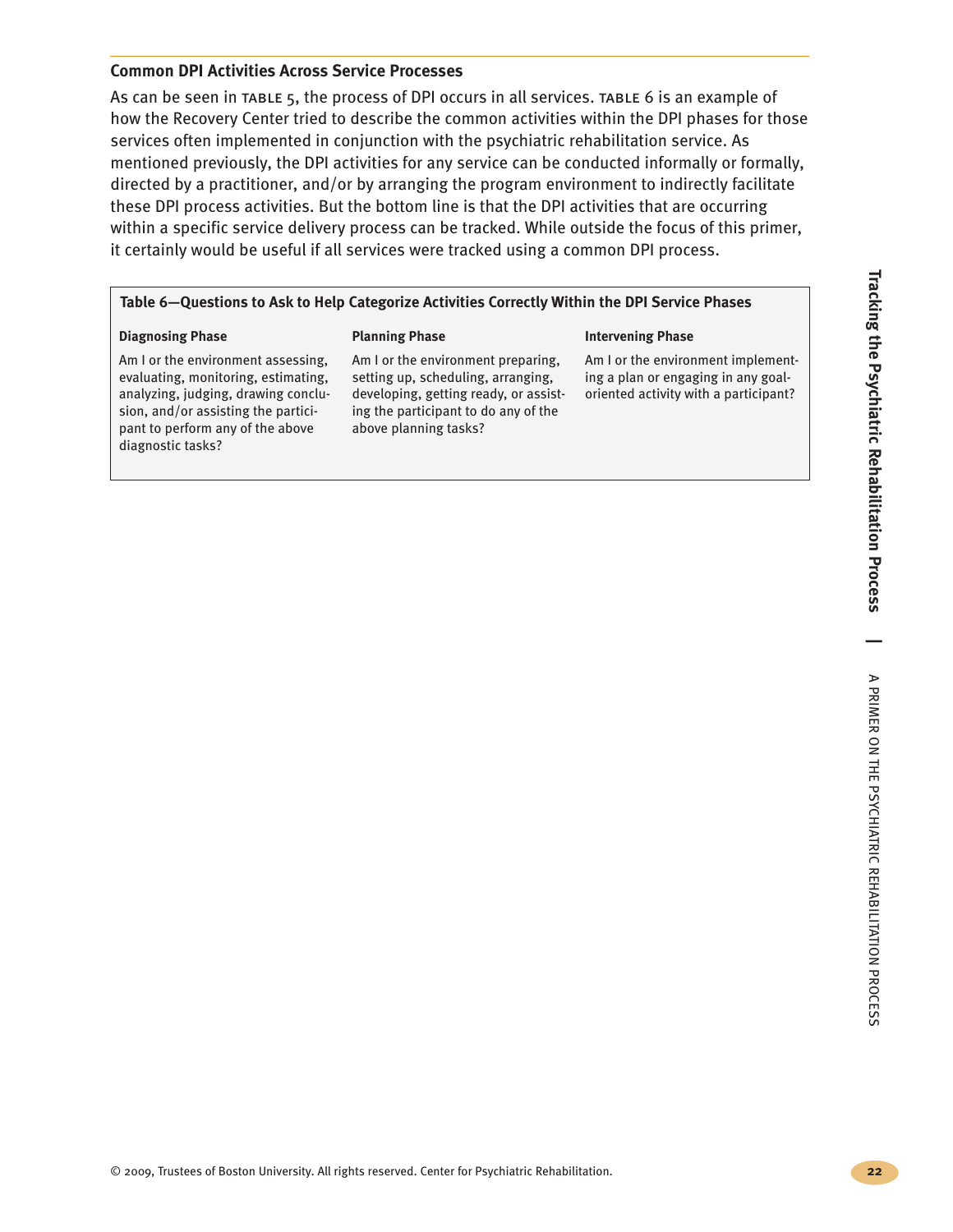**Recording the**

**psychiatric rehabilitation process literally can help change a person's life—and can be as valuable as a record of one's monthly schedule or a record of the balance in one's checkbook.**

**Tracking lets people know that the process is moving forward in a logical way; that the process is occurring. Record keeping lets people know exactly what progress is occurring in the**

**process.**

**|**

⋗

PRIMER

g 로<br>금

PSYCHIATRIC

REHABILITATION

PROCESS

#### **The Importance of Record Keeping**

It is a given that people record what is most important in their lives; such as money in their checkbook, food to be purchased (a grocery list), their monthly schedule, and the like. Furthermore, other people demand that certain records be kept; such as birth records, marriage certificates, income tax forms, passports, and the like. Similarly important to these other types of record keeping are the records of what is happening in the psychiatric rehabilitation process itself. Recording the psychiatric rehabilitation process literally can help change a person's life—and can be as valuable as a record of one's monthly schedule or a record of the balance in one's checkbook. There is no denying the importance of records in many walks of life, including psychiatric rehabilitation.

**Differences Between Tracking and Record Keeping**

Tracking lets people know that the process is moving forward in a logical way; that the process is occurring. Record keeping lets people know exactly what progress is occurring in the process. Record keeping is more than knowing that something has been done (as in tracking), but knowing the results of that something having been done. As their names imply, tracking keeps the steps of a process on track; record keeping records the nature of the progress people are making in the process that is being tracked.

#### **How Detailed Must the Record Keeping Be?**

Just like in tracking the service delivery process, there are limits to how many different types of records can be kept and the detail within each record. The Center for Psychiatric Rehabilitation has devised records for each of the major steps and substeps listed in APPENDIX A. However, in the same way that tracking all of these steps may be overkill, for some organizations so would recording the consumer's progress for all of these steps. At a minimum, record keeping of how the participant is doing with respect to the major steps seems most efficient and effective. appendix b describes a consumer and contains an example of only the major steps of the record forms filled out for that individual. The example in APPENDIX B is excerpted and adapted from the textbook entitled, *Psychiatric Rehabilitation* (Anthony Cohen, Farkas, & Gagne, 2002).

#### **Recording the DPI Phases of the Psychiatric Rehabilitation Process**

At a minimum, records should be completed for the major steps of:

- 1) Readiness assessment and development
- 2) Setting a goal
- 3) Functional assessment
- 4) Resource assessment
- 5) Planning and intervening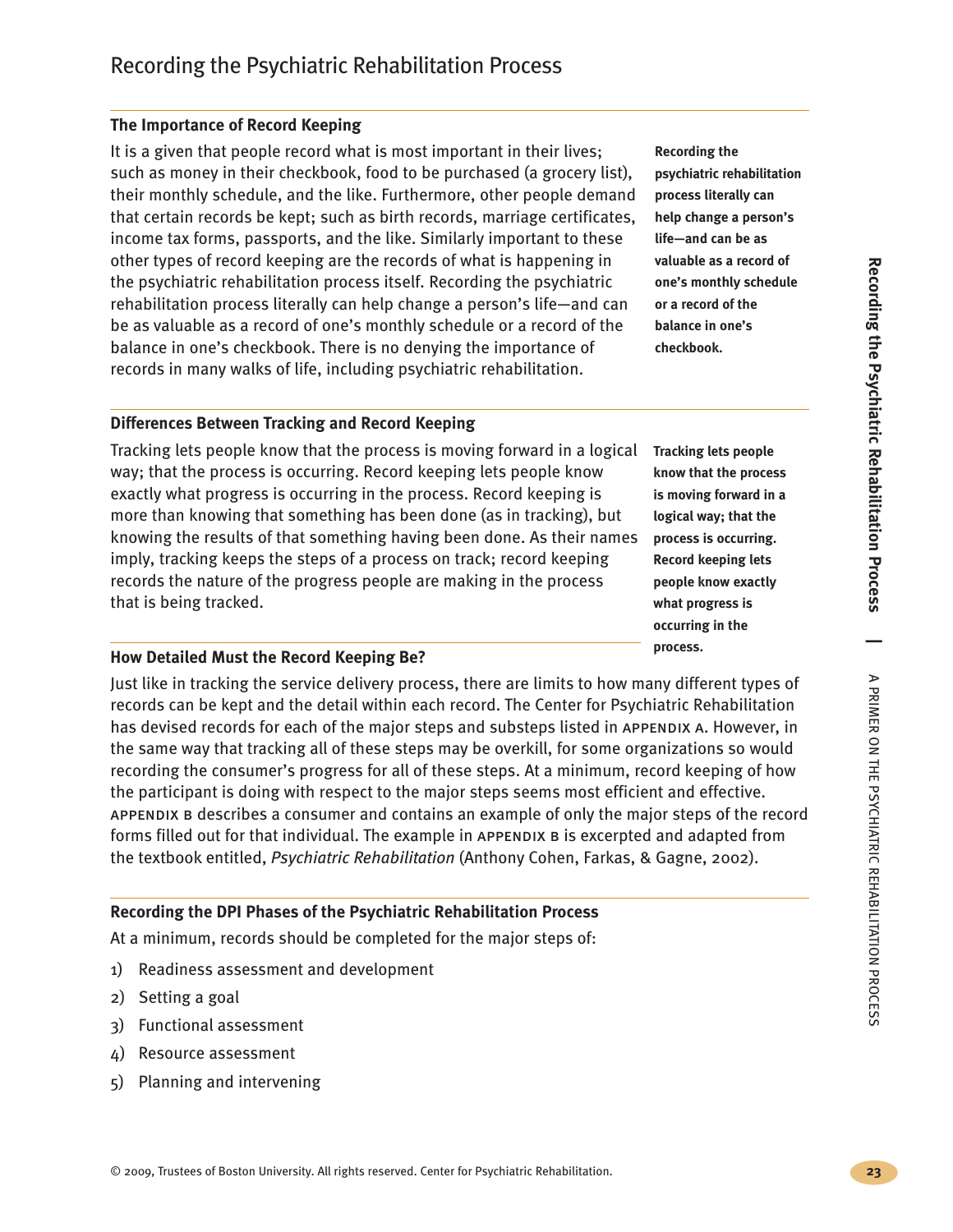Records should exist to document that the participant's self-determined readiness has been assessed and that readiness development activities have been identified as needed; that a rehabilitation goal has been chosen; that the corresponding skill and support needs specified; and that the skill and support development interventions are progressing as planned.

#### **Record Form for Assessing and Developing Readiness in the Psychiatric Rehabilitation Diagnostic Phase**

A readiness assessment helps people figure out their immediate willingness to participate in rehabilitation activities focused on impacting their role functioning. If individuals determine in the readiness assessment process that they do not feel ready, readiness development activities help them increase the knowledge and hopefulness about the possibilities psychiatric rehabilitation holds for them. Readiness assessment helps individuals "judge for themselves" whether or not it makes sense to them to engage in rehabilitation services within a particular living, learning, working, or social environment. Readiness for rehabilitation is an indication of people's

**Readiness assessment helps individuals "judge for themselves" whether or not it makes sense to them to engage in rehabilitation services within a particular living, learning, working, or social environment.**

self-determined commitment and interest in rehabilitation, and *not an assessment of their capacity to achieve rehabilitation success.* People differ in their rehabilitation readiness just as they vary in terms of their readiness for any possible change; such as college, marriage, a vacation, or a physical exercise program.

A record form for assessing and developing rehabilitation readiness shows people's selfdetermined readiness on five separate dimensions (see Table 7 on the following page). These dimensions are:

- 1) **Need for change**—evidenced by a lack of success or satisfaction in a particular living, learning, working, or social environment;
- 2) **Commitment to change**—evidenced by a belief that change is personally desirable and possible;
- 3) **Personal closeness**—evidenced by a personal relationship with someone who supports rehabilitation;
- 4) **Self awareness**—evidenced by an awareness of one's values and interests relevant to a particular environment; and
- 5) **Environmental awareness**—evidenced by an awareness of different characteristics and kinds of living, learning, working, and/or social environments in which the person may want to improve success and satisfaction.

The record form for assessing and developing rehabilitation readiness also has a place for describing readiness development activities, i.e., motivational or learning activities that may improve the person's self-determined readiness. Readiness development activities clarify whether or not to participate further in the rehabilitation process. These readiness development activities address any of the five readiness dimensions on which the readiness assessment indicated that the person thinks he or she is not ready. A blank form that can be used to record both rehabilitation readiness assessment and readiness development is included in appendix c (page 40).

**|**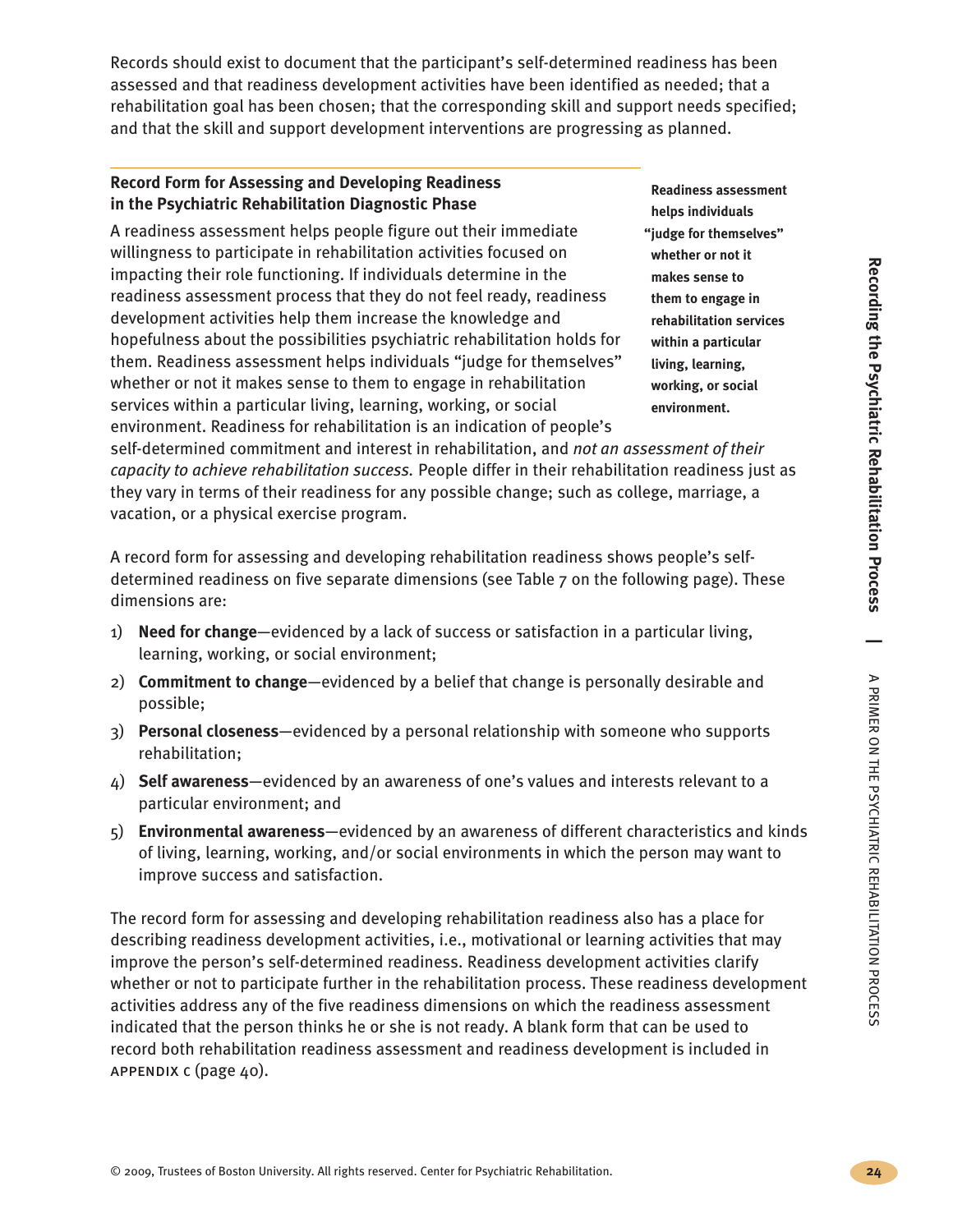| Consumer:      |             | Practitioner:                                                                 | <b>Environmental Arena:</b> |                       | Date:                          |
|----------------|-------------|-------------------------------------------------------------------------------|-----------------------------|-----------------------|--------------------------------|
|                | <b>Need</b> | <b>Commitment to Change</b>                                                   | <b>Personal Closeness</b>   | <b>Self-Awareness</b> | <b>Environmental Awareness</b> |
| 5 (High)       | П           | П                                                                             | П                           | П                     | П                              |
| 4              | П           | П                                                                             | П                           | П                     | П                              |
| 3              | П           | п                                                                             | П                           | П                     | П                              |
| $\overline{2}$ | п           | $\Box$                                                                        | П                           | П                     | П                              |
| 1 (Low)        | П           | $\Box$                                                                        | П                           | П                     | П                              |
|                |             | $\Box$ Not Ready<br>Not Ready<br>□<br><b>Developing Readiness Activities:</b> | $\Box$ Not Ready            | Not Ready<br>$\Box$   | <b>Not Ready</b><br>□          |
|                |             |                                                                               |                             |                       |                                |

#### **Record Form for Setting an Overall Rehabilitation Goal in the Psychiatric Rehabilitation Diagnostic Phase**

The overall rehabilitation goal identifies the particular environment in which the person chooses to live, learn, socialize, and/or work during the next 6 to 24 months. If more than one goal is set, then a functional and resource assessment is conducted and recorded for each separate goal. The particular environment in which the goal is set may be one in which the person currently lives, learns, socializes, or works and wants to stay; or the environment may be one in which the person desires to move to within the next year or two. The overall rehabilitation goal statement identifies the specific environment and a timeline.

Overall rehabilitation goals examples are:

- To live in the Oak Street supported apartments until September of next year;
- To enroll in a supported education program at Bunker Hill Community College for the next spring semester;
- To work in Genesis House's transitional employment program for 6 more months;
- To attend the Summit Street Drop-In Center on a weekly basis by next January.

**R ecordin g**

**th e**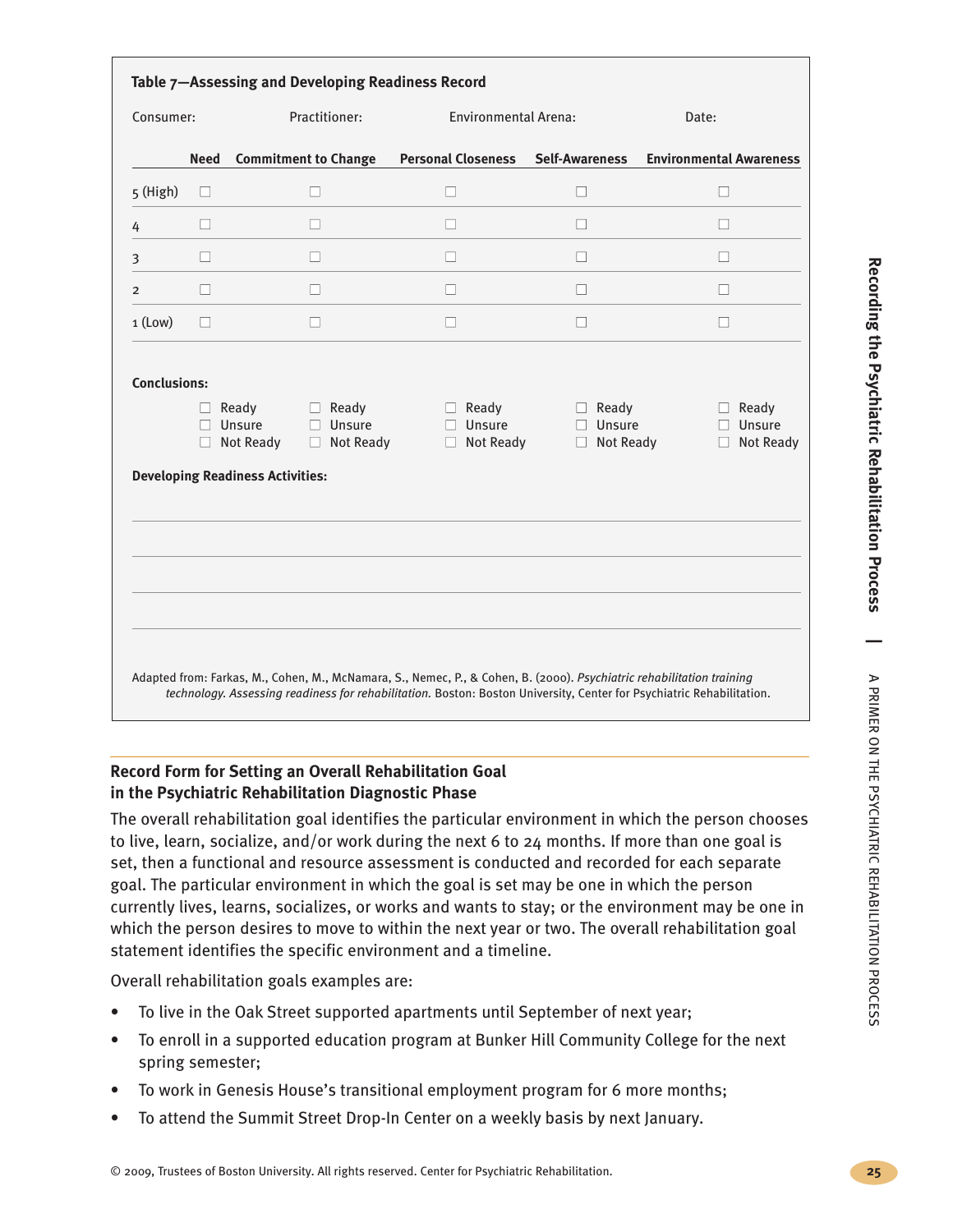Choosing an overall rehabilitation goal is essentially a systematic problem solving process, in which possible environmental goals are evaluated against the person's unique personal criteria and values in order to choose the goal which most satisfies the person's most important values. Effective goal setting is formally or informally done by most everyone when they select a particular goal from various alternative goals. The recording form for choosing a rehabilitation goal (table 8), explicitly records the goal choosing process and ensures that the goal setting task occurs in a more understandable, systematic, observable way. A blank form that can be used for recording the process of Choosing a Goal is included in appendix c (page 41). With or without a recording form, however, psychiatric rehabilitation helps people to choose their rehabilitation goals by engaging them in a problem solving process, by means of which they choose goals that they estimate will most effectively meet their most important personal criteria and values. **Possible environmental goals are evaluated against the person's unique personal criteria and values in order to choose the goal which most satisfies the person's most important values.**

| Table 8-Choosing a Goal Record |               |    |                             |                                 |         |
|--------------------------------|---------------|----|-----------------------------|---------------------------------|---------|
| Consumer:                      | Practitioner: |    | <b>Environmental Arena:</b> |                                 | Date:   |
|                                |               |    |                             | Alternative Goal Environments** |         |
| <b>Personal Criteria</b>       | Weights*      | 1. | 2.                          | 3.                              | Current |
| 1.                             |               |    |                             |                                 |         |
| 2.                             |               |    |                             |                                 |         |
| 3.                             |               |    |                             |                                 |         |
| 4.                             |               |    |                             |                                 |         |
| 5.                             |               |    |                             |                                 |         |
| 6.                             |               |    |                             |                                 |         |

Ideal Score = weights  $x$  5

\* The personal criteria are weighted on a 10-point scale with a weight of 10 being the highest.

\*\* How well a particular alternative environment satisfies the personal criteria is rated on a 5-point scale with 5 being the highest level of satisfaction.

**Comments:**

Cohen, M., Farkas, M., Cohen, B., & Unger, K. (1991, 2007). *Psychiatric rehabilitation training technology: Setting an overall rehabilitation goal.* Boston: Boston University, Center for Psychiatric Rehabilitation.

**R ecordin g**

**th e**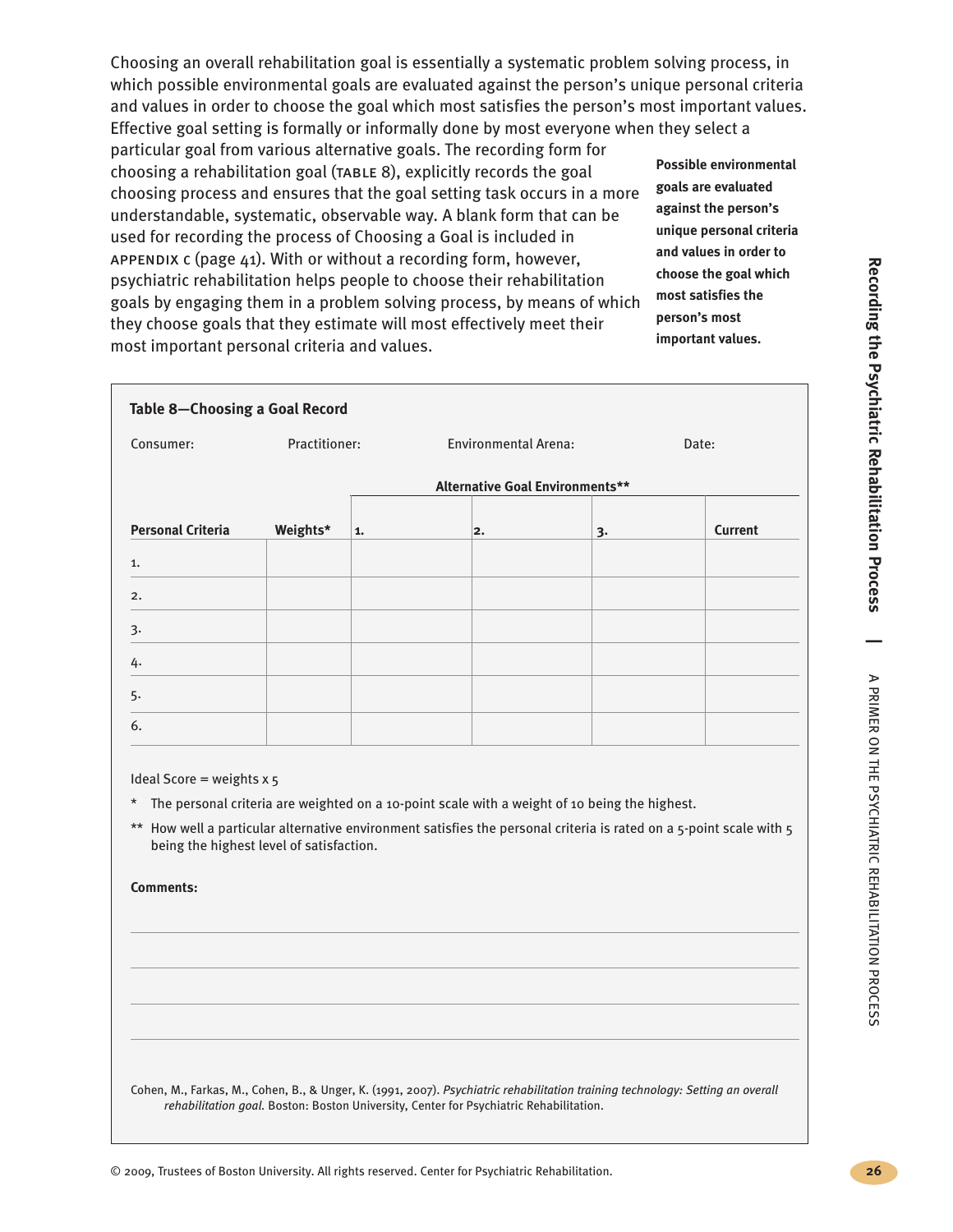⋗

PRIMER

g 로<br>금

PSYCHIATRIC

REHABILITATION

PROCESS

#### **Record Forms for Functional and Resource Assessments in the Psychiatric Rehabilitation Diagnostic Phase**

The overall rehabilitation goal is recorded at the top of both the functional assessment form and the resource assessment form. The overall rehabilitation goal focuses the functional and resource assessment on those skills and supports that are relevant to a person's success and satisfaction in the goal environment. A functional assessment records the evaluation of the participant's present and needed functioning on those critical skills necessary to achieve the rehabilitation goal, while a resource assessment records the evaluation of the present and needed supports necessary to achieve this same goal. The skills and supports are written in a way that is as observable, measureable, and objective as possible. Skill and support examples are:

- The number of times per week the consumer converses with family at the dinner table;
- Percentage of times per week the consumer speaks in a calm manner when he is upset;
- The number of days per week a relative can drive consumer to the college campus;
- The number of job leads per month that someone can provide the consumer.

tables 9 and 10 (page 28) are blank forms that can be used to record the overall rehabilitation goal and the subsequent functional and resource assessment. Note that the functional assessment form names the critical skills, while the resource assessment form identifies the critical supports (resources). Examples for the previously noted skills and resources are: Conversing; expressing emotions; driver; job developer. Additional blank forms for functional and resource assessment are included in appendix c (pages 42 & 43).

|                                     | Table 9-Functional Assessment Record |                               |                         |        |
|-------------------------------------|--------------------------------------|-------------------------------|-------------------------|--------|
| Consumer:                           | Practitioner:                        | <b>Environmental Arena:</b>   | Date:                   |        |
| <b>Overall Rehabilitation Goal:</b> |                                      |                               |                         |        |
| <b>Strengths/Deficits</b>           | <b>Critical Skills</b>               | <b>Skill Use Descriptions</b> | <b>Skill Evaluation</b> |        |
|                                     |                                      |                               | Present                 | Needed |
|                                     |                                      |                               |                         |        |
|                                     |                                      |                               |                         |        |
|                                     |                                      |                               |                         |        |
|                                     |                                      |                               |                         |        |
|                                     |                                      |                               |                         |        |
|                                     |                                      |                               |                         |        |
|                                     |                                      |                               |                         |        |
|                                     |                                      |                               |                         |        |
|                                     |                                      |                               |                         |        |
|                                     |                                      |                               |                         |        |
|                                     |                                      |                               |                         |        |

Cohen, M., Farkas, M., & Cohen, B. (1986, 2007). *Psychiatric rehabilitation training technology: Functional assessment.* Boston: Boston University, Center for Psychiatric Rehabilitation.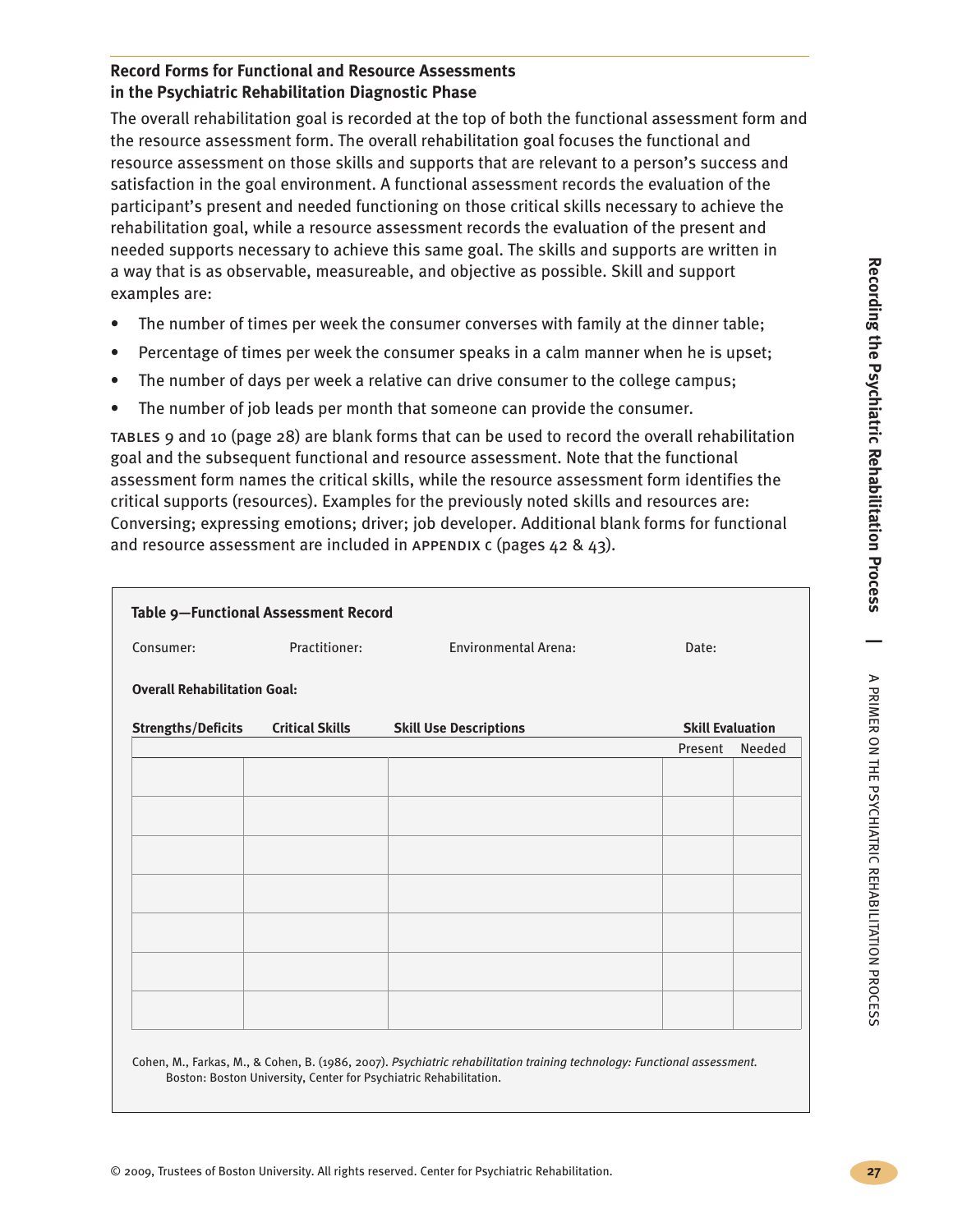|                                              | Table 10-Resource Assessment Record                               |                                                                                                                         |                            |        |
|----------------------------------------------|-------------------------------------------------------------------|-------------------------------------------------------------------------------------------------------------------------|----------------------------|--------|
| Consumer:                                    | Practitioner:                                                     | <b>Environmental Arena:</b>                                                                                             | Date:                      |        |
| <b>Overall Rehabilitation Goal:</b>          |                                                                   |                                                                                                                         |                            |        |
| <b>Strengths/Deficits Critical Resources</b> |                                                                   | <b>Resource Use Descriptions</b>                                                                                        | <b>Resource Evaluation</b> |        |
|                                              |                                                                   |                                                                                                                         | Present                    | Needed |
|                                              |                                                                   |                                                                                                                         |                            |        |
|                                              |                                                                   |                                                                                                                         |                            |        |
|                                              |                                                                   |                                                                                                                         |                            |        |
|                                              |                                                                   |                                                                                                                         |                            |        |
|                                              |                                                                   |                                                                                                                         |                            |        |
|                                              |                                                                   |                                                                                                                         |                            |        |
|                                              |                                                                   |                                                                                                                         |                            |        |
|                                              |                                                                   |                                                                                                                         |                            |        |
|                                              |                                                                   |                                                                                                                         |                            |        |
|                                              |                                                                   |                                                                                                                         |                            |        |
|                                              |                                                                   | Cohen, M., Farkas, M., & Cohen, B. (1986, 2007). Psychiatric rehabilitation training technology: Functional assessment. |                            |        |
|                                              | Boston: Boston University, Center for Psychiatric Rehabilitation. |                                                                                                                         |                            |        |

#### **Record Form for Planning and Intervening in the Psychiatric Rehabilitation Planning and Intervention Phases**

The record form for planning and intervening flows directly from the diagnostic record keeping form. Recording the rehabilitation plan identifies who is responsible for doing what, by when, for how long and where. The previously completed rehabilitation diagnostic record provides the answer to the question: "why?" Recording the rehabilitation intervention (and any changes to it) addresses the issue: "how well are we doing?" The specific intervention for each diagnosed skill and resource objective is documented, along with each person responsible for providing and monitoring the intervention. The starting and completion dates are listed. As the interventions are implemented, the same form is used to record changes based on the progress of each skill or resource intervention. The form for the Rehabilitation Plan and Intervention Schedule (see table 11, page 29) also includes a space at the top for the overall rehabilitation goal statement and a line at the bottom for the consumer to sign that indicates the consumer's agreement with the plan and intervention schedule, as well as the consumer's participation in developing the plan and intervention schedule.

Note that the skill and resource development objectives, as well as the overall rehabilitation goal, are simply copied from the functional and resource assessment records. And remember that APPENDIX B provides an example of a consumer for whom all the record forms (TABLES 7, 8, 9, 10, and 11) are filled out and APPENDIX c includes additional blank recording forms.

**|**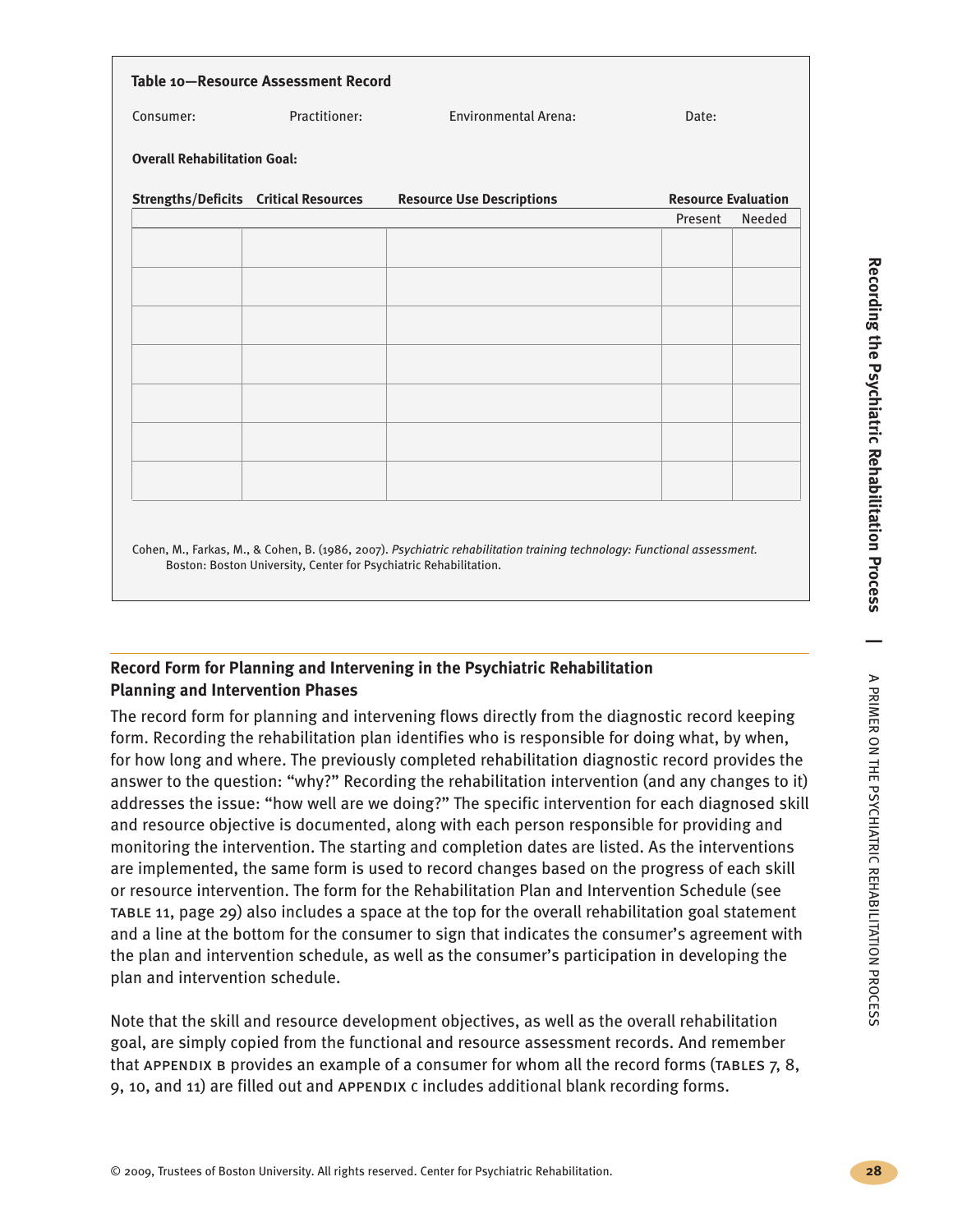#### **Table 11—Rehabilitation Plan and Intervention Schedule**

Consumer: Practitioner: Environmental Arena: Date:

**Overall Rehabilitation Goal:**

| <b>Priority Skill/Resource</b><br><b>Development Objectives</b> | <b>Interventions</b> | Person(s)<br>Responsible | <b>Starting Dates</b><br>Projected/Actual | Completion<br><b>Dates</b> |
|-----------------------------------------------------------------|----------------------|--------------------------|-------------------------------------------|----------------------------|
|                                                                 |                      | Developer:               |                                           |                            |
|                                                                 |                      | Provider:                |                                           |                            |
|                                                                 |                      | Monitor:                 |                                           |                            |
|                                                                 |                      | Developer:               |                                           |                            |
|                                                                 |                      | Provider:                |                                           |                            |
|                                                                 |                      | Monitor:                 |                                           |                            |
|                                                                 |                      | Developer:               |                                           |                            |
|                                                                 |                      | Provider:                |                                           |                            |
|                                                                 |                      | Monitor:                 |                                           |                            |
|                                                                 |                      | Developer:               |                                           |                            |
|                                                                 |                      | Provider:                |                                           |                            |
|                                                                 |                      | Monitor:                 |                                           |                            |

I participated in developing this plan and the plan reflects my objectives.

Signature:

Adapted from: Anthony, W.A., Cohen, M.R., Farkas, M.D., & Gagne, C. (2002). *Psychiatric rehabilitation, Second edition.* Boston: Boston University, Center for Psychiatric Rehabilitation.

**R ecordin g**

REHABILITATION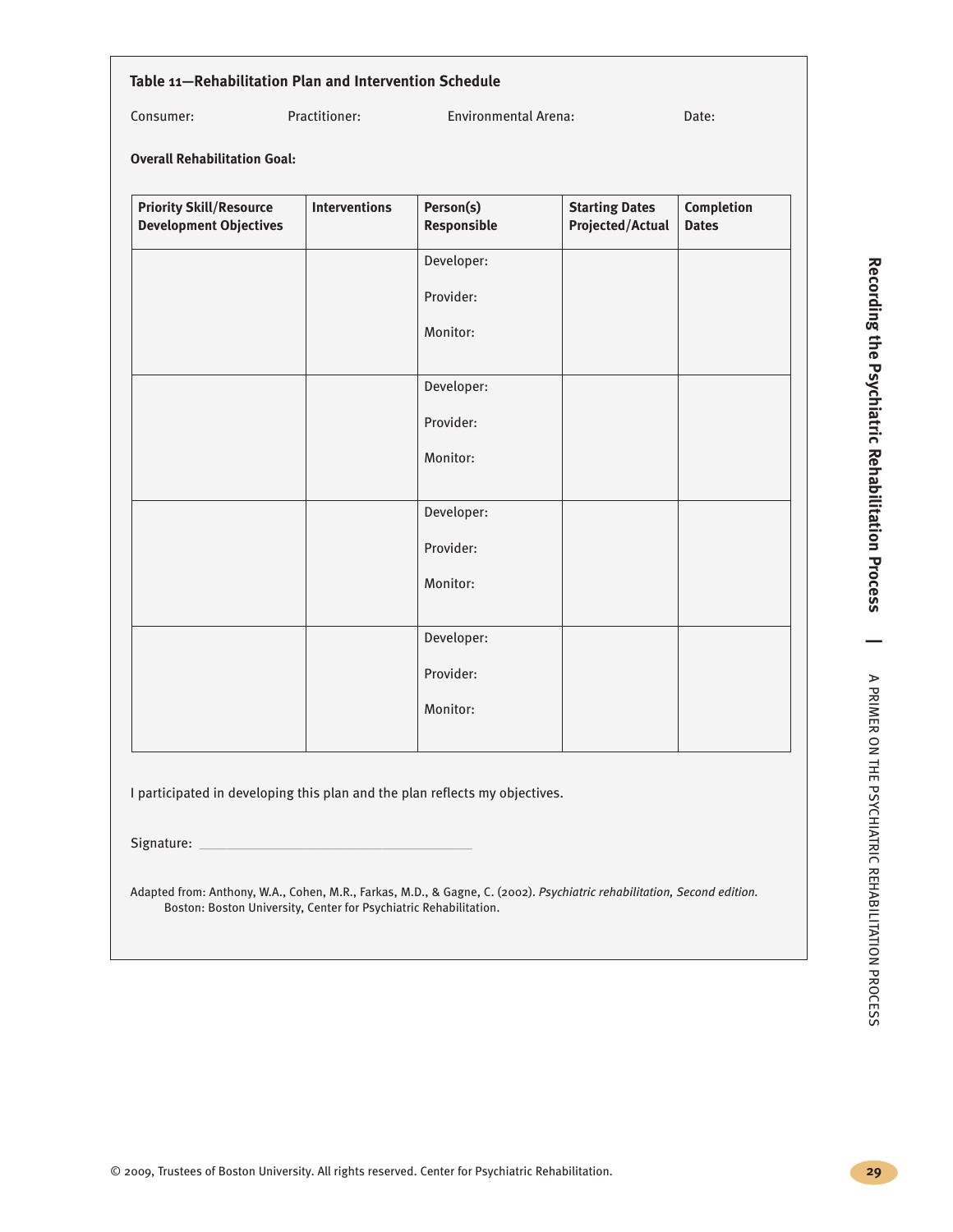### Summary

Documents that track and record the diagnostic, planning, and intervention process are becoming increasingly necessary in the mental health field. Better understanding of what

constitutes the different service processes leads to the possibility of improved tracking and recording of the different service processes, including the process of psychiatric rehabilitation. No doubt a strong incentive for accurate tracking and record keeping is the economic pressure on the entire health care system and the need to document that what is being funded, actually is occurring. Fewer financial resources usually translate into a demand for more accountability, and that is what is happening again. This time, however, the psychiatric rehabilitation field is primed to meet that obligation. As this psychiatric rehabilitation primer clearly demonstrates, the psychiatric rehabilitation process has a significant empirical base; is an understandable process that can be implemented by different types of people in a variety of settings and programs; and is a process that has the capacity to be tracked and recorded.

**The psychiatric rehabilitation process has a significant empirical base; is an understandable process that can be implemented by different types of people in a variety of settings and programs; and is a process that has the capacity to be tracked and recorded.**

And remember, the process of psychiatric rehabilitation can be implemented through a structured environment as well as the purposeful activities of the practitioner. The key is that

**The key is that…the service recipient feels ready or gets ready; a rehabilitation goal is set; the things the person needs to do and have to reach the goal are identified; and the needed skills and supports (resources) are developed.**

the psychiatric rehabilitation process occurs—that is, the service recipient feels ready or gets ready; a rehabilitation goal(s) is set; the things the person needs to do and have to reach the goal are identified; and the needed skills and supports (resources) are developed.

Also remember that with respect to the helping environment, any environment can be purposefully structured to directly facilitate the psychiatric rehabilitation process. The environment of a community mental health center, a clubhouse, a day program, a psychosocial rehabilitation center, a recovery program, etc., can help the psychiatric rehabilitation process happen. Since 1982, the Center for Psychiatric Rehabilitation has **Any environment can be purposefully**

been identifying and refining setting ingredients that are helpful in supporting the implementation of the psychiatric rehabilitation DPI process within any setting. The latest iteration of these standards can be found in table 12 (page 32). Settings or environments, which are attempting to move toward at least some of these ingredients, demonstrate a willingness and a capacity to implement the psychiatric rehabilitation process.

Lastly, it is worth noting that within any of these environments, tracking and recording the process can be complex because individuals involved in any environment may partake of the same activities in order to accomplish different parts of the rehabilitation process. For example, taking a healthy eating (nutrition) course may be useful in helping one

person *become ready* to try other educational activities; for another person, this same course may be a *skill teaching intervention* that is relevant to their long-term goal of living independently; for yet another person, it is a *skill teaching intervention* for a different long-term

**structured to directly facilitate the psychiatric rehabilitation process. The environment of a community mental health center, a clubhouse, a day program, a psychosocial rehabilitation center, a recovery program, etc., can help the psychiatric rehabilitation process happen.**

**S u m m ary**

**|**

⋗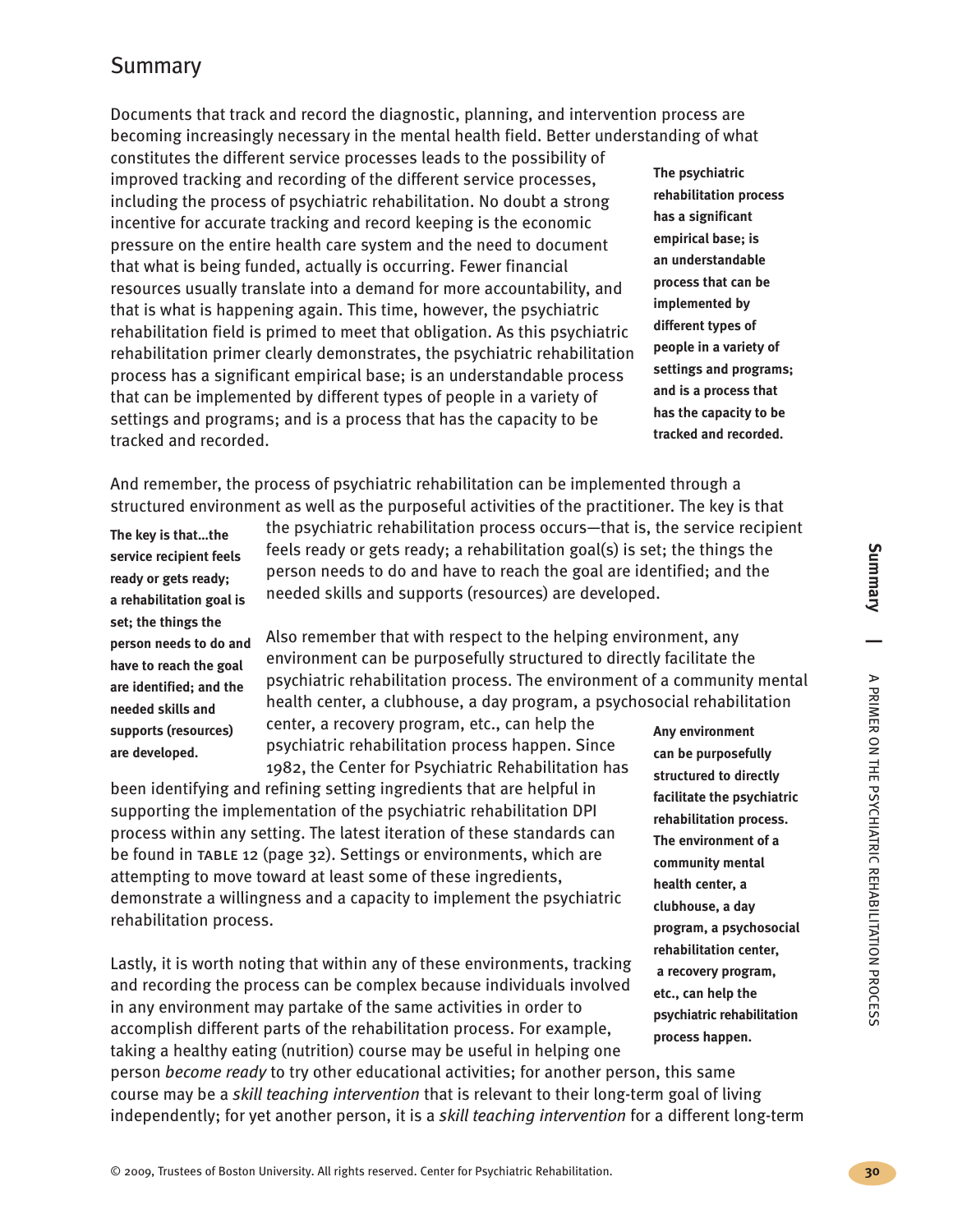goal, e.g, to help that person achieve a parenting goal; for still another person, the course may help provide a *functional assessment* of the person's dietary skills; and so forth. *It is important for psychiatric rehabilitation program staff to assist people in knowing what parts of the process are being achieved by certain DPI activities.* These people include, first and foremost, the service recipient; but also, family, other providers, supervisors, and funding sources. The psychiatric rehabilitation practitioner and the environment in which the practitioner **It is important for psychiatric rehabilitation program staff to assist people in knowing what parts of the process are being achieved by certain DPI activities.**

practices do not exist to provide activities simply to keep the person busy, but rather to advance the process of psychiatric rehabilitation in a way that can be understood, tracked, and recorded as the person progresses toward improved functioning and a valued role.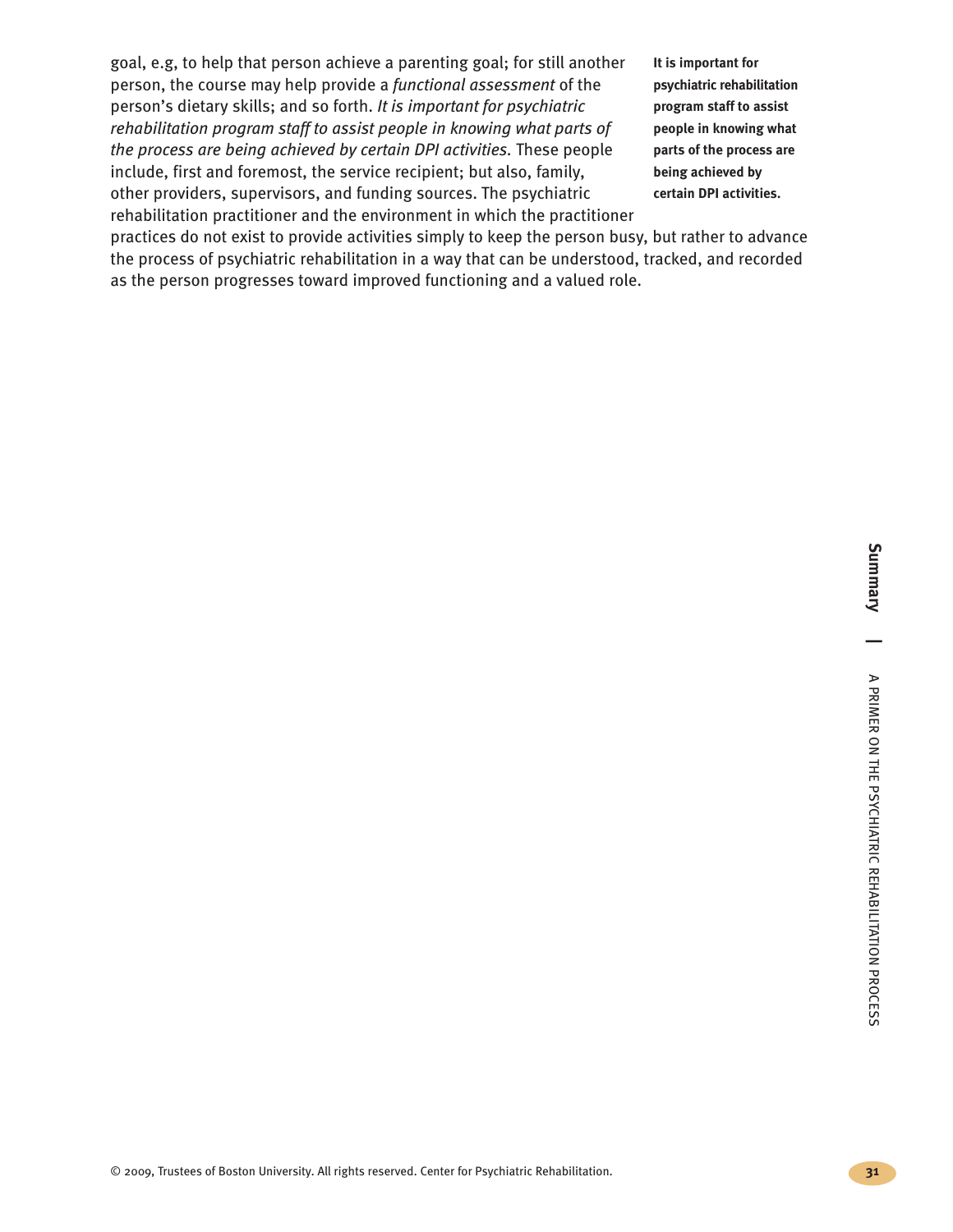|                                              | of the Process of Psychiatric Rehabilitation (page 1 of 2) | Table 12-Description of Program or Setting Standards which Support the Implementation                                                                                                                                                                  |
|----------------------------------------------|------------------------------------------------------------|--------------------------------------------------------------------------------------------------------------------------------------------------------------------------------------------------------------------------------------------------------|
| <b>Element</b>                               | <b>Evaluated Ingredient</b>                                | <b>Description</b>                                                                                                                                                                                                                                     |
| <b>Rehabilitation</b><br><b>Mission</b>      | <b>Mission Statement/Description</b>                       | Evidence that the agency's mission includes concepts of:<br>Increasing people's functioning in their environment of choice<br>with the least amount of professional intervention.                                                                      |
| <b>Rehabilitation</b><br><b>Environments</b> | Network<br><b>Network Array</b>                            | There is an array of settings either under the program's control<br>(or available to it), in or (closely resembling) naturally occurring<br>settings.                                                                                                  |
|                                              | <b>Network Relevance</b>                                   | Settings reflect evidence that all program activities are<br>designed around the needs and preferences of participants.                                                                                                                                |
|                                              | <b>Culture</b><br>Partnership                              | Evidence that all program activities involve participants as<br>partners.                                                                                                                                                                              |
|                                              | <b>Compatible with Values</b>                              | Evidence that all program activities and structures are<br>congruent with rehabilitation values, e.g., program hours;<br>methods of supervision; official acknowledgment of staff and<br>participants (personal events, accomplishments, etc.).        |
| <b>Process:</b><br><b>Diagnosis</b>          | <b>Rehabilitation</b> Readiness Assessment                 | Evidence that all persons are helped to assess themselves in<br>terms of their need for rehabilitation, commitment to change<br>personal closeness, awareness of self and environments.                                                                |
|                                              | <b>Readiness Development</b>                               | Evidence that there is a structured process to help people<br>choose whether to continue rehabilitation and a series of<br>activities that focus on helping interested participants<br>become ready for rehabilitation.                                |
|                                              | <b>Overall Rehabilitation Goal</b>                         | Evidence that all rehabilitation assessments begin with an<br>environmentally specific goal within 6 to 24 months, e.g., "John<br>intends to live at Sunrise House by January." "Sarah intends to<br>work part time as a chef at Martin's until July." |
|                                              | <b>Skills Assessment</b>                                   | Evidence that assessment focuses on skills; not symptoms,<br>traits, or global needs; and they are derived from an overall<br>rehabilitation goal, e.g., "asking for staff assistance."                                                                |
|                                              | <b>Behaviorally Defined</b>                                | Evidence that skills are observable, measurable actions, e.g.<br>"Percentage of times/week Sarah calls staff when she begins to<br>talk to her voices at the restaurant."                                                                              |
|                                              | Comprehensive by Skill Type                                | Evidence that skills are assessed holistically, i.e., physical,<br>emotional, and intellectual skill strengths/deficits, e.g.,<br>"washing dishes," "expressing feelings," "planning leisure time."                                                    |
|                                              | Comprehensive by<br>Environments                           | Evidence that skills in each of the living, learning, working, and<br>social environments that may impact success and satisfaction in<br>the specific goal environment is considered in the assessments.                                               |
|                                              | <b>Resources Assessment</b>                                | Evidence that resource strengths and deficits are listed, e.g.,<br>"responsive family," "nearby grocery," "rent money."                                                                                                                                |
|                                              | <b>Resources Defined</b>                                   | Evidence that resources define what is provided, e.g., "number<br>of \$/month SSI pays Sarah before her rent is due."                                                                                                                                  |
|                                              | Comprehensive by<br><b>Type of Resource</b>                | Evidence that resources listed include supportive people,<br>places, things, and activities.                                                                                                                                                           |
|                                              | Involvement                                                | Evidence that the person participated in: the readiness<br>activities; setting rehabilitation goals; assessing skills/resources.                                                                                                                       |

┐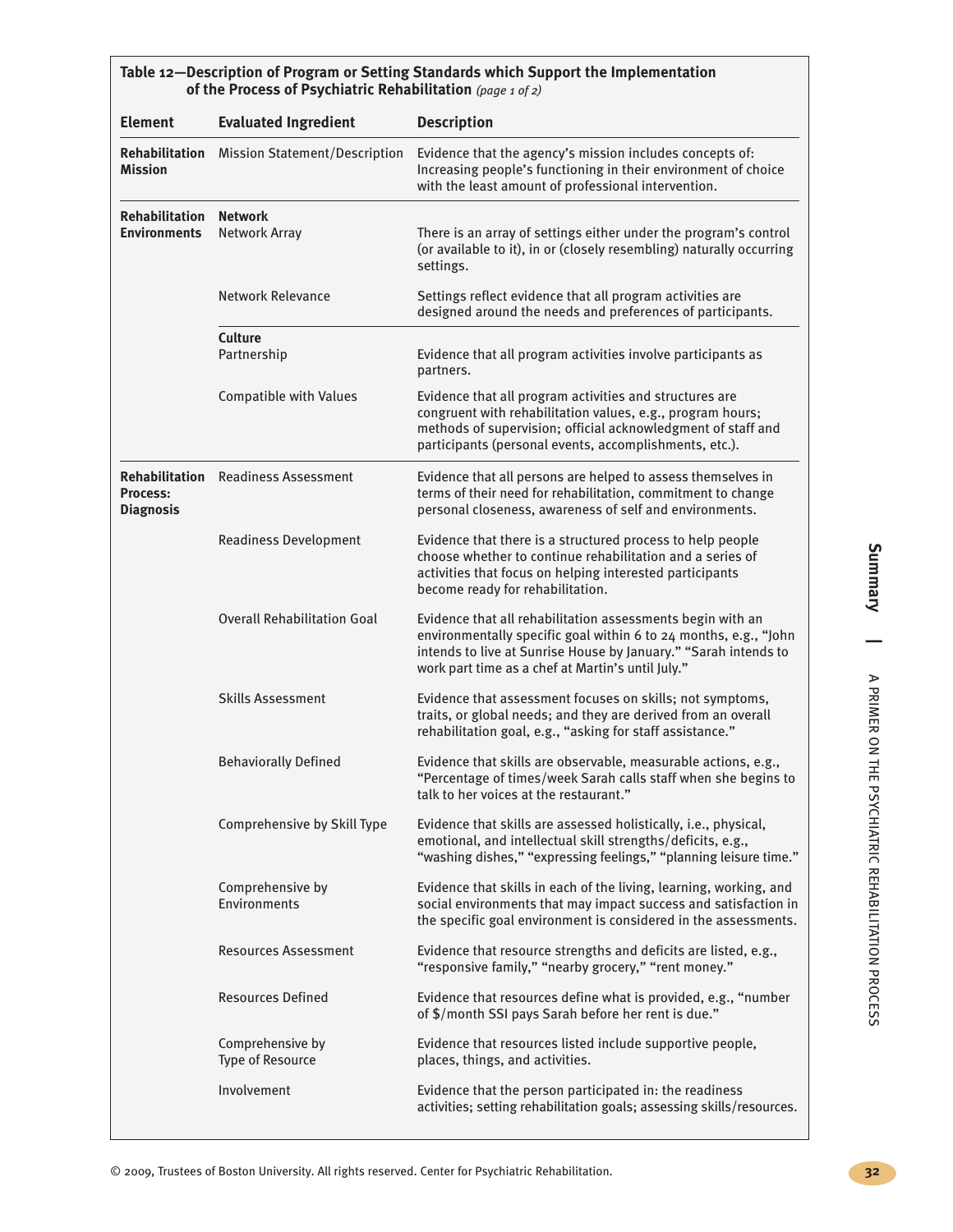|                                                      | of the Process of Psychiatric Rehabilitation (page 2 of 2)       | Table 12-Description of Program or Setting Standards which Support the Implementation                                                                                              |
|------------------------------------------------------|------------------------------------------------------------------|------------------------------------------------------------------------------------------------------------------------------------------------------------------------------------|
| <b>Element</b>                                       | <b>Evaluated Ingredient</b>                                      | <b>Description</b>                                                                                                                                                                 |
| <b>Rehabilitation</b><br>Process:<br><b>Planning</b> | <b>Skill or Resource Objectives</b>                              | Evidence that the plan includes defined skill or resource<br>objectives, e.g., "40% of times/week Sarah calls staff when<br>she begins to talk to her voices at the restaurant."   |
|                                                      | Integrated with Diagnosis and<br><b>Subsequent Interventions</b> | Evidence that the skill or resource objectives used in the plan<br>come from the diagnosis; and that the interventions described<br>in the plan are implemented based on the plan. |
|                                                      | <b>Priorities Assigned</b>                                       | Evidence that there is a system for selecting skill or resource<br>goals, which are of high priority in the achievement of the<br>overall rehabilitation goal.                     |
|                                                      |                                                                  | Specific Interventions Selected Evidence that each objective has a specific skill development or<br>resource development intervention assigned to it.                              |
|                                                      | <b>Timelines Included</b>                                        | Evidence that each intervention described in plan has a<br>projected starting and completion dates.                                                                                |
|                                                      | Responsibilities Identified                                      | Evidence that someone is named as responsible for developing,<br>implementing, and monitoring the interventions described in<br>the plan.                                          |
|                                                      | Involvement                                                      | Evidence that the person participated in developing the plan<br>selected high priority goals, timelines, etc.                                                                      |
| <b>Rehabilitation</b><br>Process:                    | <b>Skill Development</b>                                         |                                                                                                                                                                                    |
| <b>Intervention</b>                                  | <b>Skill Teaching Focus</b>                                      | Evidence that agency values skill teaching as an intervention.                                                                                                                     |
|                                                      | <b>Lessons Prepared</b>                                          | Evidence that each skill taught has a description of its<br>behaviors and a lesson plan for each of the behaviors.                                                                 |
|                                                      | <b>Skill Learning Monitored</b>                                  | Evidence that a system exists to provide feedback of skill<br>performance during the learning process.                                                                             |
|                                                      | Skill Use Program Defined                                        | Evidence that skill performance in the environment of need is<br>increased through the use of sequenced and behaviorally<br>defined steps.                                         |
|                                                      | <b>Timelines Included</b>                                        | Evidence that each step in the skill use program has projected<br>timelines assigned to it.                                                                                        |
|                                                      | Reinforcers                                                      | Evidence that reinforcers are developed from the person's<br>perspective and applied to the major steps of the skill use<br>program.                                               |
|                                                      | <b>Resource Coordination</b>                                     |                                                                                                                                                                                    |
|                                                      | <b>Service Coordination</b>                                      | Evidence that agencies value and believe they use referral or<br>linking techniques as an intervention.                                                                            |
|                                                      | <b>Goal Defined</b>                                              | Evidence that agencies make referrals based on the participant's<br>overall rehab goal, and skill and resource assessments.                                                        |
|                                                      | <b>Alternative Resources Listed</b>                              | Evidence that alternative resources have been considered in<br>making the referral.                                                                                                |
|                                                      | Plan for Linking                                                 | Evidence that a plan to implement referral has been made;<br>including: a person to refer, date for referral, and arrangement<br>for the link to occur.                            |
|                                                      | <b>Plan for Utilization</b>                                      | Evidence that a plan to help the participant and the resource<br>maintain the link, once the referral is made.                                                                     |
|                                                      | <b>Resource Modification</b>                                     |                                                                                                                                                                                    |
|                                                      | Resource Appraisal                                               | Evidence that a method for collecting information about<br>inadequate existing resources has been developed.                                                                       |
|                                                      | Resource Improved                                                | Evidence that a structure exists for the development of plans<br>and implementation to improve resource deficits.                                                                  |
|                                                      |                                                                  | C (2000) Doughiatric rababilitation Caso                                                                                                                                           |

Adapted from: Anthony, W.A., Cohen, M.R., Farkas, M.D., & Gagne, C. (2002). *Psychiatric rehabilitation, Second edition*. Boston: Boston University, Center for Psychiatric Rehabilitation.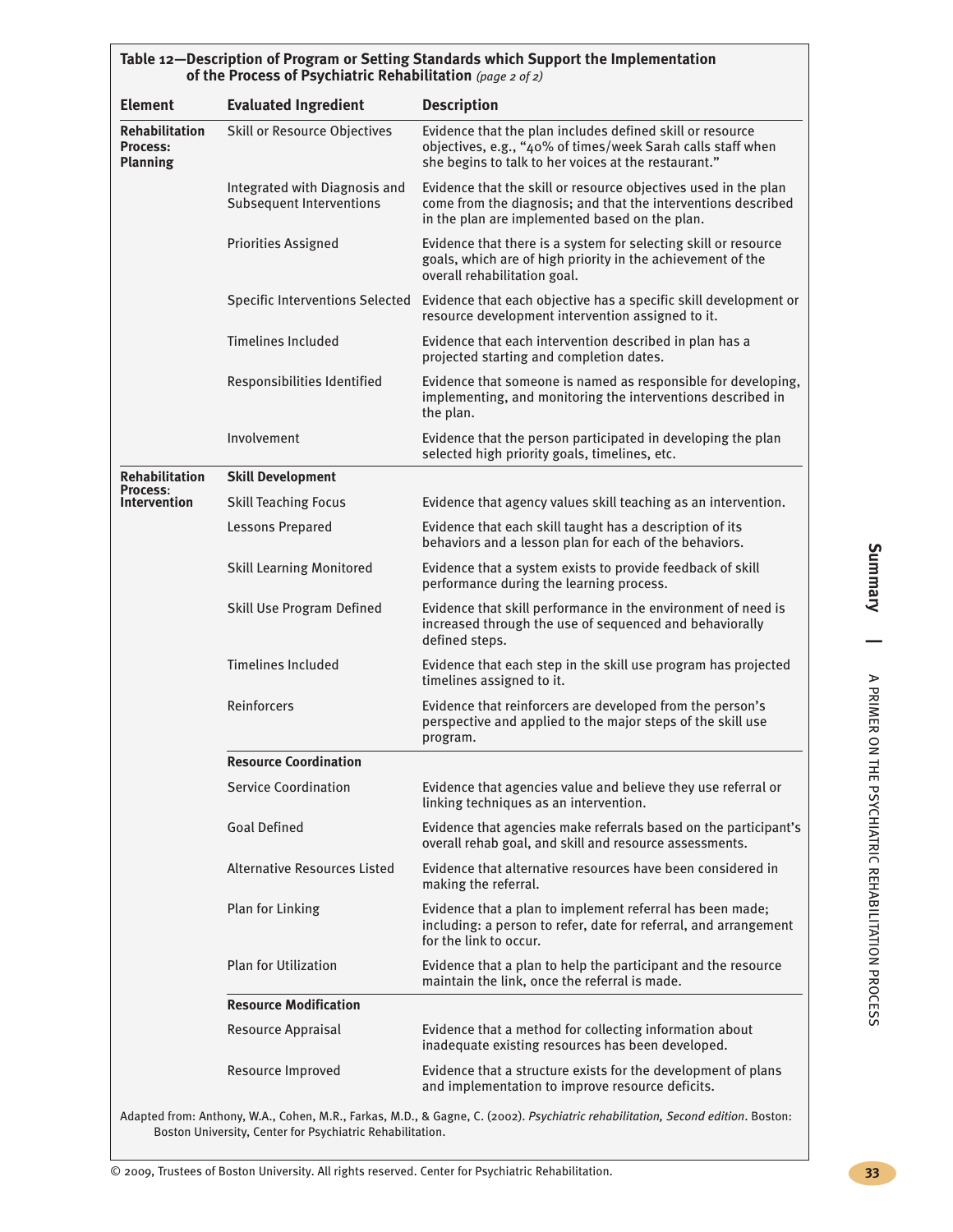| <b>Phase</b>      | <b>Major Steps (Activities)</b>            | <b>Substeps</b>                                                                                                                               |
|-------------------|--------------------------------------------|-----------------------------------------------------------------------------------------------------------------------------------------------|
| <b>Diagnosing</b> | <b>Assessing Rehabilitation Readiness</b>  | Inferring need<br>Validating commitment to change<br><b>Estimating awareness</b><br>Discriminating personal closeness<br>Choosing a direction |
|                   | <b>Developing Rehabilitation Readiness</b> | Organizing motivational activities<br>Clarifying personal implications<br>Demostrating credible support                                       |
|                   | Setting an Overall Rehabilitation Goal     | Connecting<br>Identifying personal criteria<br>Describing alternative environments<br>Choosing the goal                                       |
|                   | <b>Functional Assessment</b>               | Listing critical skills<br>Describing skill use<br>Evaluating skill functioning<br>Coaching                                                   |
|                   | <b>Resource Assessment</b>                 | Listing critical resources<br>Describing resource use<br>Evaluating resource use<br>Coaching                                                  |
| <b>Planning</b>   | <b>Planning for Skills Development</b>     | Setting priorities<br>Defining objectives<br><b>Choosing interventions</b><br>Formulating the plan                                            |
|                   | <b>Planning for Resource Development</b>   | Setting priorities<br>Defining objectives<br>Choosing interventions<br>Formulating the plan                                                   |
| Intervening       | <b>Direct Skills Teaching</b>              | Outlining skill content<br>Planning the lesson<br>Coaching                                                                                    |
|                   | <b>Skills Use Programming</b>              | <b>Identifying barriers</b><br>Developing the program<br>Supporting consumer action                                                           |
|                   | <b>Resource Coordination</b>               | Marketing consumers to resources<br>Problem solving<br>Programming resource use                                                               |
|                   | <b>Resource Modification</b>               | Assessing readiness for change<br>Proposing change<br>Consulting to resources<br><b>Training resources</b>                                    |

#### **Appendix A—Major Steps and Substeps of the Psychiatric Rehabilitation Process**

Adapted from: Anthony, W.A., Cohen, M.R., Farkas, M.D., & Gagne, C. (2002). *Psychiatric rehabilitation, Second edition.* Boston: Boston University, Center for Psychiatric Rehabilitation.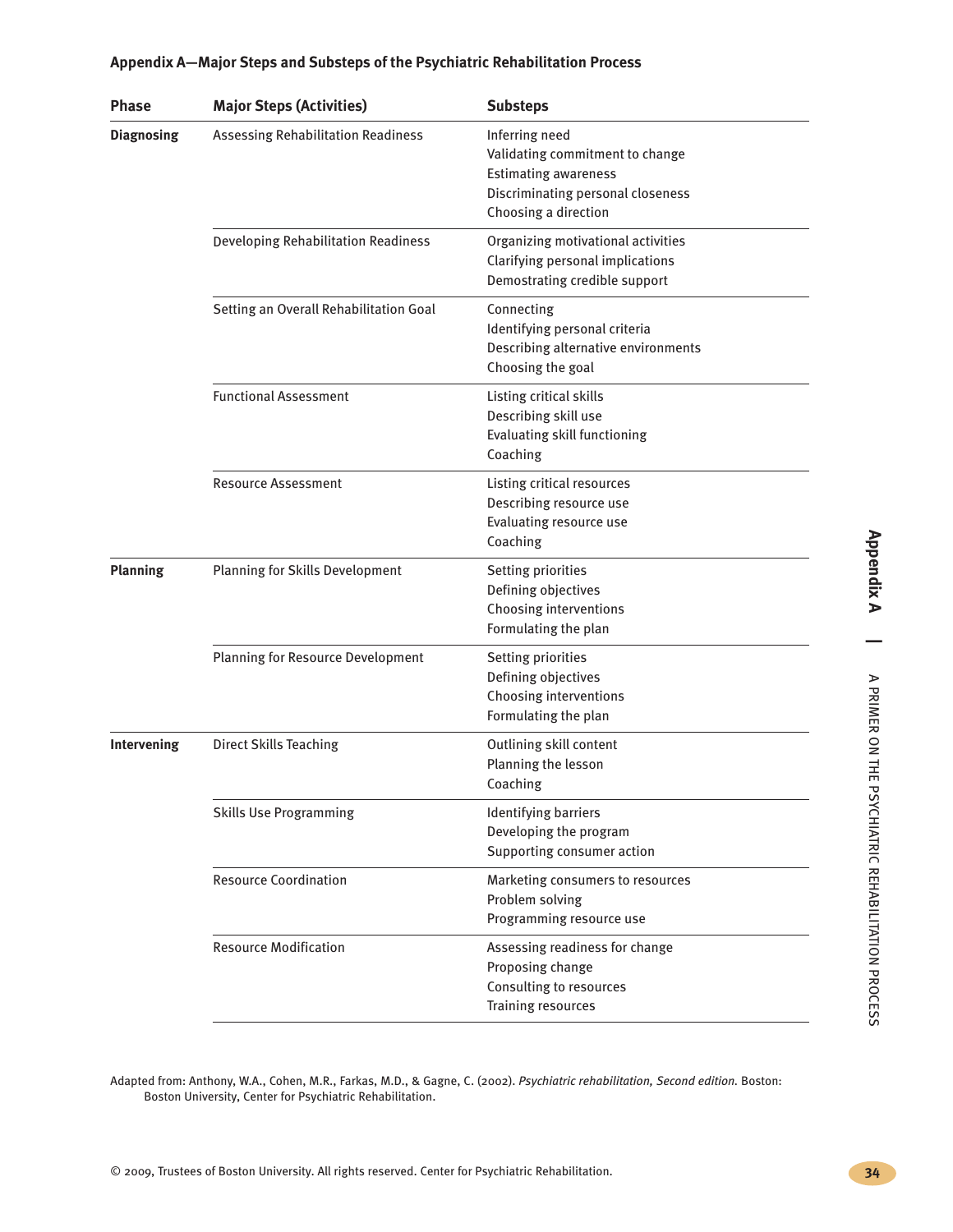

## **An Example of a Person Experiencing the Psychiatric Rehabilitation Process and Record Keeping Forms for the Major Steps and Substeps**

After discussing his dissatisfaction with his life with his psychiatrist, Robert was referred to a rehabilitation program offered <u>م</u> the clinic. Robert stated that a<br>h felt dissatisfied 三.  $\stackrel{\mathtt{a}}{=}$ areas <u>ር</u> his life—his living, learning, working, and social environments. He was most dissatisfied with his living situation and felt a<br>h wanted to begin working on improving his living situation first. Robert and his psychiatric rehabilitation practitioner, Jim, met to assess Robert's readiness to set and achieve م<br>د overall rehabilitation goal. After developing Robert's readiness to set م<br>د overall rehabilitation goal, a<br>h and Jim began working on Setting the Overall Rehabilitation Goal. They proceeded to work through the psychiatric rehabilitation process م<br>S recorded on the record forms which follow Ξ. Appendix B.



Center for

Rehabilitation.

Rehabilitation.

Psychiatric

Rehabilitation

and

Anthony,

W.A.,

Cohen,

M.R.,

Farkas,

M.D., & Gagne,

C. (2002).

*Psychiatric*

*rehabilitation,*

*Second*

*edition.*

Boston:

Boston

University,

Center for

Psychiatric

<sup>© 2009,</sup> Trustees of Boston University. All rights reserved. Center for Psychiatric Rehabilitation.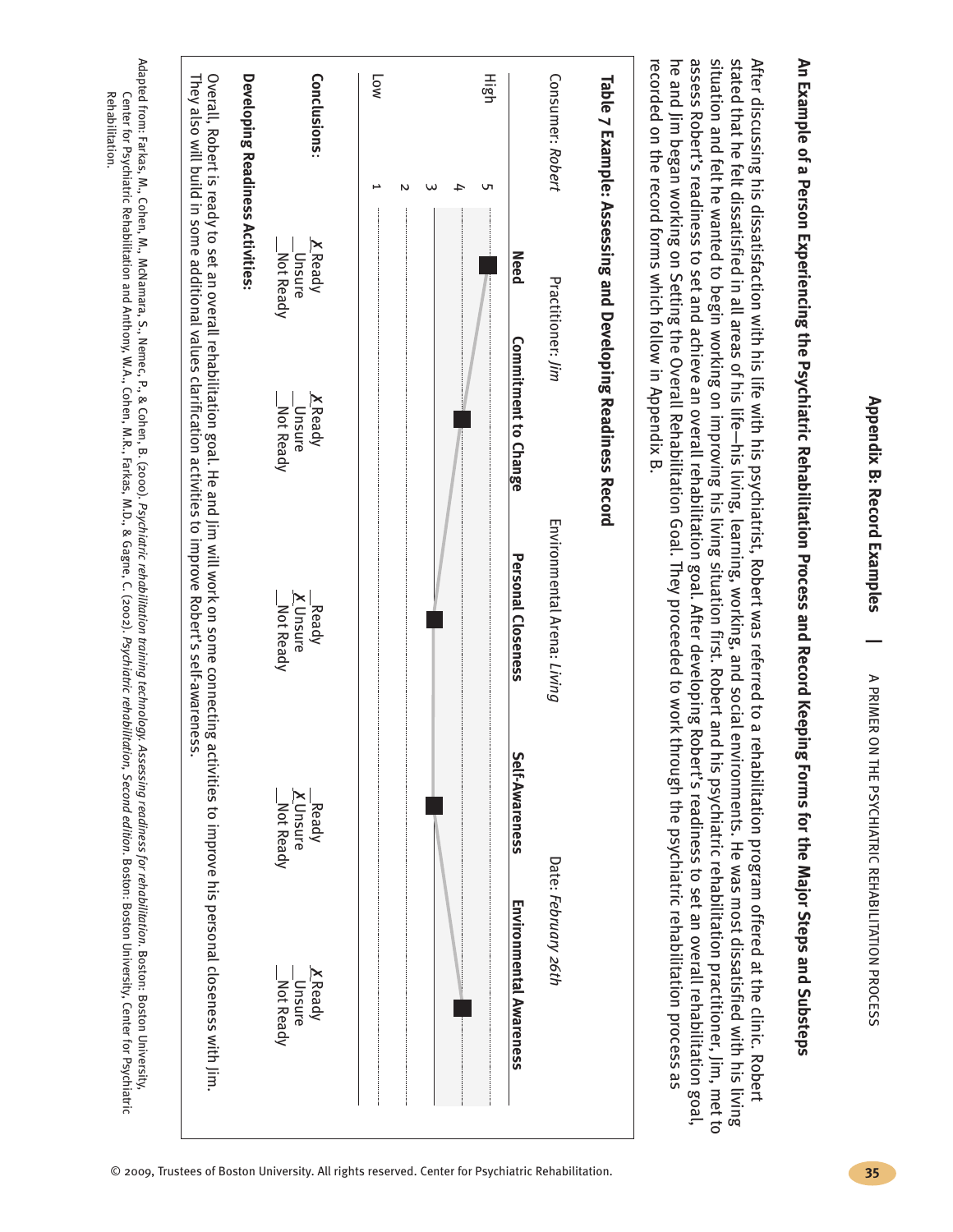| Practitioner: /im |                |                                                               |            |                                     |                                                                |                                                        |                                               |
|-------------------|----------------|---------------------------------------------------------------|------------|-------------------------------------|----------------------------------------------------------------|--------------------------------------------------------|-----------------------------------------------|
| Weights*          |                |                                                               |            |                                     |                                                                |                                                        |                                               |
|                   |                |                                                               |            | 3. Main                             |                                                                | <b>Current:</b>                                        |                                               |
|                   |                |                                                               |            |                                     |                                                                |                                                        |                                               |
| \$500/mo          | E              | \$500/mo                                                      | E          | 8400/<br>/mo                        | ତ୍ର                                                            | \$250/mo                                               | $\odot$                                       |
|                   |                | On busline                                                    | $\odot$    | On busline                          | $\odot$                                                        | <b>Rides from Mom</b>                                  | $\widehat{\Xi}$                               |
| Own room          | $\odot$        | Own room                                                      | $\odot$    |                                     |                                                                | Own room                                               | $\mathfrak{S}$                                |
| Good report       | $\circledcirc$ | <b>Very Good</b>                                              | E          | Very Good                           | E                                                              | Excellent                                              | ઉ                                             |
| Apt. rules        | $\odot$        | Apt. rules                                                    | $\odot$    | Staff rules                         | $\circledcirc$                                                 | Mother's rules                                         | $\widehat{\Xi}$                               |
| 50% share         | $\circledcirc$ | 50% share                                                     | $\odot$    | 20% share                           | $\odot$                                                        | 33% share                                              | E                                             |
|                   | 150            |                                                               | <b>959</b> |                                     | <b>LLL</b>                                                     |                                                        | 126                                           |
|                   |                | 1. Woodland Apts.<br>$2$ blocks to bus $(4)$<br>with roommate |            | 2. Bay State Apts.<br>with roommate | Alternative Goal Environments**<br>Environmental Arena: Living | One roommate (3)<br>with 5 residents<br>St. Group Home | Date: March 15th<br>Home with Mother & Sister |

**Appendix B: Record Examples |**

⋗

PRIMER

g 로<br>금

PSYCHIATRIC

REHABILITATION

PROCESS

## **Table 8 Example: Choosing a Goal Record**

### Comments: **Comments:**

Robert selected the Bay State Apartments as his preferred environmental goal because =: had most ቧ the characteristics  $\Xi$ wanted Ξ. his living environment. 공 and Jim then assessed the skills and resources he would need ಕ succeed (Example: Tables 9 & 10).

Adapted Rehabilitation. Rehabilitation. Psychiatric from: Cohen, Rehabilitation ×: Farkas, and M., Anthony, Cohen, B., & W.A., Unger, Cohen, K. M.R., (1991, Farkas, 2007). M.D., & Gagne, *Psychiatric rehabilitation* C. (2002). *Psychiatric training technology: rehabilitation, Setting Second an overall edition. rehabilitation* Boston: Boston *goal.* University, Boston: Boston Center University, for Psychiatric Center for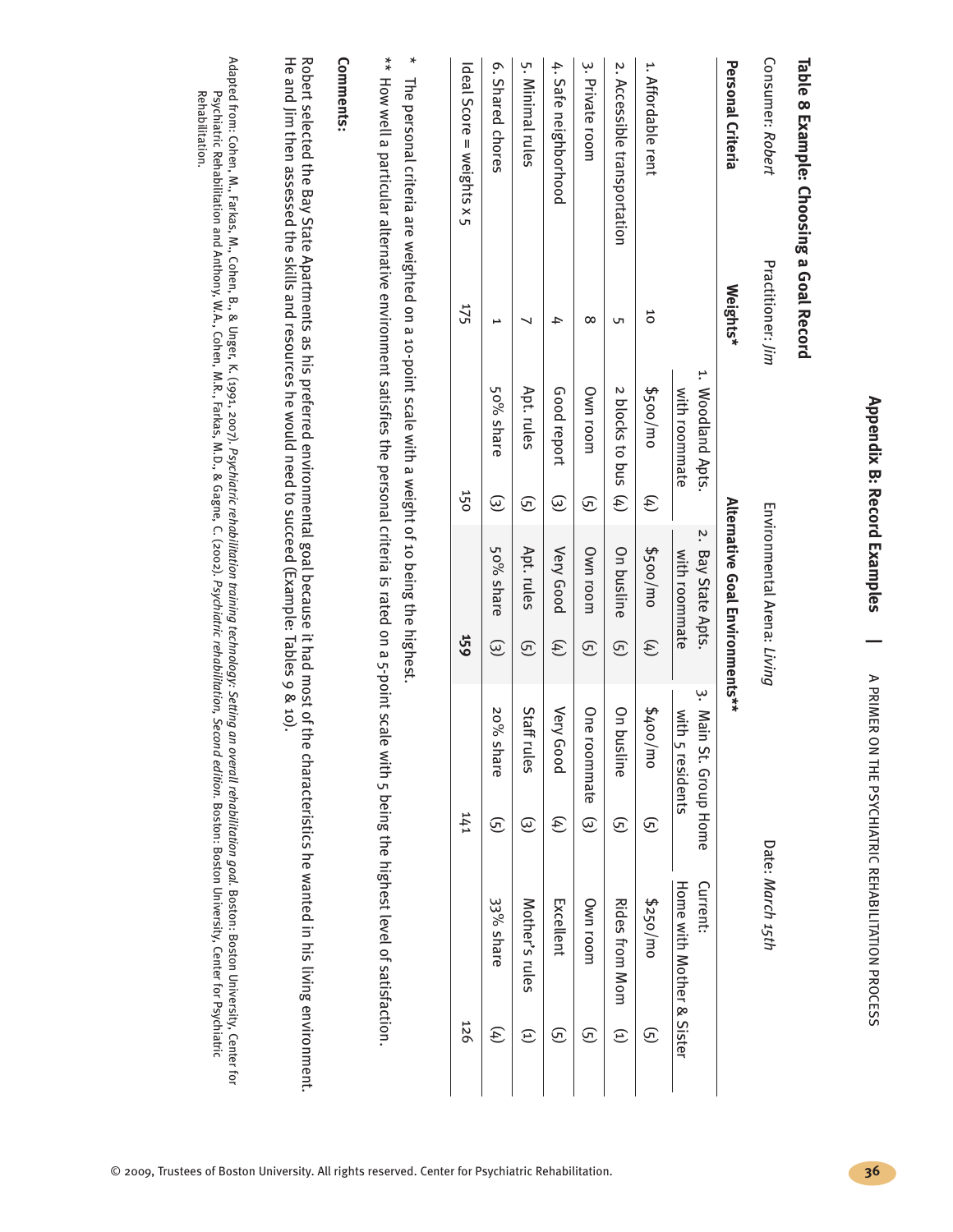| ı<br>j<br>reculu cxalliptes<br>1<br>j<br>ו<br>ו                                   |
|-----------------------------------------------------------------------------------|
|                                                                                   |
| )<br>J<br>スニMEス ON ニエE FUYCHIAI KIC スEHABILIIAII ON FKOCEUU<br>$\vdots$<br>;<br>! |
| I                                                                                 |
| J<br>١<br>1<br>`<br>ר                                                             |

# **Table 9 Example: Functional Assessment Record**

Consumer: *Robert*

Practitioner: *Jim*

Environmental

Arena:

*Living*

Date:

*June 1st*

|                    |                            | Overall Rehabilitation Goal: I intend to live in the Bay State Apartment Complex with one roommate by next September. |                       |        |
|--------------------|----------------------------|-----------------------------------------------------------------------------------------------------------------------|-----------------------|--------|
| Strengths/Deficits | <b>Critical Skills</b>     | Skill Use Descriptions                                                                                                | Skill Evaluation**    |        |
|                    |                            |                                                                                                                       | <b>Present Needed</b> |        |
| I                  | Planning activities        | going to bed at night.<br>Number of days per week Robert schedules act<br>ivites tor the next day before              |                       |        |
| I                  | Identifying shopping needs | and supplies before going to the store.<br>Number of days per month Robert lists missing housebold groceries          |                       | ₽      |
|                    | Preparing meals            | at home in the evening.<br>Number of days per week Robert makes food for supper for himself                           |                       |        |
| I                  | Expressing opinions        | Shen in a discussion sitth others.<br>Percentage of times per seek Robert states his<br>thoughts and beliefs          | 25%                   | $75\%$ |

Adapted from: Cohen, M., Farkas, M., & Cohen, B. (1986, 2007). *Psychiatric rehabilitation training technology: Functional assessment.* Boston: Boston University, Center for Psychiatric Rehabilitation and Anthony, W.A., Cohen, ¤.<br>א∙ Farkas, M.D., & Gagne, C. (2002). *Psychiatric rehabilitation, Second edition.* Boston: Boston University, Center for Psychiatric Rehabilitation.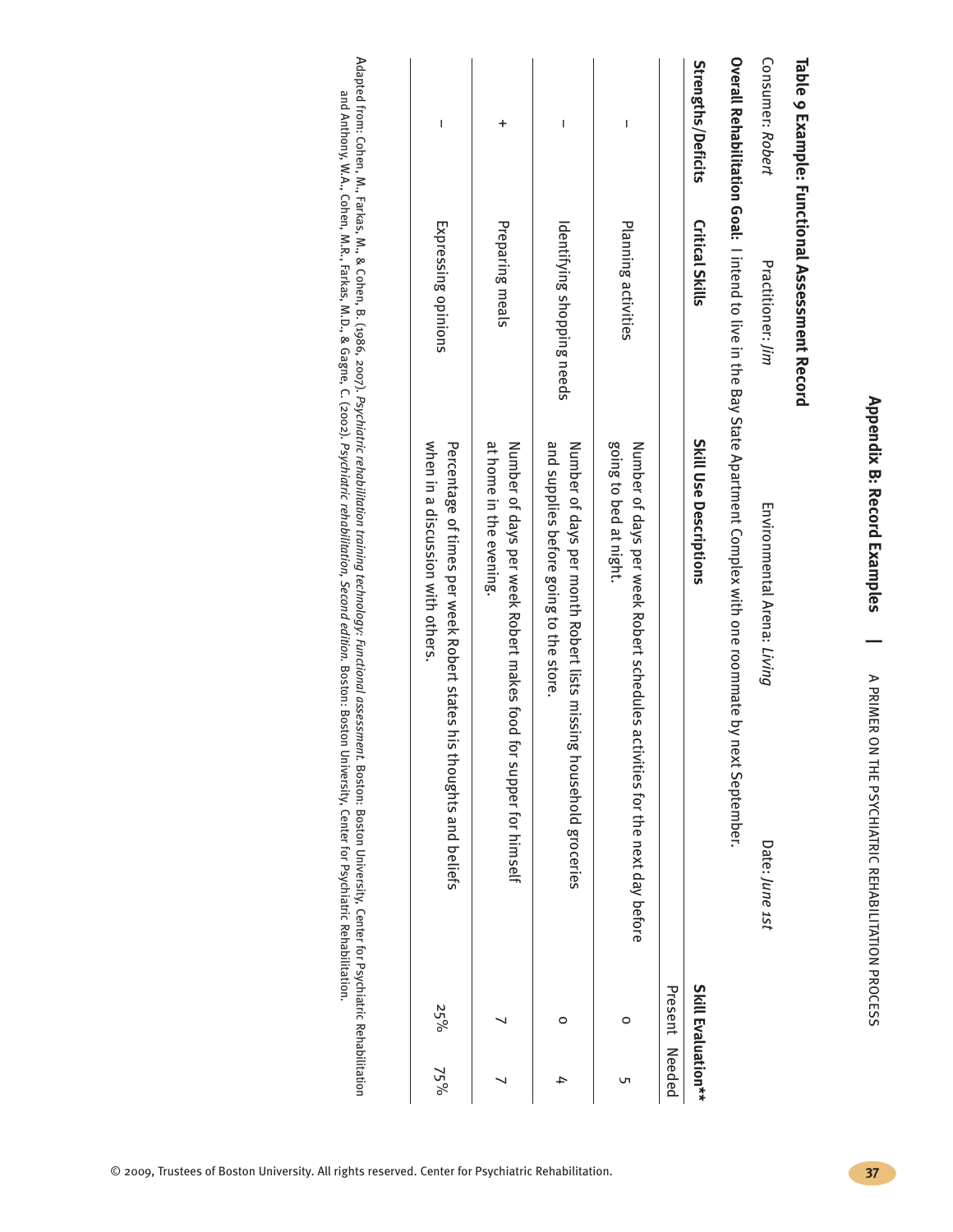| l<br>i<br>Endination<br>I<br>ı<br>i<br>י<br>ו<br>í                |
|-------------------------------------------------------------------|
|                                                                   |
|                                                                   |
| ı                                                                 |
|                                                                   |
| ı                                                                 |
|                                                                   |
| $\ddot{\phantom{0}}$<br>$\mathbf{I}$                              |
| ı                                                                 |
|                                                                   |
|                                                                   |
|                                                                   |
|                                                                   |
|                                                                   |
|                                                                   |
|                                                                   |
|                                                                   |
|                                                                   |
|                                                                   |
| j                                                                 |
|                                                                   |
| KIMEK ON INE FUTCINIXIC KEINDILINIION FKOCEUU<br>r<br>٦<br>)<br>) |

# **Table 10 Example: Resource Assessment Record**

| Consumer: Robert   | Practitioner: /im         | Environmental Arena: Living                                                                       | Date: June 5th        |                            |  |
|--------------------|---------------------------|---------------------------------------------------------------------------------------------------|-----------------------|----------------------------|--|
|                    |                           | Overall Refugion Goal: 1 interacto live in the Bay State Apartment Complex with one roommate by n | ext September.        |                            |  |
| Strengths/Deficits | <b>Critical Resources</b> | Resource Use Descriptions                                                                         |                       | <b>Resource Evaluation</b> |  |
|                    |                           |                                                                                                   |                       | <b>Present Needed</b>      |  |
| I                  | Health club partner       | before going to work.<br>Number of days per week someone accompani                                | ies Robert to the gym |                            |  |
|                    | Transportation            | medical appointments.<br>Mumber of times per month someone drives Robert to his                   |                       |                            |  |
|                    |                           |                                                                                                   |                       |                            |  |

Adapted from: Cohen, ×: Farkas, M., & Cohen, B. (1986, 2007). *Psychiatric rehabilitation training technology: Functional assessment.* Boston: Boston University, Center for Psychiatric Rehabilitation and Anthony, W.A., Cohen, ¤.<br>א∙ Farkas, M.D., & Gagne, C. (2002). *Psychiatric rehabilitation, Second edition.* Boston: Boston University, Center for Psychiatric Rehabilitation.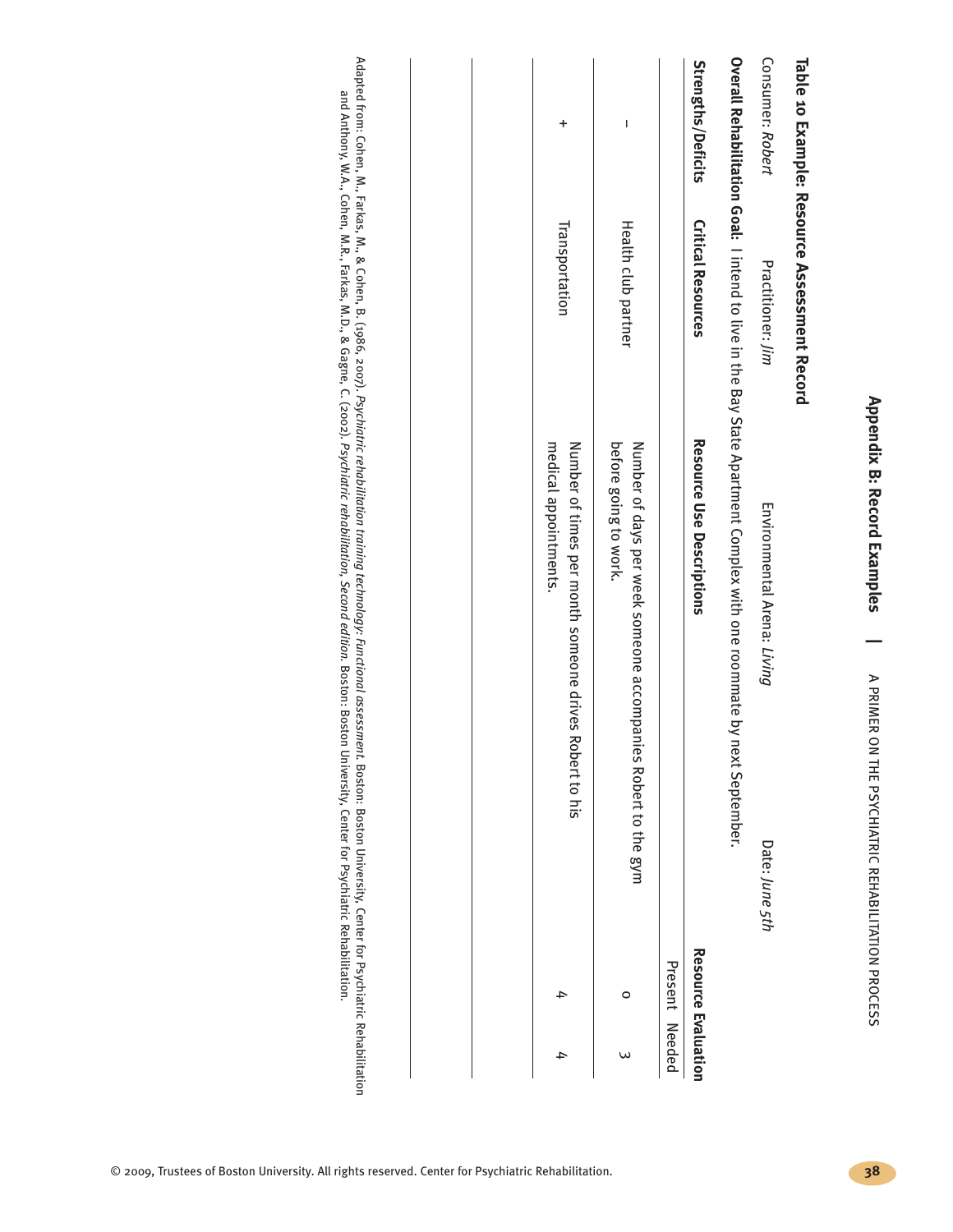# **Table 11 Example: Rehabilitation Plan and Intervention Schedule**

Consumer: *Robert* Practitioner: *Jim*

Environmental Arena: *Living*

> Date: *June 7th*

**Overall Rehabilitation Goal:** I intend to live Ξ. the Bay State Apartment Complex with one roommate হ next September.

| Priority Skill/Resource Development Objectives                                                                                  | Interventions                    | <b>Person(s) Responsible</b>                                       | Projected/Actual<br><b>Starting Dates</b> | <b>Completion Dates</b> |
|---------------------------------------------------------------------------------------------------------------------------------|----------------------------------|--------------------------------------------------------------------|-------------------------------------------|-------------------------|
| to bed at night.<br>schedules activities for the next day before going<br>Skill-Planning activities: 5 days per week Robert     | Teaching<br>Direct Skills        | Monitor: Jim<br>Provider: Maria<br>Developer: Maria, teacher       | June 15th                                 | August 15th             |
| and supplies before going to store.<br>monetal issing household groceries<br>Skill—Identifying shopping needs: 4 days per       | <b>Teaching</b><br>Direct Skills | Provider: Maria<br>Developer: Maria, teacher<br>Monitor: Jim       | June 30th                                 | August 3oth             |
| in a discussion with others.<br>week Robert states his thoughts and beliefs when<br>Skill—Expressing opinions: 75% of times per | Skill Use<br>Programming         | Developer: Jim<br><b>Provider: Robert</b><br>Monitor: Robert & Jim | September 5th                             | October 5th             |
| going to work.<br>someone accompanies Robert to the gym before<br>Resource-Health club partner: 3 days per week                 | Coordination<br>Resource         | Provider: José, partner<br>Monitor: Robert & Jim<br>Developer: Jim | June 10th                                 | August 10th             |

 $\overline{\phantom{a}}$ participated Ξ. developing this plan and the plan reflects my objectives. Signature: *Robert*

Adapted from: Anthony, W.A., Cohen, ¤.<br>א∙ Farkas, M.D., & Gagne, C. (2002). *Psychiatric rehabilitation, Second edition.* Boston: Boston University, Center for Psychiatric Rehabilitation.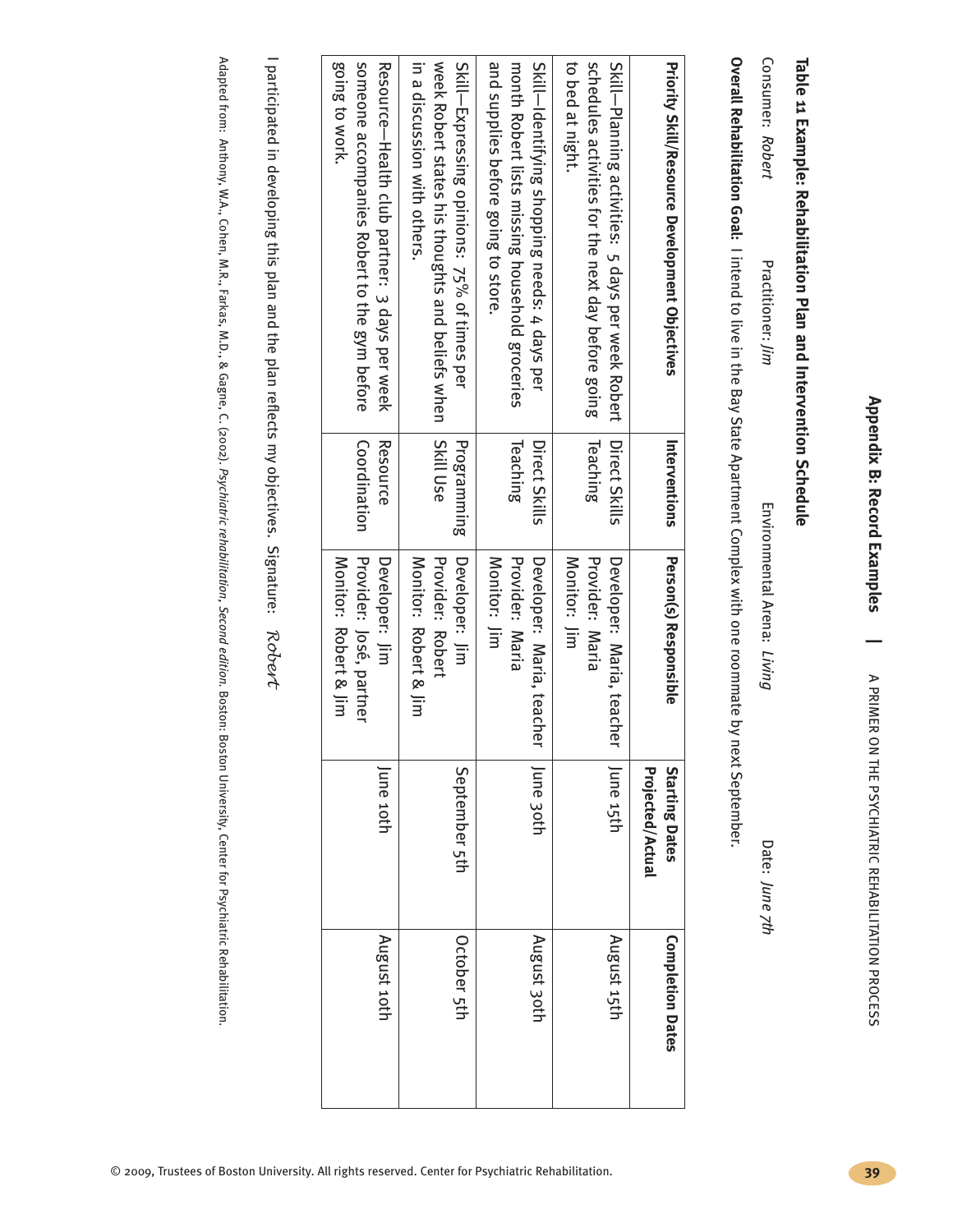# **Assessing and Developing Readiness Record**

| Consumer:     |             | Practitioner:                 |                      | Environmental Arena:             | Date:                        |                                 |
|---------------|-------------|-------------------------------|----------------------|----------------------------------|------------------------------|---------------------------------|
|               |             | <b>Need</b>                   | Commitment to Change | Personal Closeness               | Self-Awareness               | <b>Environmental Awareness</b>  |
| High          |             | ļ                             |                      |                                  |                              |                                 |
|               |             |                               |                      |                                  |                              |                                 |
|               |             |                               |                      |                                  |                              |                                 |
|               |             |                               |                      |                                  |                              |                                 |
| Low           |             |                               |                      |                                  |                              |                                 |
| Conclusions:  |             | _Not Ready<br>Unsure<br>Ready | Mot Ready            | Mot Ready<br>_beady_<br>__bnsure | Mot Ready<br>Unsure<br>Ready | Mot Ready<br>Unsure<br>$Re$ ady |
| $\frac{1}{2}$ | ;<br>;<br>; |                               |                      |                                  |                              |                                 |

**Developing Readiness Activities: Readiness Activities:**

Adapted from: Farkas, ≶<br>: Cohen, ≶<br>: McNamara, S., Nemec, P., & Cohen, B. (2000). *Psychiatric rehabilitation training technology. Assessing readiness for rehabilitation*. Boston: Boston University, Center for Psychiatric Rehabilitation.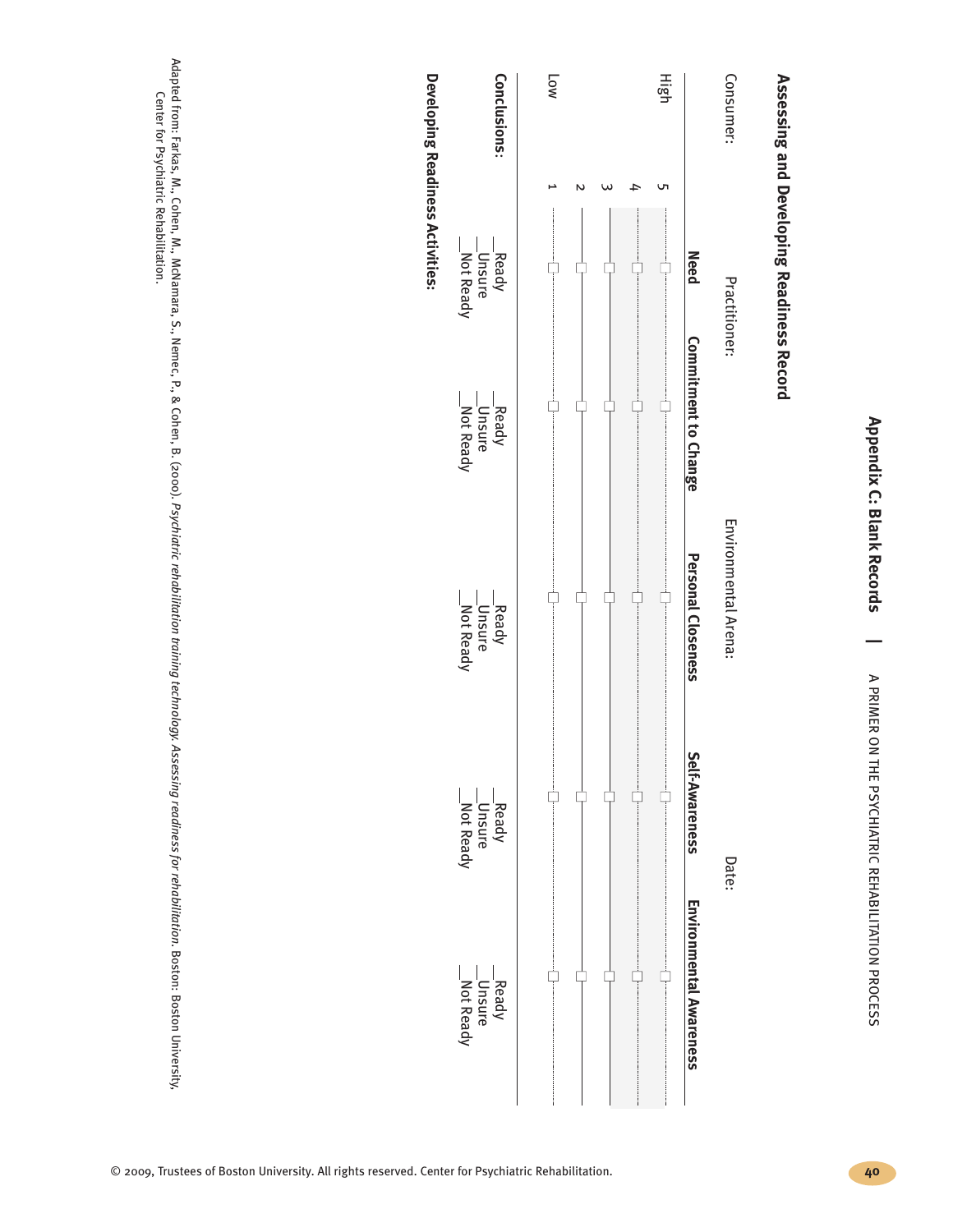| ていこうこう いっしょう<br>$\ddot{\phantom{a}}$                           |
|----------------------------------------------------------------|
|                                                                |
| $\frac{1}{2}$<br>i<br>J<br>J<br>;<br> <br> <br>=<br> <br> <br> |

| ۰ |
|---|
| Ï |
| ¢ |
| ച |
|   |
| נ |
|   |
|   |
|   |
|   |
|   |
|   |
|   |
| Ì |
| ſ |
|   |
|   |
|   |
|   |
|   |

| Consumer:                                                                                               | Practitioner: |    | Environmental Arena:            | Date: |          |
|---------------------------------------------------------------------------------------------------------|---------------|----|---------------------------------|-------|----------|
| Personal Criteria                                                                                       | Weights*      |    | Alternative Goal Environments** |       |          |
|                                                                                                         |               | H, | $\ddot{\phantom{0}}$            | ڛ     | Current: |
| H,                                                                                                      |               |    |                                 |       |          |
| $\ddot{\phantom{0}}$                                                                                    |               |    |                                 |       |          |
| ڛ                                                                                                       |               |    |                                 |       |          |
| ¢.                                                                                                      |               |    |                                 |       |          |
| ņ.                                                                                                      |               |    |                                 |       |          |
| Ŏ.                                                                                                      |               |    |                                 |       |          |
| Ideal Score = weights x 5                                                                               |               |    |                                 |       |          |
| $\ast$<br>The personal criteria are weighted on a 10-point scale with a weight of 10 peing the highest. |               |    |                                 |       |          |

The personal criteria are<br>B wie<br>Gin on a  $\overline{a}$ scale with a weight ቧ 10 being the

\*\* How well a particular alternative environment satisfies the personal criteria ភៈ rated on a 5-point scale with 5 being the highest level ቧ satisfaction.

### Comments: **Comments:**

Adapted from: Cohen, ≶<br>: Farkas, ≶<br>: Cohen, B., & Unger, K. (1991, 2007). *Psychiatric rehabilitation training technology: Setting an overall rehabilitation goal.* Boston: Boston University, Center for Psychiatric Rehabilitation.

PROCESS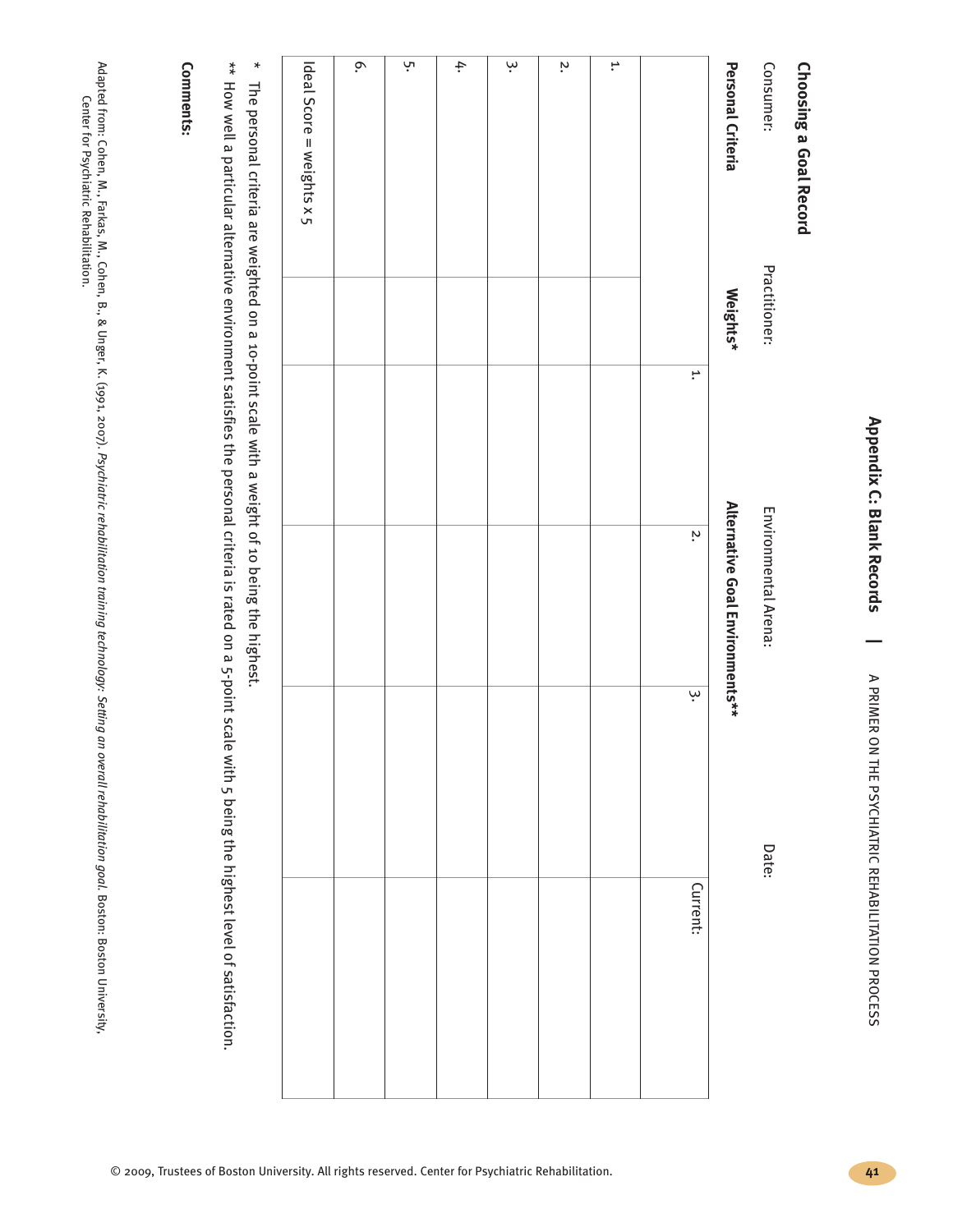| <b>Functional Assessment Record</b><br>Consumer: | Practitioner:          | Environmental Arena:   | Date:   |                         |
|--------------------------------------------------|------------------------|------------------------|---------|-------------------------|
| <b>Overall Rehabilitation Goal:</b>              |                        |                        |         |                         |
| Strengths/Deficits                               | <b>Critical Skills</b> | Skill Use Descriptions |         | <b>Skill Evaluation</b> |
|                                                  |                        |                        | Present | <b>Needed</b>           |
|                                                  |                        |                        |         |                         |
|                                                  |                        |                        |         |                         |
|                                                  |                        |                        |         |                         |
|                                                  |                        |                        |         |                         |
|                                                  |                        |                        |         |                         |
|                                                  |                        |                        |         |                         |
|                                                  |                        |                        |         |                         |
|                                                  |                        |                        |         |                         |
|                                                  |                        |                        |         |                         |

**Appendix**

**C:**

**Blank**

**Records**

**|**

⋗

PRIMER

g 로<br>금

PSYCHIATRIC

REHABILITATION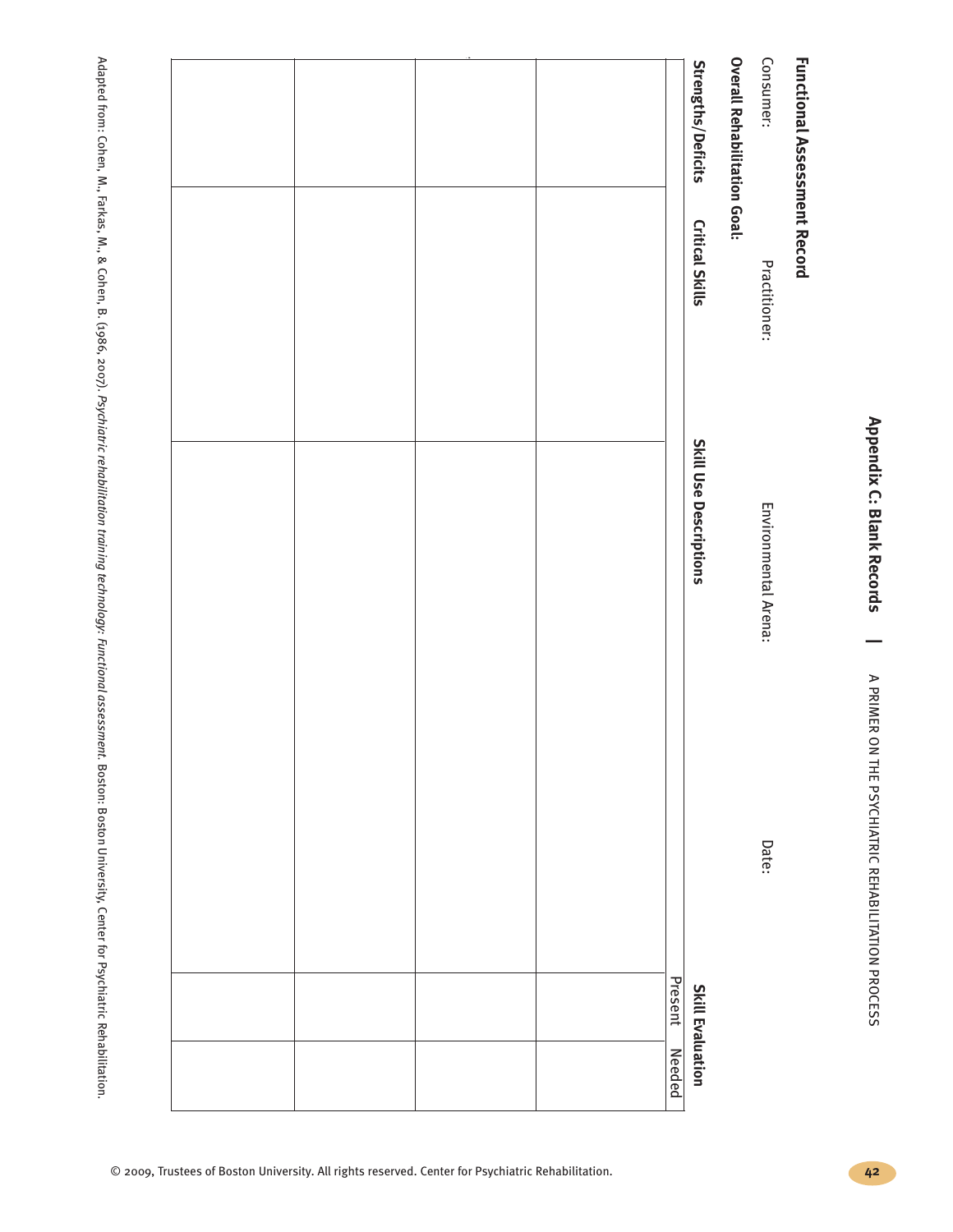| Strengths/Deficits | <b>Critical Resources</b> | Resource Use Descriptions | <b>Resource Evaluation</b> |
|--------------------|---------------------------|---------------------------|----------------------------|
|                    |                           |                           | Present                    |
|                    |                           |                           |                            |
|                    |                           |                           |                            |
|                    |                           |                           |                            |
|                    |                           |                           |                            |
|                    |                           |                           |                            |
|                    |                           |                           |                            |

**Appendix**

**C:**

**Blank**

**Records**

**|**

⋗

PRIMER

g 로<br>금

PSYCHIATRIC

REHABILITATION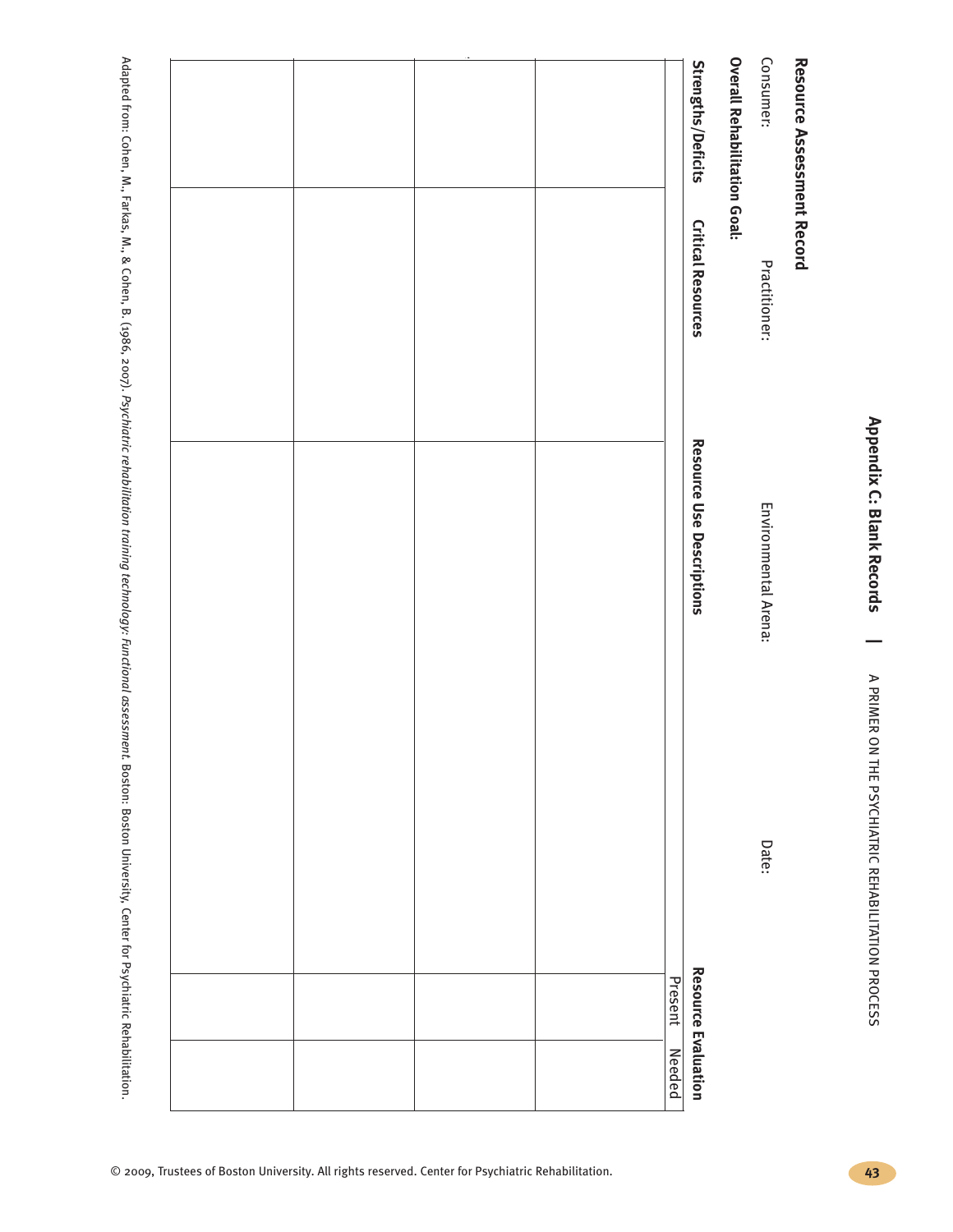# **Rehabilitation Plan and Intervention Schedule**

Consumer: Consumer:

Practitioner: Practitioner:

Environmental Environmental Arena:

Date:

**Overall Rehabilitation Goal:**

| Priority Skill/Resource Development Objectives | Interventions | Person(s) Responsible | Starting Dates<br>Projected/Actual | <b>Completion Dates</b> |
|------------------------------------------------|---------------|-----------------------|------------------------------------|-------------------------|
|                                                |               | Developer:            |                                    |                         |
|                                                |               | Provider:             |                                    |                         |
|                                                |               | Monitor:              |                                    |                         |
|                                                |               | Developer:            |                                    |                         |
|                                                |               | Provider:             |                                    |                         |
|                                                |               | Monitor:              |                                    |                         |
|                                                |               | Developer:            |                                    |                         |
|                                                |               | Provider:             |                                    |                         |
|                                                |               | Monitor:              |                                    |                         |
|                                                |               | Developer:            |                                    |                         |
|                                                |               | Provider:             |                                    |                         |
|                                                |               | Monitor:              |                                    |                         |
|                                                |               |                       |                                    |                         |

participated Ξ. developing this plan and the plan reflects my objectives. Signature:

Adapted from: Anthony, W.A., Cohen, M.R., Farkas, M.D., & Gagne, C. (2002). *Psychiatric rehabilitation, Second edition.* Boston: Boston University, Center for Psychiatric Rehabilitation.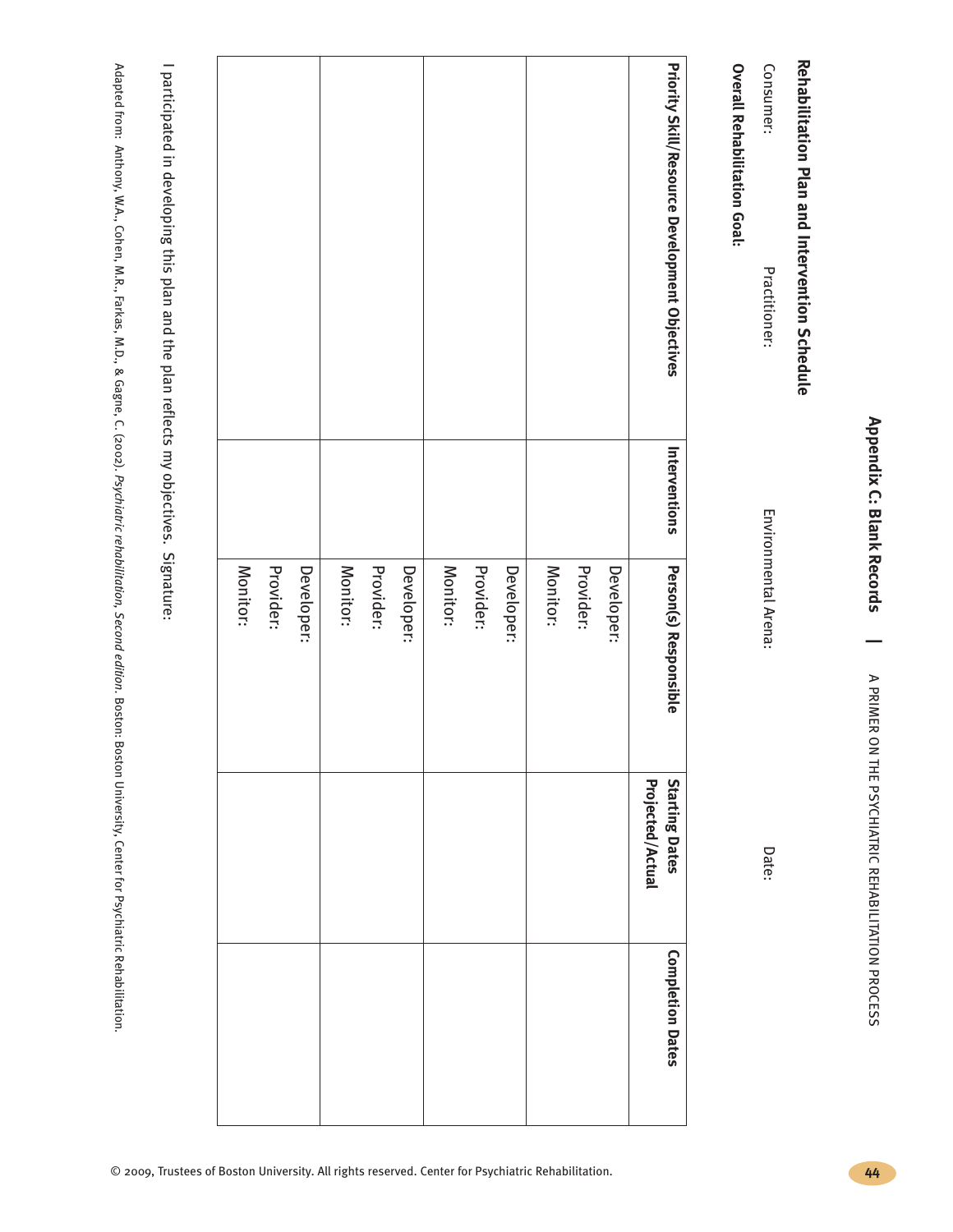⋗

PRIMER

g 로<br>금

PSYCHIATRIC

REHABILITATION

PROCESS

### Useful Resources for the Process of Psychiatric Rehabilitation

This section includes references noted in this text along with a bibliography of articles, books, training materials, and technical assistance resources that focus on any of the processes of psychiatric rehabilitation, and/or its implementation in whole, or in part, in various programs and systems.

- Anthony, W. (2007). *Toward a vision of recovery.* Boston: Boston University, Center for Psychiatric Rehabilitation.
- Anthony, W.A. (1979). *The principles of psychiatric rehabilitation.* Baltimore: University Park Press.
- Anthony, W. A., Buell, G. J., Sharratt, S., & Althoff, M. E. (1972). Efficacy of psychiatric rehabilitation. *Psychological Bulletin, 78,* 447–456.
- Anthony, W. A., Cohen, M. R., & Cohen, B. F. (1983). Philosophy, treatment process, and principles of the psychiatric rehabilitation approach. In L. L. Bachrach (Ed.), *Deinstitutionalization (New Directions for Mental Health Services,* No. 17, pp. 67–69). San Francisco: Jossey-Bass.
- Anthony, W. A., Cohen, M. R., & Farkas, M. D. (1982). A psychiatric rehabilitation treatment program: Can I recognize if I see one? *Community Mental Health Journal, 18,* 83–96.
- Anthony, W. A., Cohen, M. R., Farkas, M. D., & Gagne, C. (2002). *Psychiatric Rehabilitation (2nd ed.).* Boston: Boston University, Center for Psychiatric Rehabilitation.
- Anthony, W. A., Cohen, M. R., & Nemec, P. B. (1987). Assessment in psychiatric rehabilitation. In B. Bolton (Ed.), *Handbook of measurement and evaluation in rehabilitation* (pp. 299–312). Baltimore: Paul Brooks.
- Anthony, W. A., Cohen, M. R., & Pierce, R. M. (1980). *Instructors' guide to the psychiatric rehabilitation practice series.* Baltimore: University Park Press.
- Anthony, W.A., Cohen, M.R., Pierce, R.M. (1979) *The skills of psychiatric rehabilitation. Volumes 1–6.* Baltimore: University Park Press.
- Anthony, W. A., Cohen, M. R., & Vitalo, R. L. (1978). The measurement of rehabilitation outcome. *Schizophrenia Bulletin, 4,* 365–383.
- Anthony, W. A., Ellison, M., Rogers, E. S., & Lyass, A. (in preparation). The evaluation of consumer goal setting in a statewide, managed care psychiatric rehabilitation program.
- Anthony, W. A., Forbess, R., & Cohen, M. R. (1993). Rehabilitation-oriented case management. In M. Harris & H. C. Bergman (Eds.), *Case management for mentally ill patients: Theory and practice. Chronic mental illness, Vol 1* (pp. 99–118). Langhorne, PA, USA: Harwood Academic Publishers/Gordon & Breach Science Publishers.
- Anthony, W. A., & Huckshorn, K. (2008). *Principled leadership.* Boston: Boston University, Center for Psychiatric Rehabilitation.
- Anthony, W. A., & Liberman, R. P. (1986). The practice of psychiatric rehabilitation: Historical, conceptual, and research base. *Schizophrenia Bulletin, 12,* 542–544.
- Anthony, W. A., & Margules, A. (1974). Toward improving the efficacy of psychiatric rehabilitation. A skills training approach. *Rehabilitation Psychology, 21,* 101–105.
- Anthony, W.A., & Spaniol, L. (Eds). (1994). *Readings in psychiatric rehabilitation.* Boston: Boston University, Center for Psychiatric Rehabilitation.
- Cohen, B. F., & Anthony, W. A. (1984). Functional assessment in psychiatric rehabilitation. In. A. S. Halpern & M. J. Fuhrer (Eds.), *Functional assessment in rehabilitation* (pp. 79–100). Baltimore: Paul Brookes.
- Cohen, B. F., Ridley, D. E., & Cohen, M. R. (1985). Teaching skills to severely psychiatrically disabled persons. In H. A. Marlowe & R. B. Weinberg (Eds.), *Competence development: Theory and practice in special populations* (pp.118– 145). Springfield, IL: Charles C. Thomas.
- Cohen, M. R., Anthony, W. A., & Farkas, M. D. (1997). Assessing and developing readiness for psychiatric rehabilitation. *Psychiatric Services, 48*(5), 644–646.
- Cohen, M., Danley, K., & Nemec, P. (1985, 2007). *Psychiatric rehabilitation training technology: Direct skills teaching.* Boston: Boston University, Center for Psychiatric Rehabilitation.
- Cohen, M., Farkas, M., & Cohen, B. (1986, 2007). *Psychiatric rehabilitation training technology: Functional assessment.* Boston: Boston University, Center for Psychiatric Rehabilitation.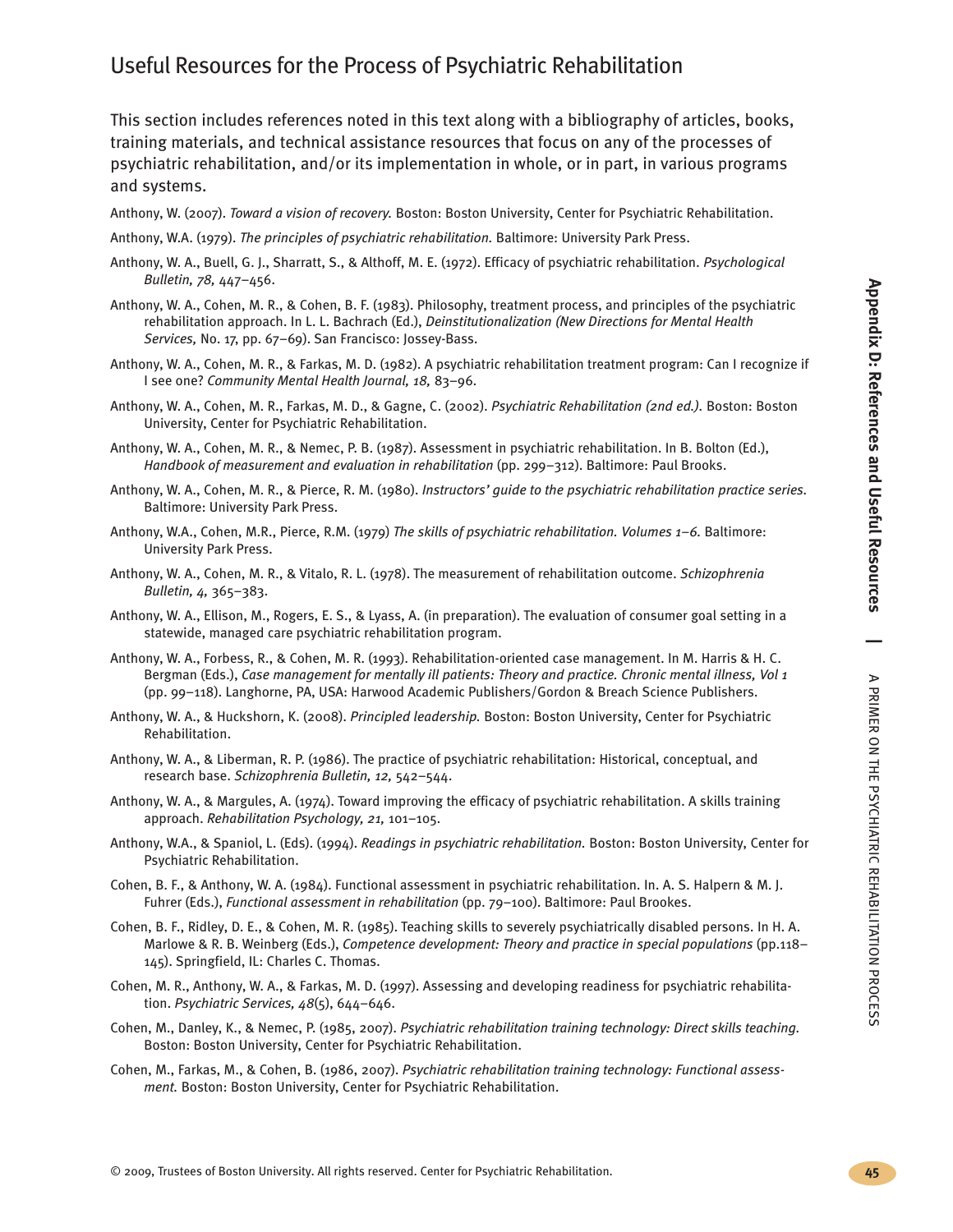⋗

PRIMER

g 로<br>금

PSYCHIATRIC

REHABILITATION

- Cohen, M., Farkas, M., Cohen, B., & Unger, K. (1991, 2007). *Psychiatric rehabilitation training technology: Setting an overall rehabilitation goal.* Boston: Boston University, Center for Psychiatric Rehabilitation.
- Cohen, M., Farkas, M., McNamara, S., Nemec, P., & Cohen, B. (2000). *Psychiatric rehabilitation training technology: Assessing readiness for rehabilitation.* Boston: Boston University, Center for Psychiatric Rehabilitation.
- Cohen, M., Forbess, R., & Farkas, M. (2000). *Psychiatric rehabilitation training technology: Developing readiness for rehabilitation.* Boston: Boston University, Center for Psychiatric Rehabilitation.
- Cohen, M., & Mynks, D. (Eds). (1993). *Compendium of activities for assessing and developing readiness for rehabilitation services.* Boston: Boston University, Center for Psychiatric Rehabilitation.
- Cohen, M., Nemec, P., & Farkas, M. (2000). *Psychiatric rehabilitation training technology: Connecting for rehabilitation readiness.* Boston: Boston University, Center for Psychiatric Rehabilitation.
- Danley, K., Hutchinson, D., & Restrepo-Toro, M. (1998). *Career planning curriculum: Instructor's guide.* Boston: Boston University, Center for Psychiatric Rehabilitation.
- Danley, K. S., Rogers, E. S., MacDonald Wilson, K., & Anthony, W. (1994). Supported employment for adults with psychiatric disability: Results of an innovative demonstration project. *Rehabilitation Psychology, 39*(4), 269–276.
- Davidson, L, Harding, C., & Spaniol, L. (Eds). (2005). *Recovery from severe mental illnesses: Research evidence and implications for practice, Volume 1.* Boston: Boston University, Center for Psychiatric Rehabilitation.
- Davidson, L, Harding, C., & Spaniol, L. (Eds). (2006). *Recovery from severe mental illnesses: Research evidence and implications for practice, Volume 2.* Boston: Boston University, Center for Psychiatric Rehabilitation.
- Dunn, E., Rogers, E.S., Hutchinson, D. H., Lyass, A., MacDonald Wilson, K.L., Wallace, L. R., & Furlong-Norman, K. (2008). Results of an innovative university-based recovery education program for adults with psychiatric disabilities. *Administration and Policy in Mental Health, 35*: 357–369.
- Ellison, M. L., Anthony, W. A., Sheets, J. L., Dodds, W., Barker, W. J., Massaro, J. M., et al. (2002). The integration of psychiatric rehabilitation services in behavioral health care structures: A state example. *Journal of Behavioral Health Services & Research, 29*(4), 381–393.
- Ellison, M., Lyass, A., Rogers, E., Wewiorski, N., Massaro, J., & Anthony, W. (in preparation). Effectiveness of Intensive Psychiatric Rehabilitation: Results of a statewide initiative and evaluation.
- Farkas, M. (2007). The vision of recovery today: What it is and what it means for services. *World Psychiatry, 6*(2), 1–7.
- Farkas, M., & Anthony, W. A. (1989) *Psychiatric rehabilitation programs: Putting theory into practice.* Baltimore: Johns Hopkins University Press.
- Farkas, M. D., Cohen, M. R., & Nemec, P. B. (1988). Psychiatric rehabilitation programs: Putting concepts into practice? *Community Mental Health Journal, 24*(1), 7–21.
- Farkas, M., Gagne, C., & Anthony, W. A. (2001). Recovery and rehabilitation: A paradigm for the new millennium. *La rehabilitacio psicosical integral a la communitat I amb la communitat, 1*(1/8), 13–16.
- Farkas, M. D., O'Brien, W. F., Cohen, M. R., & Anthony, W. A. (1994). Assessment and planning in psychiatric rehabilitation. In J. R. Bedell (Ed.). *Psychological assessment and treatment of persons with severe mental disorders* (pp. 3–30). Washington, DC: Taylor & Francis.
- Farkas, M. D, O'Brien, W. F., & Nemec, P. B. (1988). A graduate level curriculum in psychiatric rehabilitation: Filling a need. *Psychosocial Rehabilitation Journal, 12*(2), 53–66.
- Farkas, M., Sullivan Soydan, A., & Gagne, C. (2000). *Introduction to rehabilitation readiness.* Boston: Boston University, Center for Psychiatric Rehabilitation.
- Goering, P. N., Wasylenki, D. A., Farkas, M. D., Lancee, W. J., & Ballantyne, R. (1988). What difference does case management make? *Hospital and Community Psychiatry, 39,* 272–276.
- Hutchinson, D., Anthony, W., Massaro, J., & Rogers, E. S. (2007). Evaluation of a combined supported computer education and employment training program for persons with psychiatric disabilities. *Psychiatric Rehabilitation Journal, 30*(3), 189–197.
- Jacobs, J. (1997). *Major findings of the community support research demonstration projects (1989–1996).* Washington, DC: Community Support Program Branch, Substance Abuse and Mental Health Services Administration.
- Kramer, P., Anthony, W. A., Rogers, E. S., & Kennard, W. A. (2003). Another way of avoiding the "single model trap." *Psychiatric Rehabilitation Journal, 26,* 413–415.
- Lamberti, J. S., Melburg, V., & Madi, N. (1998). Intensive psychiatric rehabilitation treatment (IPRT): An overview of a new program. *Psychiatric Quarterly, 69*(3), 211–234.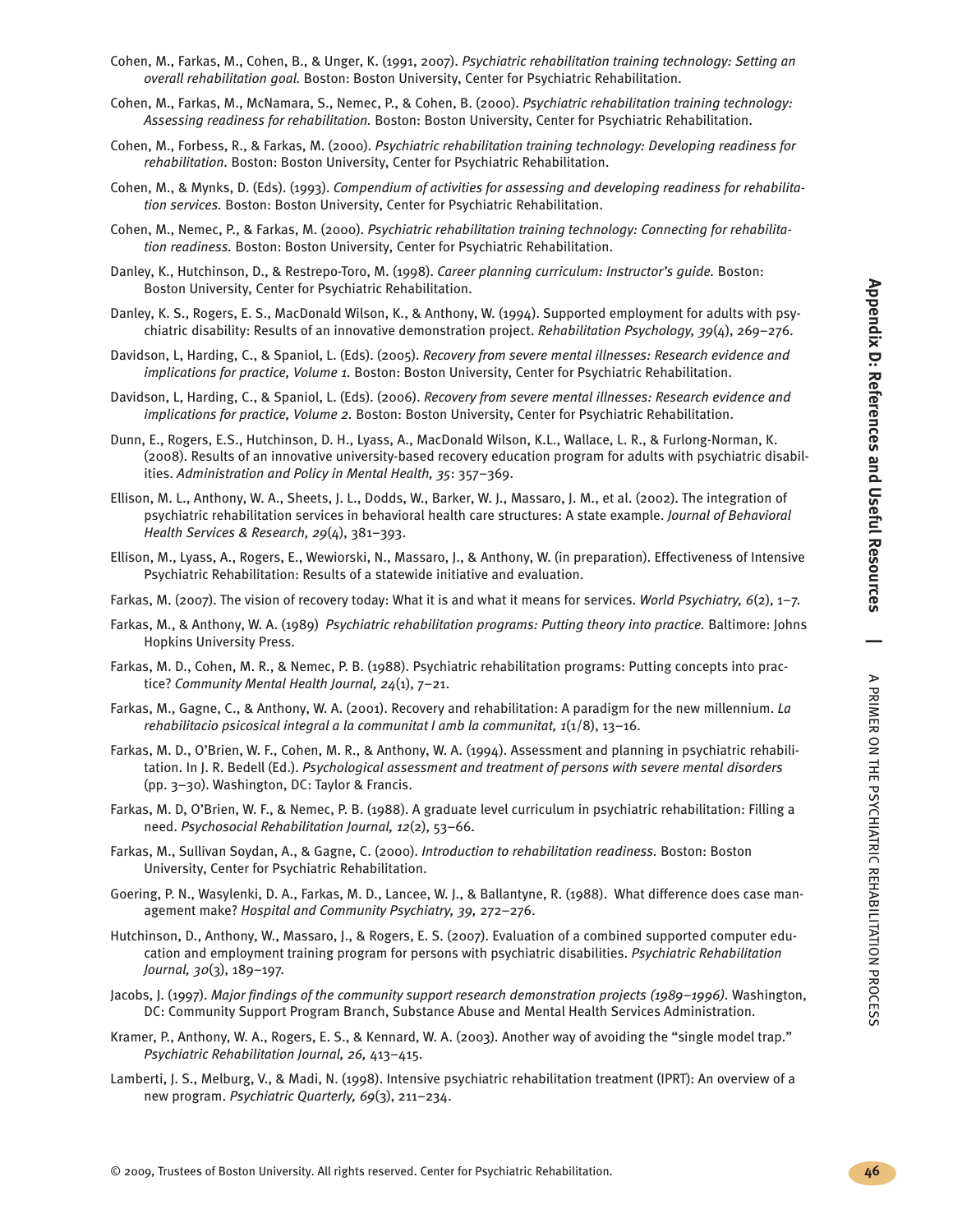⋗

PRIMER

g 로<br>금

PSYCHIATRIC

REHABILITATION

- Lovell, A. M., & Cohn, S. (1998). The elaboration of "choice" in a program for homeless persons labeled psychiatrically disabled. *Human Organization, 57*(1), 8–20.
- McNamara, S. (Ed). (2009). *Voices of recovery.* Boston: Boston University, Center for Psychiatric Rehabilitation.
- National Institute of Handicapped Research. (1980). A skills training approach in psychiatric rehabilitation. *Rehabilitation Research Brief, 4*(1). Washington, DC.
- Nemec, P., Forbess, R., Farkas, M., Rogers, E. S., & Anthony, W. (1991). Effectiveness of technical assistance in the development of psychiatric rehabilitation programs. *Journal of Health Administration, 18*(1), 1–11.
- Nemec, P. B., McNamara, S., & Walsh, D. (1992). Direct skills teaching. *Psychosocial Rehabilitation Journal, l6(1)*, 13– 25.
- Restrepo-Toro, M., Farkas, M., & Diaz, L (2005). *Abriendo caminos en tu vida: Guia de preparación para la rehabilitación psiquiátrica.* Boston: Boston University, Center for Psychiatric Rehabilitation.
- Rogers, E. S., Anthony, W. A., & Farkas, M. (2006). The Choose-Get-Keep model of psychiatric rehabilitation: A synopsis of recent studies. *Rehabilitation Psychology, 51*(3), 247–256.
- Rogers, E. S., Anthony, W. A., & Jansen, M. A. (1988). Psychiatric rehabilitation as the preferred response to the needs of individuals with severe psychiatric disability. *Rehabilitation Psychology, 33,* 5–14.
- Rogers, E. S., Anthony, W. A., & Lyass, A. (2006). A randomized clinical trial of psychiatric vocational rehabilitation. *Rehabilitation Counseling Bulletin, 49*(3), 143–156.
- Rogers, E. S., Anthony, W. A., Toole, J., & Brown, M. A. (1991). Vocational outcomes following psychosocial rehabilitation: A longitudinal study of three programs. *Journal of Vocational Rehabilitation, 1*(3), 21–29.
- Rogers, E. S., MacDonald Wilson, K., Danley, K., Martin, R., & Anthony, W. A. (1997). A process analysis of supported employment services for persons with serious psychiatric disability: Implications for program design. *Journal of Vocational Rehabilitation, 8*(3), 233–242.
- Rogers, E., S., Martin, R., Anthony, W., Massaro, J., Danley, K., Crean, T., & Penk, W. (2001). Assessing readiness for change among persons with severe mental illness. *Community Mental Health Journal, 37,* 97–112.
- Rogers, E. S., Sciarappa, K., MacDonald Wilson, K., & Danley, K. (1995). A benefit-cost analysis of a supported employment model for persons with psychiatric disabilities. *Evaluation and Program Planning, 18*(2), 105–115.
- Russinova, Z., Rogers, E. S., Ellison, M. L., Cook, K., & Lyass, A. (2009, unpublished manuscript). *Conceptualization and measurement of mental health providers' recovery promoting competence.*
- Russinova, Z., Rogers, E. S., & Ellison, M. L, (2006). *The Recovery Promoting Relationship Scale.* Boston: Boston University, Center for Psychiatric Rehabilitation.
- Shern, D. L., Trochim, W. M. K., & LaComb, C. A. (1995). The use of concept mapping for assessing fidelity of model transfer: An example from psychiatric rehabilitation. *Evaluation and Program Planning, 18*(2), 143–153.
- Shern, D. L., Tsemberis, S., Anthony, W. A., Lovell, A. M., Richmond, L., Felton, V. J., Winarski, J., & Cohen, M. (2000). Serving street dwelling individuals with psychiatric disabilities: Outcomes of a psychiatric rehabilitation clinical trial. *American Journal of Public Health, 90,* 1873–1878.
- Spaniol, L., Bellingham, R., Cohen, B., & Spaniol, S. (2003). *The recovery workbook 2: Connectedness.* Boston: Boston University, Center for Psychiatric Rehabilitation.
- Spaniol, L., & Koehler, M. (Eds). (1994). *The experience of recovery.* Boston: Boston University, Center for Psychiatric Rehabilitation.
- Spaniol, L., Koehler, M., & Gagne, C. (Eds). (1997). *Psychological and social aspects of psychiatric disability.* Boston: Boston University, Center for Psychiatric Rehabilitation.
- Spaniol, L., Koehler, M., & Hutchinson, D. (1994, 2009). *The recovery workbook: Practical coping and empowerment strategies for people with psychiatric disability, Revised edition.* Boston: Boston University, Center for Psychiatric Rehabilitation.
- Spaniol, L., Koehler, M., Hutchinson, D., & Restrepo-Toro, M. (1999). *Recuperando la esperanza—Libro práctico.* Boston: Boston University, Center for Psychiatric Rehabilitation.
- Spaniol, L., McNamara, S., Gagne, C., & Forbess, R. (2009). *Group process guidelines for leading groups and classes.* Boston: Boston University, Center for Psychiatric Rehabilitation.
- Unger, K. V., Anthony, W. A., Sciarappa, K., & Rogers, E. S. (1991). Development and evaluation of a supported education program for young adults with long-term mental illness. *Hospital and Community Psychiatry, 42,* 838–842.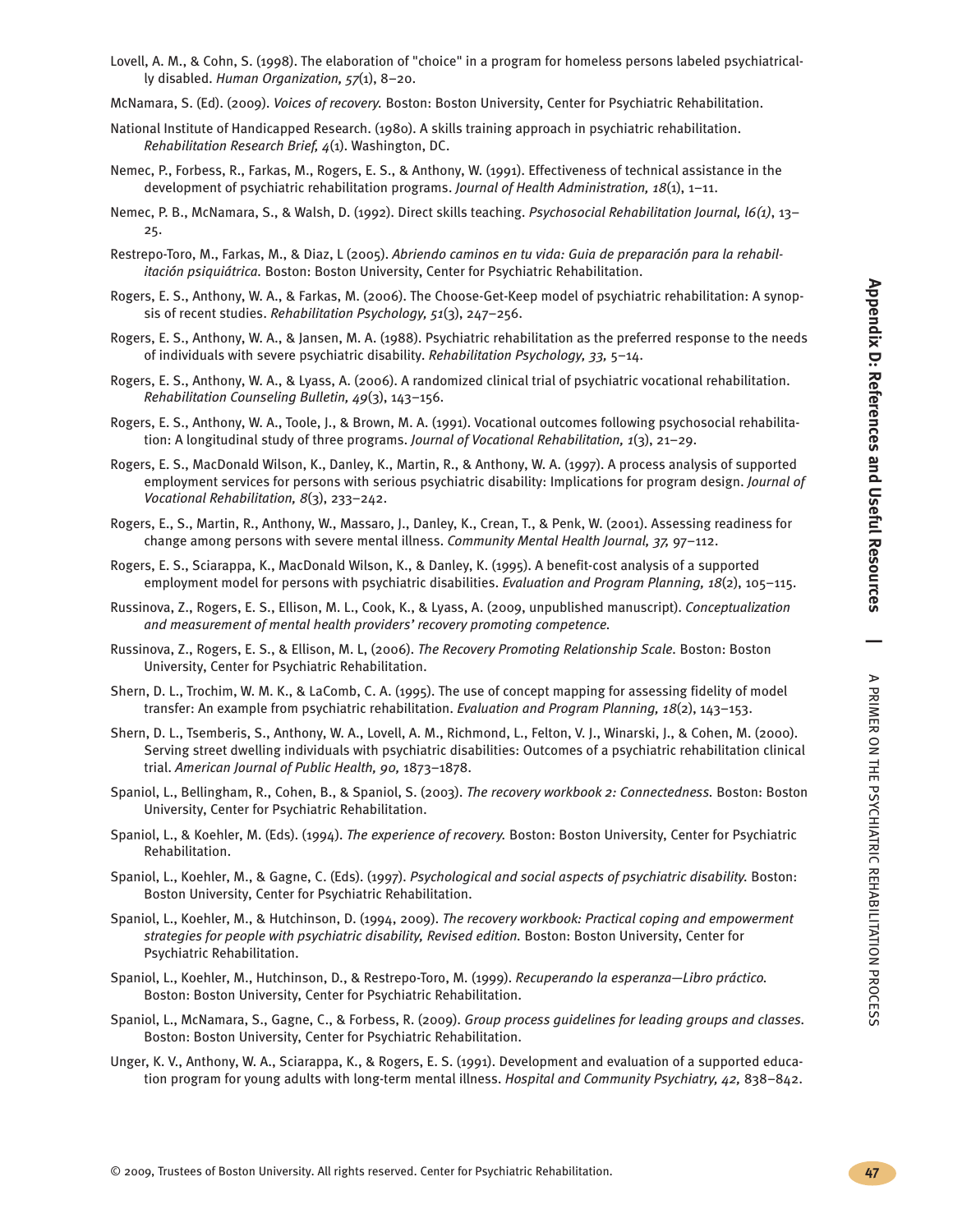## **A p p e n dix D: R efere nce s a n d U s eful R e s o urce s**

### Training and Technical Assistance

The Boston University Center for Psychiatric Rehabilitation provides training and technical assistance in a variety of "How-To" topics designed to improve your work in psychiatric rehabilitation, as well as designing and implementing recovery-oriented systems and programs. The Center's 30 years of experience in training and technical assistance allows Center staff and associates to work together with you to tailor the "How–To's" to your unique situation.

#### **Training and technical assistance topics include, how to:**

Implement the psychiatric rehabilitation process in your program; Train trainers and supervisors in psychiatric rehabilitation and recovery practices; Become more expert in providing psychiatric vocational rehabilitation interventions; Develop a recovery-oriented system; Develop standards or metrics for a recovery-oriented system or program; Help traditional mental health interventions become more recovery oriented; Be a "principled leader" in mental health; Implement value-based practices in your setting; Set up a Recovery Education Center in your setting; Provide supported education services at a university; Train practitioners to help people: • Become engaged in the helping process; • Become inspired; • Choose their own goals; • Assess their self-determined readiness to change;

• Develop their self-determined readiness to change;

Teach skills in classes, groups and in individual interactions;

Do person directed planning;

Do case (care) management;

Do a functional and resource assessment;

Develop a pre-professional curriculum in rehabilitation and recovery;

Evaluate training project processes and outcomes;

Conduct a program evaluation;

Assess research papers for rigor;

Assess research papers for meaning;

Use the Empowerment scale in your setting;

Use the Recovery Promoting Relationship Scale in your setting;

Use a Participatory Action Research process to develop new instruments.

Visit **http://www.bu.edu/cpr/training/** for more information about consultation and in-service training available from the Center for Psychiatric Rehabilitation.